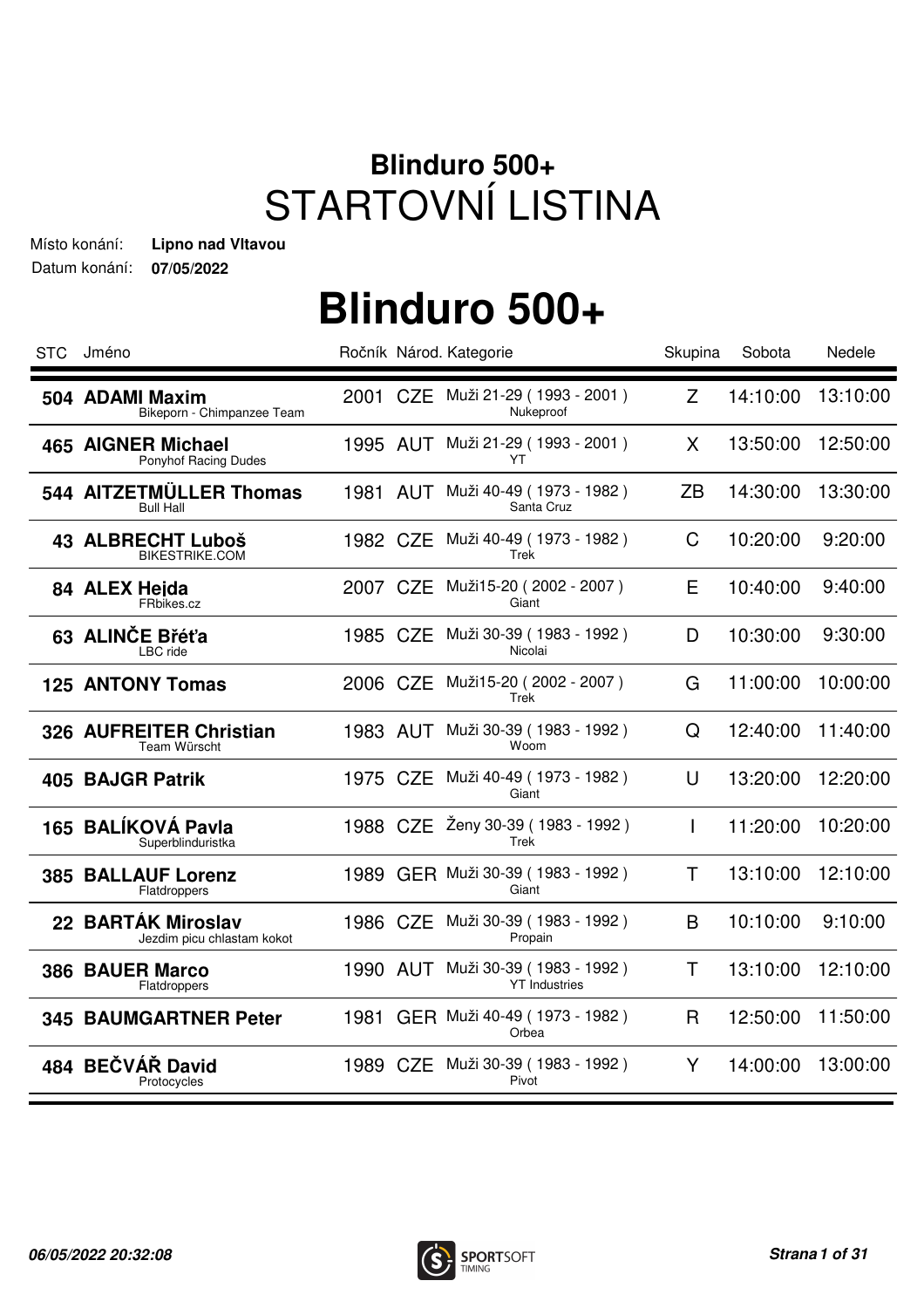| <b>STC</b> | Jméno                                           |          |          | Ročník Národ. Kategorie                              | Skupina      | Sobota   | Nedele   |
|------------|-------------------------------------------------|----------|----------|------------------------------------------------------|--------------|----------|----------|
|            | 524 BĚHOUNEK David                              |          |          | 2007 CZE Muži15-20 (2002 - 2007)<br>MTB GT           | ZA           | 14:20:00 | 13:20:00 |
|            | 23 BĚLOCKÝ Pavel                                | 1985 CZE |          | Muži 30-39 (1983 - 1992)<br>Rock machine             | B            | 10:10:00 | 9:10:00  |
| 1          | <b>BĚLOVSKÝ Marek</b><br><b>BIKESTOCK</b>       | 1983 CZE |          | Elektro Muži 15+ (2007 a starší)<br>Rocky Mountain   | A            | 10:00:00 | 9:00:00  |
|            | 24 BENEDIK Voitěch                              | 1993 CZE |          | Muži 21-29 (1993 - 2001)<br>Ibis                     | B            | 10:10:00 | 9:10:00  |
|            | 285 BENEŠ Pavel<br>JM                           | 1983 CZE |          | Muži 30-39 (1983 - 1992)<br>Specialzed               | O            | 12:20:00 | 11:20:00 |
|            | 466 BENEŠ Filip<br>Prosport Blatná #ridefox     | 1992 CZE |          | Muži 30-39 (1983 - 1992)<br>Commencal                | X            | 13:50:00 | 12:50:00 |
|            | 85 BENO Tomáš<br>FRbikes.cz                     | 1987 CZE |          | Muži 30-39 (1983 - 1992)<br>Giant                    | Е            | 10:40:00 | 9:40:00  |
|            | 286 BERAN Jaroslav<br><b>Bluefly riders</b>     | 1970 CZE |          | Muži 50+ (1972 a st.)<br>Scott                       | O            | 12:20:00 | 11:20:00 |
|            | 287 BERAN Jaroslav<br>Blue Fly Enduro Kids team | 2007 CZE |          | Muži15-20 (2002 - 2007)<br>Scott                     | O            | 12:20:00 | 11:20:00 |
|            | <b>104 BERNARD Stanislav</b>                    | 1981 CZE |          | Muži 40-49 (1973 - 1982)<br>Merida                   | F            | 10:50:00 | 9:50:00  |
|            | 265 BIDER David<br><b>MTB SAVINJSKA</b>         | 1990 SLO |          | Muži 30-39 (1983 - 1992)<br>Specialized              | N            | 12:10:00 | 11:10:00 |
|            | 346 BISCHOFF Andreas                            |          |          | 1979 GER Muži 40-49 (1973 - 1982)<br>Yeti            | R            | 12:50:00 | 11:50:00 |
|            | 105 BLÁHA Jan<br>Cyklošauer                     |          |          | 1984 CZE Muži 30-39 (1983 - 1992)<br>Trek            | F            | 10:50:00 | 9:50:00  |
|            | 365 BLÁHA Vojtěch<br>Actorive                   |          |          | 1999 CZE Muži 21-29 (1993 - 2001)<br>Actofive cycles | S            | 13:00:00 | 12:00:00 |
|            | 86 BLÁHOVÁ Jitka                                |          | 1978 CZE | Ženy 40+ (1982 a st.)<br>Giant                       | E            | 10:40:00 | 9:40:00  |
|            | 25 BLAŽEK Radim                                 |          | 1987 CZE | Muži 30-39 (1983 - 1992)<br>Rock Machine             | B            | 10:10:00 | 9:10:00  |
|            | 64 BLAŽEK Martin                                | 1989 CZE |          | Muži 30-39 (1983 - 1992)<br>Canyon                   | D            | 10:30:00 | 9:30:00  |
|            | 166 BOČEK Robert<br><b>Bmx Favorit Brno</b>     | 1976 CZE |          | Muži 40-49 (1973 - 1982)<br>Evil                     | $\mathbf{I}$ | 11:20:00 | 10:20:00 |
| 327        | <b>BOHATA Luboš</b>                             | 1987 CZE |          | Muži 30-39 (1983 - 1992)<br>Banshee                  | Q            | 12:40:00 | 11:40:00 |
|            | 266 BOŠNIK Peter<br><b>MTB Trbovlje</b>         |          | 1979 SLO | Muži 40-49 (1973 - 1982)<br>Specialized              | N            | 12:10:00 | 11:10:00 |
|            |                                                 |          |          |                                                      |              |          |          |

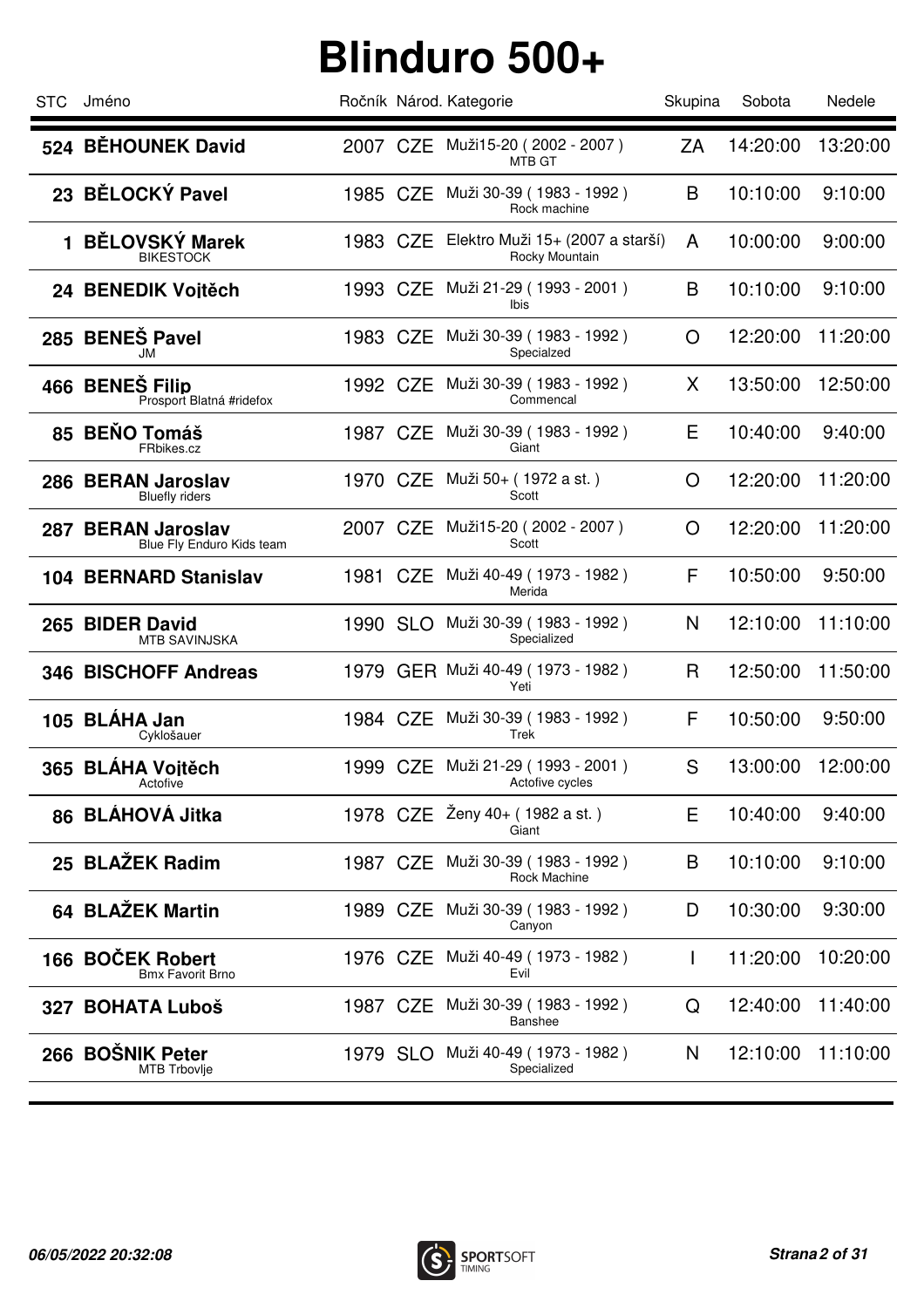| <b>STC</b> | Jméno                                                        |          | Ročník Národ. Kategorie                                         | Skupina | Sobota   | Nedele   |
|------------|--------------------------------------------------------------|----------|-----------------------------------------------------------------|---------|----------|----------|
|            | 288 BRÁT Matěj<br>Blue Fly enduro team                       |          | 1978 CZE Muži 40-49 (1973 - 1982)<br>Rock Machine               | O       | 12:20:00 | 11:20:00 |
|            | 289 BRÁT Kryštof<br>Blue Fly enduro team                     | 2008 CZE | Muži15-20 (2002 - 2007)<br>Cube                                 | O       | 12:20:00 | 11:20:00 |
|            | <b>126 BRAUMANN Birgit</b><br><b>Trek Store Vienna</b>       | 1973 AUT | Ženy 40+ (1982 a st.)<br>Trek                                   | G       | 11:00:00 | 10:00:00 |
| 127        | <b>BREITENECKER Thomas</b><br>MuddyTeamBikers                |          | 1974 AUT Muži 40-49 (1973 - 1982)<br>Ghost                      | G       | 11:00:00 | 10:00:00 |
|            | 525 BREJLA Dan                                               | 2007 CZE | Muži15-20 (2002 - 2007)<br>ctm                                  | ZΑ      | 14:20:00 | 13:20:00 |
|            | 186 BRŮŽA Tomáš                                              | 1990 CZE | Muži 30-39 (1983 - 1992)<br>Rock Machine                        | J       | 11:30:00 | 10:30:00 |
|            | 106 BRYCHTA Pavel<br><b>KCK Riders</b>                       | 1987 CZE | Muži 30-39 (1983 - 1992)<br>Trek                                | F       | 10:50:00 | 9:50:00  |
|            | 206 BULIR Petr<br>Kolomrdi z Ráje                            | 1976 CZE | Muži 40-49 (1973 - 1982)<br>Trek                                | K       | 11:40:00 | 10:40:00 |
|            | <b>145 CAFOUREK Petr</b>                                     | 1981 CZE | Muži 40-49 (1973 - 1982)<br>Propain                             | H       | 11:10:00 | 10:10:00 |
|            | 527 CARLSEN Jan<br>Cora e.V.                                 |          | 1992 GER Muži 30-39 (1983 - 1992)<br>Orbea                      | ZA      | 14:20:00 | 13:20:00 |
|            | 107 CENDELÍN Milan<br><b>GEMT</b>                            | 1968 CZE | Muži 50+ (1972 a st.)<br>Merida                                 | F       | 10:50:00 | 9:50:00  |
|            | 506 CEPEK Josef                                              | 1989 CZE | Muži 30-39 (1983 - 1992)<br>Canyon                              | Z       | 14:10:00 | 13:10:00 |
|            | 366 CVINGER Tomáš<br>Ore mtb racing team                     |          | 2001 CZE Muži 21-29 (1993 - 2001)<br>Propain                    | S       | 13:00:00 | 12:00:00 |
|            | 526 CALDAROSKI Daniel                                        | 2005 CZE | Muži15-20 (2002 - 2007)<br>Rock Machine                         | ZA      | 14:20:00 | 13:20:00 |
|            | 505 CAPEK Lubomír                                            | 1994 CZE | Muži 21-29 (1993 - 2001)<br>Kellys                              | Z       | 14:10:00 | 13:10:00 |
|            | 65 ČECHLOVSKÝ Miroslav                                       | 1988 CZE | Muži 30-39 (1983 - 1992)<br>Canyon                              | D       | 10:30:00 | 9:30:00  |
|            | 406 ČEJKA Jindřich                                           | 1984 CZE | Muži 30-39 (1983 - 1992)<br>Santa Cruz                          | U       | 13:20:00 | 12:20:00 |
|            | 306 ČEPELA Michal<br><b>ZUBR</b> racing                      | 2006 CZE | Muži15-20 (2002 - 2007)<br>Propain                              | P       | 12:30:00 | 11:30:00 |
|            | 290 ČEPICA Marek                                             | 1978 CZE | Muži 40-49 (1973 - 1982)<br>Rocky Mountain                      | O       | 12:20:00 | 11:20:00 |
|            | 146 ČERMÁK JIří<br><b>BIKE Racing Sušice/MIKMAK Bicycles</b> |          | 1986 CZE Muži 30-39 (1983 - 1992)<br><b>Transition Sentinel</b> | H       | 11:10:00 | 10:10:00 |

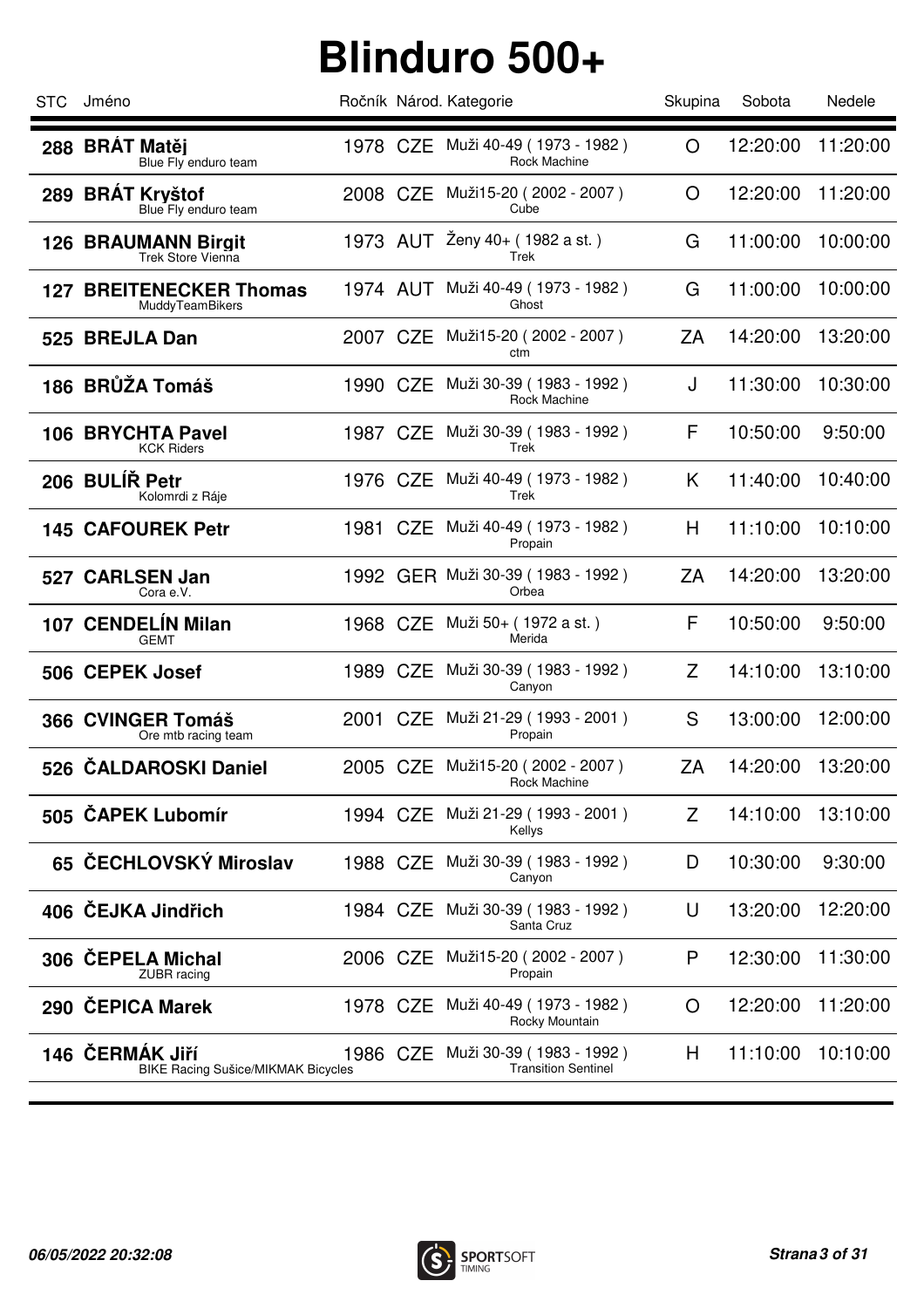| STC | Jméno                                         |          |          | Ročník Národ. Kategorie                                | Skupina | Sobota   | Nedele   |
|-----|-----------------------------------------------|----------|----------|--------------------------------------------------------|---------|----------|----------|
|     | 187 ČERMÁK Jakub                              |          |          | 1996 CZE Muži 21-29 (1993 - 2001)<br>Trek              | J       | 11:30:00 | 10:30:00 |
|     | 347 ČERNÁ Andrea                              |          |          | 1988 CZE Ženy 30-39 (1983 - 1992)<br>Trek              | R       | 12:50:00 | 11:50:00 |
|     | 66 ČERNEK Pavel                               |          |          | 1984 CZE Muži 30-39 (1983 - 1992)<br>Cube              | D       | 10:30:00 | 9:30:00  |
|     | 44 ČERNÍK Oliver<br>Bike team Klíny           |          |          | 2007 CZE Muži15-20 (2002 - 2007)<br>Trek               | C       | 10:20:00 | 9:20:00  |
|     | 528 ČERNÍK Martin                             |          |          | 2003 SVK Muži15-20 (2002 - 2007)<br>Specialized        | ZA      | 14:20:00 | 13:20:00 |
|     | 67 ČERNOŠEK Tomáš                             | 1994 CZE |          | Muži 21-29 ( 1993 - 2001 )<br>Ghost                    | D       | 10:30:00 | 9:30:00  |
|     | 348 ČERNÝ Jakub                               | 1988 CZE |          | Muži 30-39 (1983 - 1992)<br>santa cruz                 | R       | 12:50:00 | 11:50:00 |
|     | 507 ČERNÝ Jaroslav<br><b>BMX</b> olympus brno | 1979 CZE |          | Muži 40-49 (1973 - 1982)<br>pivot                      | Z       | 14:10:00 | 13:10:00 |
|     | 508 ČERNÝ Dominik                             | 2007 CZE |          | Muži15-20 (2002 - 2007)<br>pivot                       | Z       | 14:10:00 | 13:10:00 |
|     | 349 ČERVENÝ Štěpán                            | 1987 CZE |          | Muži 30-39 (1983 - 1992)<br>Nukeproof                  | R       | 12:50:00 | 11:50:00 |
|     | 226 ČERVINKA Jonáš<br>kolofix                 |          |          | 2001 CZE Muži 21-29 (1993 - 2001)<br>Kellys            | L       | 11:50:00 | 10:50:00 |
|     | 328 ČINČURA Jan                               | 1990 CZE |          | Muži 30-39 (1983 - 1992)<br>Ghost                      | Q       | 12:40:00 | 11:40:00 |
|     | 208 ČOCHNÁŘ Ladislav                          |          |          | 1981 CZE Muži 40-49 (1973 - 1982)<br>Lapierre          | K       | 11:40:00 | 10:40:00 |
|     | 248 ČUNEK David<br>Whyte Racing Team          |          |          | 1989 CZE Muži 30-39 (1983 - 1992)<br>WHYTE G-180       | М       | 12:00:00 | 11:00:00 |
| 387 | <b>DE NIEL Lars</b><br>Flat droppers          | 1982 BEL |          | Muži 40-49 (1973 - 1982)<br>Specialized                | T.      | 13:10:00 | 12:10:00 |
|     | <b>3 DIVOK Michal</b>                         |          |          | 1994 CZE Muži 21-29 (1993 - 2001)<br>Canyon            | A       | 10:00:00 | 9:00:00  |
|     | 45 DLABALOVA Jana<br>GLEDE-Orbea              |          |          | 1981 CZE Ženy 40+ (1982 a st.)<br>Orbea                | C       | 10:20:00 | 9:20:00  |
|     | 4 DOBIÁŠ Marek<br>rkolo.cz                    |          | 1989 CZE | Elektro Muži 15+ (2007 a starší)<br>Fantic/Specialized | A       | 10:00:00 | 9:00:00  |
| 307 | <b>DOBNER Jan</b>                             |          |          | 1982 CZE Muži 40-49 (1973 - 1982)<br>Cube              | P       | 12:30:00 | 11:30:00 |
|     | 388 DOHNALEK Jiri<br>Flatdroppers             |          |          | 1984 AUT Muži 30-39 (1983 - 1992)<br>Santa Cruz        | T       | 13:10:00 | 12:10:00 |
|     |                                               |          |          |                                                        |         |          |          |

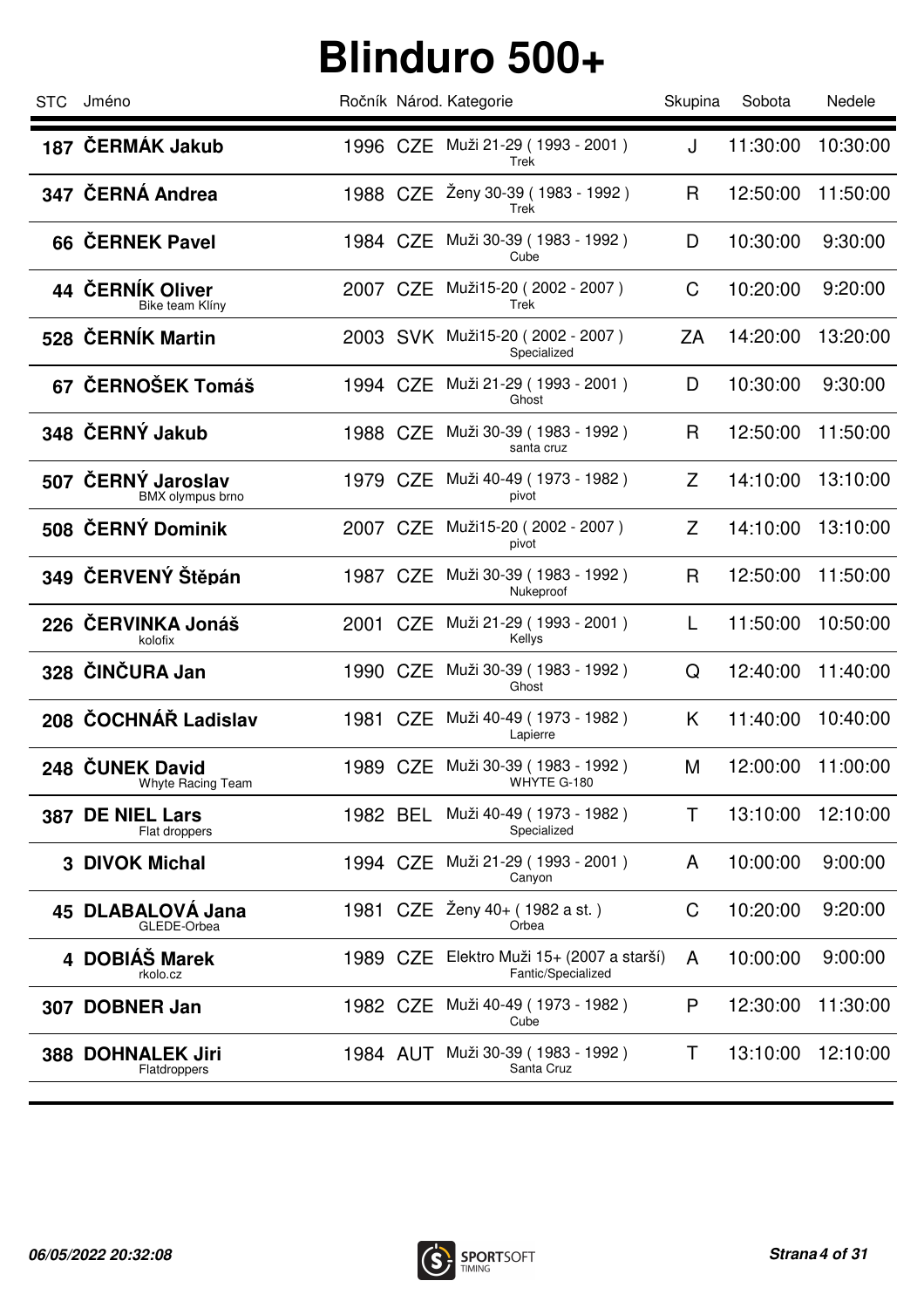| <b>STC</b> | Jméno                                                             |          |          | Ročník Národ. Kategorie                               | Skupina | Sobota   | Nedele   |
|------------|-------------------------------------------------------------------|----------|----------|-------------------------------------------------------|---------|----------|----------|
| 267        | <b>DOLER Primož</b><br>Bikeski.si                                 | 1980 SLO |          | Muži 40-49 (1973 - 1982)<br>Scott                     | N       | 12:10:00 | 11:10:00 |
|            | 188 DOLEŽAL Lukáš                                                 | 1990 CZE |          | Muži 30-39 (1983 - 1992)<br>Cube                      | J       | 11:30:00 | 10:30:00 |
|            | 308 DOLEŽAL Luboš                                                 | 1994 CZE |          | Muži 21-29 (1993 - 2001)<br>Santa Cruz                | P       | 12:30:00 | 11:30:00 |
|            | 167 DOSTÁL Martin                                                 |          |          | 1992 CZE Muži 30-39 (1983 - 1992)<br>Propain          |         | 11:20:00 | 10:20:00 |
|            | 530 DOSTÁL Miroslav<br>Lanškrounský Jeliman - zlatohorský knedlík | 1978 CZE |          | Muži 40-49 (1973 - 1982)<br>Santa Cruz                | ZA      | 14:20:00 | 13:20:00 |
|            | 227 DRENGUBAKOVA Andrea                                           | 1990 CZE |          | Ženy 30-39 (1983 - 1992)<br>Kdo ví                    | L       | 11:50:00 | 10:50:00 |
|            | 389 DRLÍK Jan                                                     | 1993 CZE |          | Muži 21-29 (1993 - 2001)<br>Cannondale                | т       | 13:10:00 | 12:10:00 |
|            | 249 DVORNIKOV Pavlo<br>Prague Enduro Committee                    |          |          | 1991 UKR Muži 30-39 (1983 - 1992)<br>Trek             | M       | 12:00:00 | 11:00:00 |
|            | 108 DVOŘÁK Tomáš                                                  | 1987 CZE |          | Muži 30-39 ( 1983 - 1992 )<br>Specialized             | F       | 10:50:00 | 9:50:00  |
|            | 168 DVOŘÁK Jan                                                    | 1987 CZE |          | Muži 30-39 (1983 - 1992)<br>Norco                     |         | 11:20:00 | 10:20:00 |
|            | 367 DVOŘÁK Jakub<br>S.O.R.D.                                      | 1987 CZE |          | Muži 30-39 (1983 - 1992 )<br>Santa Cruz               | S       | 13:00:00 | 12:00:00 |
|            | 407 DVOŘÁK Ondřej                                                 | 1994 CZE |          | Muži 21-29 ( 1993 - 2001 )<br>Giant                   | U       | 13:20:00 | 12:20:00 |
|            | 268 ECKART Simon                                                  |          |          | 1987 GER Muži 30-39 (1983 - 1992)<br>Santa Cruz Bikes | N       | 12:10:00 | 11:10:00 |
|            | <b>467 ECKERSTORFER Manuel</b>                                    |          |          | 1996 AUT Muži 21-29 (1993 - 2001)<br>Canyon           | X       | 13:50:00 | 12:50:00 |
|            | 128 ECKERT Alexandra<br>Leiwand                                   | 1993 AUT |          | Ženy 15-29 (1993 - 2007)<br>Santa-Cruz                | G       | 11:00:00 | 10:00:00 |
|            | 485 EDER Andreas<br>Dirty Trail Friends                           |          | 1985 AUT | Muži 30-39 (1983 - 1992)<br><b>DTF</b>                | Y       | 14:00:00 | 13:00:00 |
|            | 350 EIBL Tobias                                                   |          |          | 1982 GER Muži 40-49 (1973 - 1982)<br>Commencal        | R       | 12:50:00 | 11:50:00 |
|            | 269 EICHINGER Christoph<br><b>Freeride Factory</b>                |          |          | 1980 GER Muži 40-49 (1973 - 1982)<br>Kavenz           | N       | 12:10:00 | 11:10:00 |
|            | 532 ENDER Kurt                                                    | 1991     |          | GER Muži 30-39 (1983 - 1992)<br>Canyon                | ΖA      | 14:20:00 | 13:20:00 |
| 509        | <b>FABISOVSKY Ladislav</b><br>Cykloteam Ostrov                    |          |          | 1981 CZE Muži 40-49 (1973 - 1982)<br>Specialized      | Z       | 14:10:00 | 13:10:00 |
|            |                                                                   |          |          |                                                       |         |          |          |

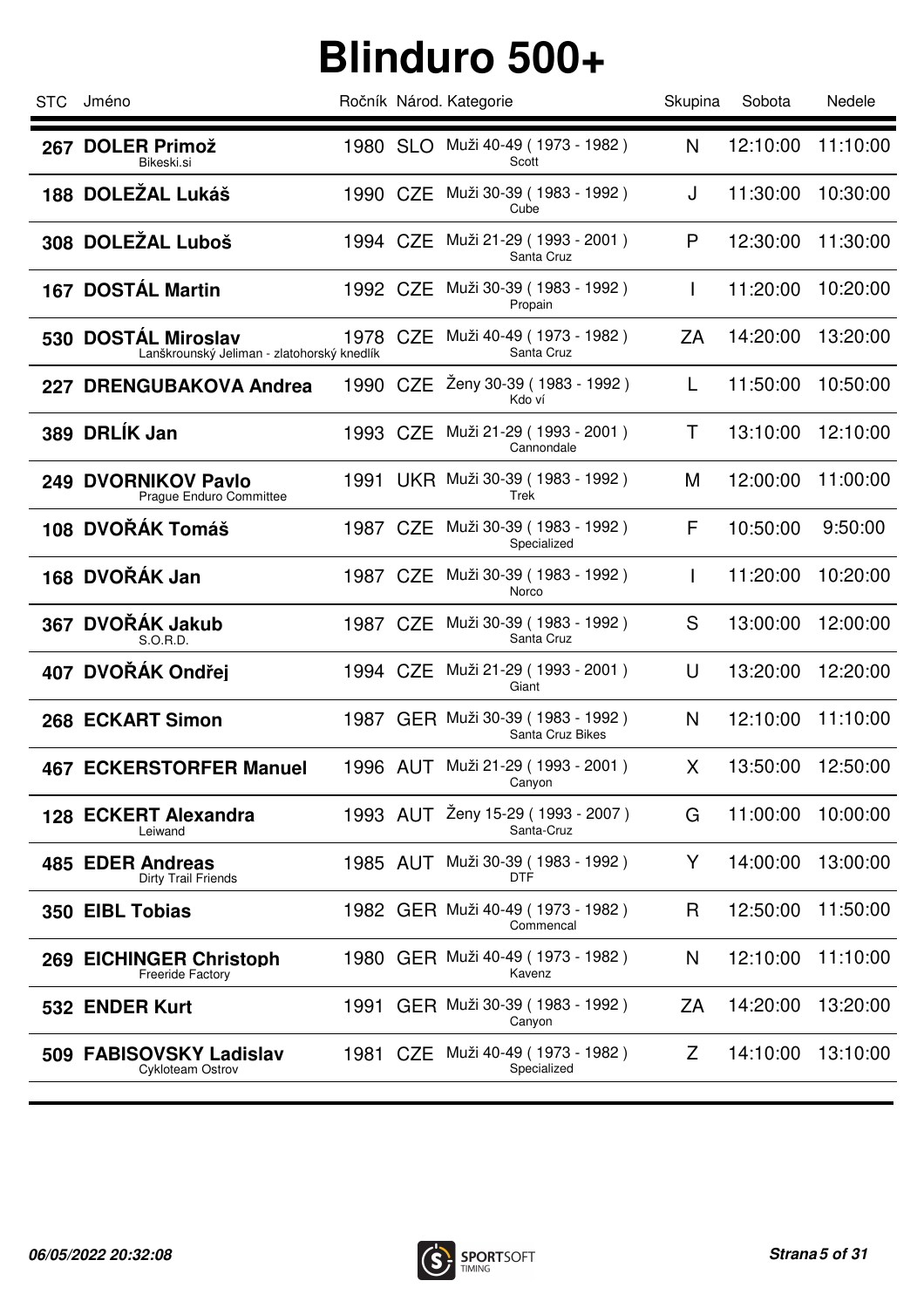| <b>STC</b> | Jméno                                                     |          |          | Ročník Národ. Kategorie                             | Skupina | Sobota   | Nedele   |
|------------|-----------------------------------------------------------|----------|----------|-----------------------------------------------------|---------|----------|----------|
|            | 486 FÁBRIK Michal                                         |          |          | 2003 CZE Muži15-20 (2002 - 2007)<br>Kellys          | Y       | 14:00:00 | 13:00:00 |
|            | 445 FEJTEK Václav<br>Enduro Ogaři                         | 1990 CZE |          | Muži 30-39 (1983 - 1992)<br>Canyon                  | W       | 13:40:00 | 12:40:00 |
|            | 270 FERLEŽ Dejan                                          | 1981 SLO |          | Muži 40-49 (1973 - 1982)<br>Specialized             | N       | 12:10:00 | 11:10:00 |
|            | 390 FIALA Tomas                                           | 1990 CZE |          | Muži 30-39 (1983 - 1992)<br>Giant                   | Т       | 13:10:00 | 12:10:00 |
|            | 533 FIALA Tomáš                                           | 1997 CZE |          | Muži 21-29 (1993 - 2001)<br>Nukeproof               | ΖA      | 14:20:00 | 13:20:00 |
|            | 88 FIDLER Tomáš                                           |          |          | 1987 CZE Muži 30-39 (1983 - 1992)<br>Santa Cruz     | Е       | 10:40:00 | 9:40:00  |
|            | 309 FIEDLER Zdeněk                                        | 2002 CZE |          | Muži15-20 (2002 - 2007)<br>scott                    | P       | 12:30:00 | 11:30:00 |
|            | 271 FINKEL Simon                                          |          |          | 1982 GER Muži 40-49 (1973 - 1982)<br>Trek           | N       | 12:10:00 | 11:10:00 |
|            | 425 FIŠERA Jan<br><b>AMK Cihelna</b>                      | 1992 CZE |          | Muži 30-39 (1983 - 1992)<br>Rock Machine            | V       | 13:30:00 | 12:30:00 |
|            | 329 FLIEGL Tomáš                                          | 1990 CZE |          | Muži 30-39 (1983 - 1992)<br>Scott                   | Q       | 12:40:00 | 11:40:00 |
|            | 272 FLIS Matej<br>Kk pedalna                              | 1978 SLO |          | Muži 40-49 (1973 - 1982)<br>Scott                   | N       | 12:10:00 | 11:10:00 |
|            | <b>129 FOCKENBERGER Timmy</b><br>Radwerker.at / Levelnine |          |          | 2003 AUT Muži15-20 (2002 - 2007)<br>Orbea           | G       | 11:00:00 | 10:00:00 |
|            | 46 FOJTOVÁ Gábi                                           |          |          | 1986 CZE Ženy 30-39 (1983 - 1992)<br>Propain        | C       | 10:20:00 | 9:20:00  |
|            | 391 FOUSEK Jakub<br>Flatdroppers                          |          |          | 1987 CZE Muži 30-39 (1983 - 1992)<br>Mondraker      | Τ       | 13:10:00 | 12:10:00 |
|            | 487 FRANTA Zdeněk<br><b>BK Nezmar</b>                     | 1981 CZE |          | Muži 40-49 (1973 - 1982)<br>Qayron                  | Y       | 14:00:00 | 13:00:00 |
|            | 488 FRANZ Schoberleitner<br><b>Dirty Trail Friends</b>    |          | 1992 AUT | Muži 30-39 (1983 - 1992)<br>Starling                | Y       | 14:00:00 | 13:00:00 |
|            | 5 FREIDINGER David<br>freidingerMotorsports               |          | 1996 AUT | Elektro Muži 15+ (2007 a starší)<br>Mondraker       | A       | 10:00:00 | 9:00:00  |
|            | <b>130 FREY Valentin</b>                                  | 2004 AUT |          | Muži15-20 (2002 - 2007)<br>Mondraker                | G       | 11:00:00 | 10:00:00 |
|            | 446 FRÝBA Jakub                                           | 1988 CZE |          | Muži 30-39 (1983 - 1992)<br>Santa Cruz              | W       | 13:40:00 | 12:40:00 |
|            | 351 FUCHS Daniel                                          |          |          | 1983 GER Muži 30-39 (1983 - 1992)<br>Rocky Mountain | R       | 12:50:00 | 11:50:00 |
|            |                                                           |          |          |                                                     |         |          |          |

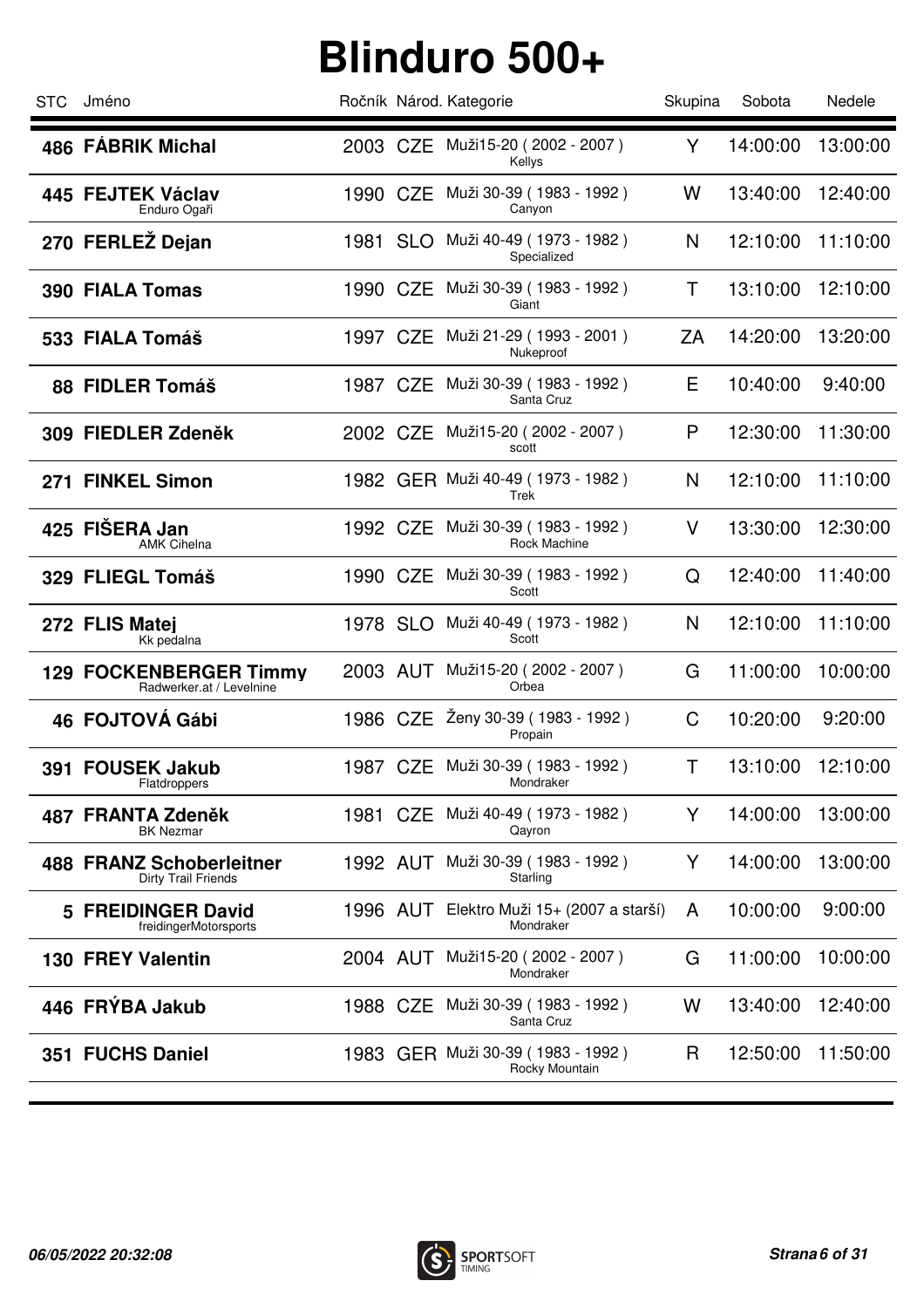| STC. | Jméno                                                |          |          | Ročník Národ. Kategorie                                    | Skupina      | Sobota   | Nedele   |
|------|------------------------------------------------------|----------|----------|------------------------------------------------------------|--------------|----------|----------|
|      | 468 FUKA Ondřej                                      |          |          | 2005 CZE Muži15-20 (2002 - 2007)<br>Giant                  | X            | 13:50:00 | 12:50:00 |
|      | 228 FUKSOVA Adéla<br>kolofix                         |          |          | 2000 CZE Ženy 15-29 (1993 - 2007)<br>Scott Spark           | L            | 11:50:00 | 10:50:00 |
|      | 229 GIL Jan                                          |          |          | 1995 CZE Muži 21-29 (1993 - 2001)<br>Transition            | L            | 11:50:00 | 10:50:00 |
|      | 310 GOTTEL Martina<br>ZUBR racing                    |          |          | 1967 CZE $\overline{2}$ eny 40+ (1982 a st.)<br><b>LIV</b> | P            | 12:30:00 | 11:30:00 |
|      | 273 GRABNER Zan<br>K24 ultra trail                   | 1985 SLO |          | Muži 30-39 (1983 - 1992)<br>Specialized                    | N            | 12:10:00 | 11:10:00 |
|      | 230 GRANÁT Matěj<br>kolofix                          | 1999 CZE |          | Muži 21-29 (1993 - 2001)<br>Qayron                         | L            | 11:50:00 | 10:50:00 |
|      | 534 GROFEK Jan<br>ICIK Vyšší Brod                    | 1970 CZE |          | Muži 50+ (1972 a st.)<br>Commencal                         | ZA           | 14:20:00 | 13:20:00 |
|      | 510 GROŠ Štefan<br>Superblindurista                  | 1984 CZE |          | Muži 30-39 (1983 - 1992)<br>Author                         | Z            | 14:10:00 | 13:10:00 |
|      | <b>330 GRUSCH Markus</b><br>Downriders Workshop Club |          |          | 1989 AUT Muži 30-39 (1983 - 1992)<br>Raaw                  | Q            | 12:40:00 | 11:40:00 |
|      | 331 GSCHWANDTNER Harald                              | 1992 AUT |          | Muži 30-39 (1983 - 1992)<br>Propain                        | Q            | 12:40:00 | 11:40:00 |
|      | 147 HÁJÍČEK Tomáš                                    |          |          | 1985 CZE Muži 30-39 (1983 - 1992)<br>Giant                 | H            | 11:10:00 | 10:10:00 |
|      | 535 HÁJÍČEK Zdeněk<br><b>FRbikes</b>                 |          | 1986 CZE | Muži 30-39 (1983 - 1992)<br>Rocky Mountain                 | ZA           | 14:20:00 | 13:20:00 |
|      | 368 HAJNÝ Martin                                     |          | 1986 CZE | Muži 30-39 (1983 - 1992)<br>Cannondale                     | S            | 13:00:00 | 12:00:00 |
|      | 169 HALUZA Tomáš<br><b>IJ FAVORIL BIRO</b>           |          |          | 1988 CZE Muži 30-39 (1983 - 1992)<br>Canyon                | $\mathbf{I}$ | 11:20:00 | 10:20:00 |
|      | 109 HANÁK Petr<br><b>SK VELO PRAHA</b>               | 1974 CZE |          | Muži 40-49 (1973 - 1982)<br>TREK                           | F            | 10:50:00 | 9:50:00  |
|      | 110 HANAK Ondřej<br><b>BIKEPUZZLE</b>                |          | 2003 CZE | Muži15-20 (2002 - 2007)<br>Trek                            | F            | 10:50:00 | 9:50:00  |
|      | 209 HANÁK Vladimír                                   | 1994 CZE |          | Muži 21-29 (1993 - 2001)<br>Specialized Status 160         | K.           | 11:40:00 | 10:40:00 |
|      | 26 HANOUSEK Aleš<br>Shibak FR                        |          | 1989 CZE | Muži 30-39 (1983 - 1992)<br>Satan Cruz                     | B            | 10:10:00 | 9:10:00  |
|      | 27 HANSELKA Vaclav                                   |          |          | 1992 CZE Muži 30-39 (1983 - 1992)<br>Giant                 | B            | 10:10:00 | 9:10:00  |
|      | 426 HANUSKA Matúš<br>Extreem                         |          |          | 1990 SVK Muži 30-39 (1983 - 1992)<br>Cube                  | V            | 13:30:00 | 12:30:00 |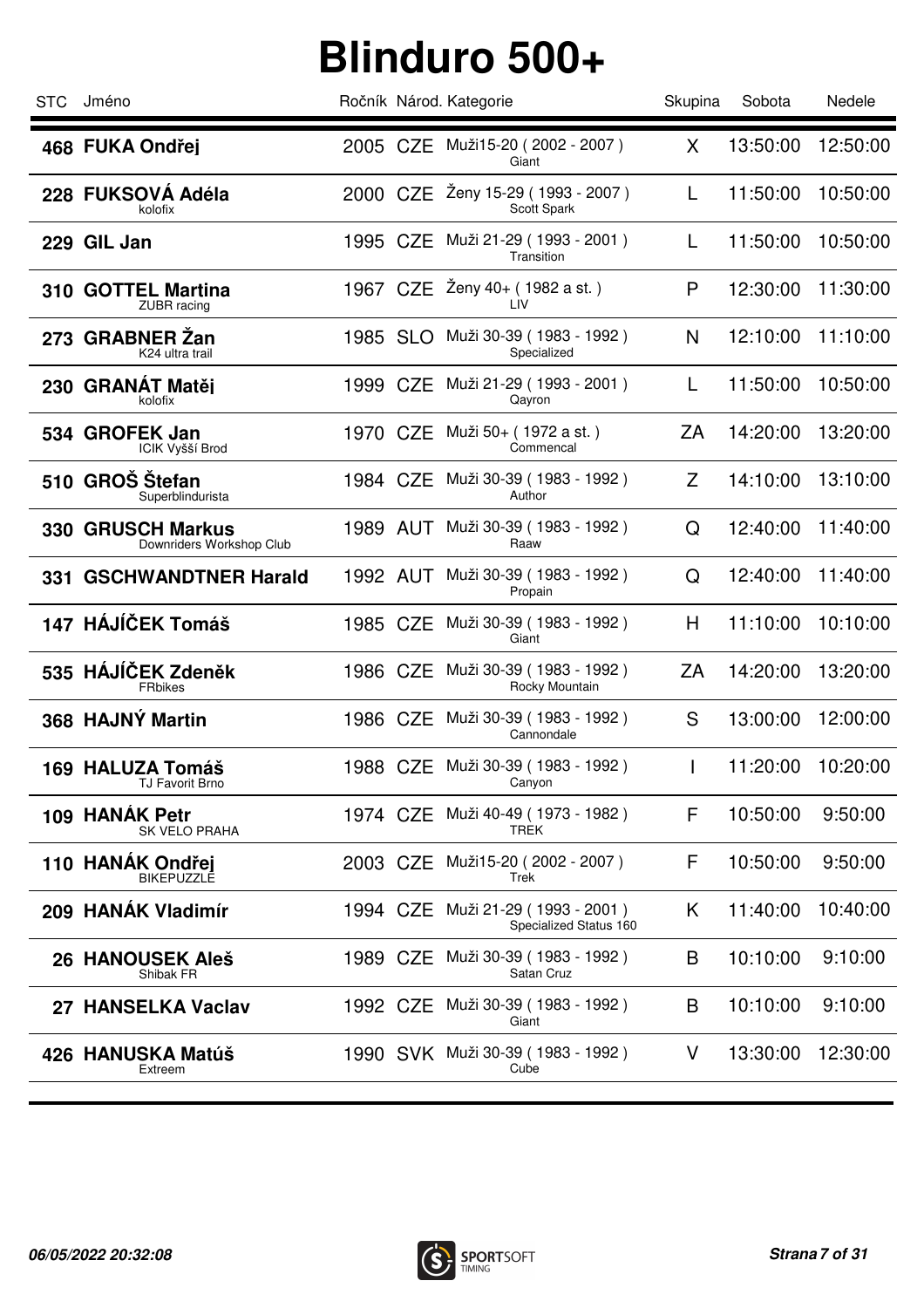| <b>STC</b> | Jméno                                                |          |          | Ročník Národ. Kategorie                                      | Skupina   | Sobota   | Nedele   |
|------------|------------------------------------------------------|----------|----------|--------------------------------------------------------------|-----------|----------|----------|
|            | 536 HANZLÍK Tomáš                                    |          |          | 1981 CZE Muži 40-49 (1973 - 1982)<br>Specialized             | ZA        | 14:20:00 | 13:20:00 |
|            | 47 HARRIS Barbara<br><b>KT Bikers</b>                |          |          | 1992 CZE Ženy 30-39 (1983 - 1992)<br>Kona                    | C         | 10:20:00 | 9:20:00  |
|            | 210 HARTMAN Petr<br>Šnycl Paradajs                   | 1977 CZE |          | Muži 40-49 (1973 - 1982)<br>Specialized                      | K         | 11:40:00 | 10:40:00 |
|            | 537 HAUBNER Josef                                    |          |          | 1982 GER Muži 40-49 (1973 - 1982)<br>Canyon                  | ZA        | 14:20:00 | 13:20:00 |
|            | 69 HAVLÍČEK Lukáš                                    | 1992 CZE |          | Muži 30-39 (1983 - 1992)<br>Cannondale                       | D         | 10:30:00 | 9:30:00  |
|            | <b>189 HAVRÁNEK Tomáš</b>                            | 1990 CZE |          | Muži 30-39 (1983 - 1992)<br><b>GIANT</b>                     | J         | 11:30:00 | 10:30:00 |
|            | 89 HAVRDOVÁ Alena                                    | 1977 CZE |          | Zeny 40+ (1982 a st.)<br>giant trance                        | Ε         | 10:40:00 | 9:40:00  |
|            | <b>489 HAZUCHA Michal</b><br>Specialized Dolný Kubín |          |          | 1987 SVK Muži 30-39 (1983 - 1992)<br>Specialized Stumpjumper | Y         | 14:00:00 | 13:00:00 |
|            | 545 HEISS Lukas                                      |          | 1996 AUT | Muži 21-29 (1993 - 2001)<br>Propain                          | <b>ZB</b> | 14:30:00 | 13:30:00 |
|            | 392 HELÁN Jan                                        | 1990 CZE |          | Muži 30-39 (1983 - 1992)<br>Kona                             | Τ         | 13:10:00 | 12:10:00 |
|            | <b>427 HERMAN Michal</b>                             | 1992 CZE |          | Muži 30-39 (1983 - 1992)<br>Trek                             | $\vee$    | 13:30:00 | 12:30:00 |
|            | 231 HERMANN Oskar<br>kolofix                         |          | 1982 CZE | Muži 40-49 (1973 - 1982)<br>Mondraker                        | L         | 11:50:00 | 10:50:00 |
|            | 250 HLADKÝ Jan                                       |          |          | 1976 CZE Muži 40-49 (1973 - 1982)<br>yt industries           | M         | 12:00:00 | 11:00:00 |
|            | 70 HLÁVKA Marek                                      |          |          | 1998 CZE Muži 21-29 (1993 - 2001)<br>Commencal               | D         | 10:30:00 | 9:30:00  |
|            | 490 HLÁVKA Jiří                                      | 1990 CZE |          | Muži 30-39 (1983 - 1992)<br>Rock Machine                     | Y         | 14:00:00 | 13:00:00 |
|            | 251 HLOUŠEK Roman                                    |          | 1978 CZE | Muži 40-49 (1973 - 1982)<br>YT                               | M         | 12:00:00 | 11:00:00 |
|            | 538 HLUBOCKÝ Aleš<br><b>OMSHK</b>                    | 2006 CZE |          | Muži15-20 (2002 - 2007)<br>Rockmachine                       | ZA        | 14:20:00 | 13:20:00 |
|            | 48 HODONICKY Pavel<br><b>KT Bikers</b>               |          | 1993 CZE | Muži 21-29 (1993 - 2001)<br>YT                               | C         | 10:20:00 | 9:20:00  |
| 291        | <b>HOLOUBEK Aleš</b>                                 |          | 1978 CZE | Muži 40-49 (1973 - 1982)<br><b>TREK</b>                      | O         | 12:20:00 | 11:20:00 |
|            | 211 HOLUB Jan                                        |          |          | 1987 CZE Muži 30-39 (1983 - 1992)<br>Lapierre                | K         | 11:40:00 | 10:40:00 |
|            |                                                      |          |          |                                                              |           |          |          |

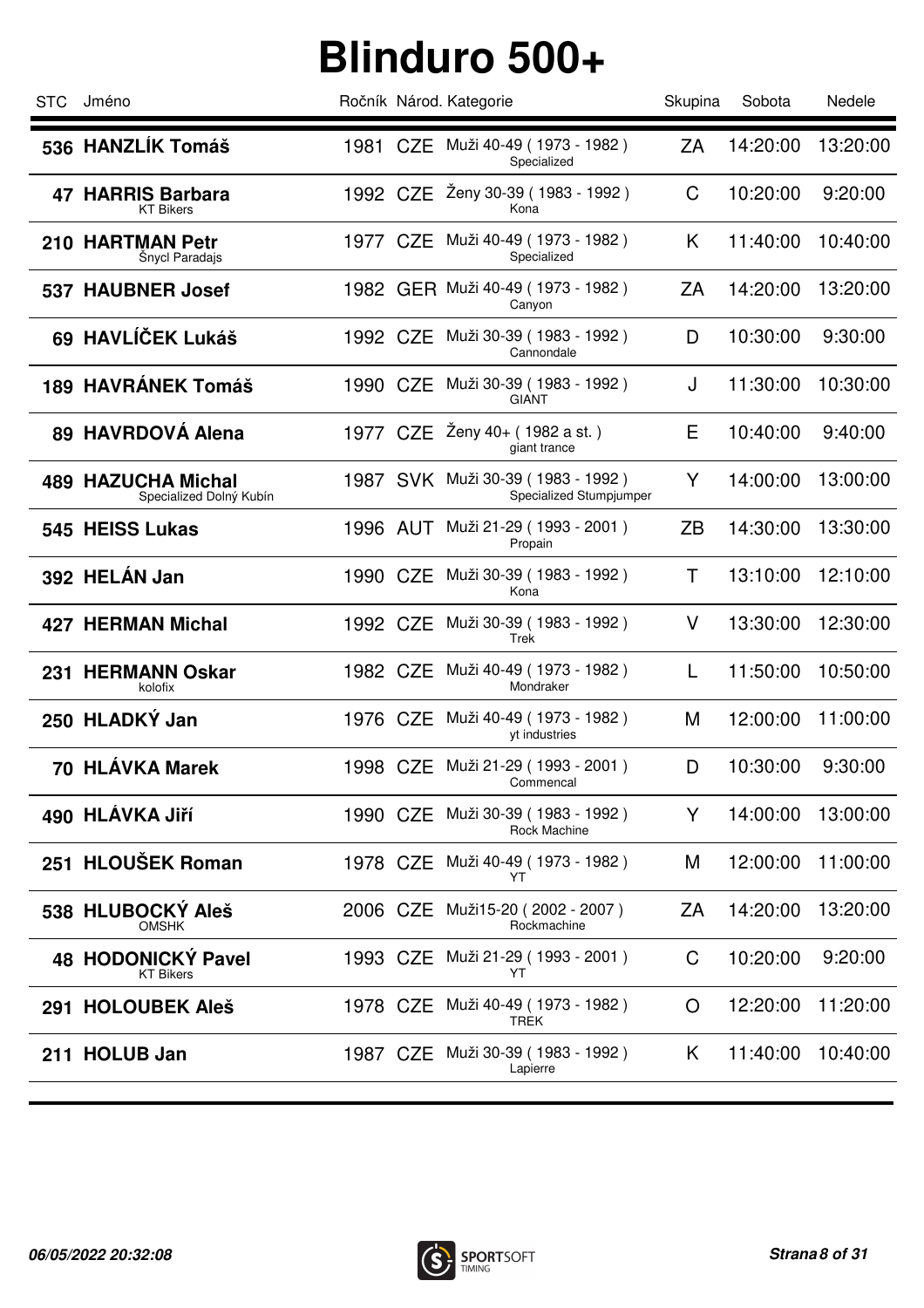| <b>STC</b> | Jméno                                       |          | Ročník Národ. Kategorie                            | Skupina      | Sobota   | Nedele   |
|------------|---------------------------------------------|----------|----------------------------------------------------|--------------|----------|----------|
|            | 539 HOLUB Radek                             |          | 1991 CZE Muži 30-39 (1983 - 1992)<br>YT            | ZA           | 14:20:00 | 13:20:00 |
|            | 511 HOLZMANN Markus                         |          | 1990 AUT Muži 30-39 (1983 - 1992)<br>Cain Field    | Z            | 14:10:00 | 13:10:00 |
|            | 170 HORA Marek                              | 1977 CZE | Muži 40-49 (1973 - 1982)<br>Commencal Meta AM 29   | $\mathbf{I}$ | 11:20:00 | 10:20:00 |
|            | 171 HORÁK Ondřej                            |          | 1986 CZE Muži 30-39 (1983 - 1992)<br>Canyon        | L            | 11:20:00 | 10:20:00 |
|            | 172 HORÁK Jaroslav                          | 1972 CZE | Muži 50+ ( 1972 a st. )<br>Kellys                  | L            | 11:20:00 | 10:20:00 |
|            | 540 HORÁK Matěj                             | 1995 CZE | Muži 21-29 (1993 - 2001)<br>Author                 | ZA           | 14:20:00 | 13:20:00 |
|            | 131 HÖRL Clemens<br><b>Kreuzer Racing</b>   | 1987 AUT | Muži 30-39 (1983 - 1992)<br><b>Banshee</b>         | G            | 11:00:00 | 10:00:00 |
|            | 546 HORNA Aleš                              | 1986 CZE | Muži 30-39 (1983 - 1992)<br><b>RB</b>              | ZB           | 14:30:00 | 13:30:00 |
|            | 6 HORT Matěj                                |          | 1989 CZE Elektro Muži 15+ (2007 a starší)<br>Giant | A            | 10:00:00 | 9:00:00  |
|            | 148 HOŘEŇOVSKÝ Štěpán<br>Deep Trail Passion | 1993 CZE | Muži 21-29 (1993 - 2001)<br>Giant                  | H            | 11:10:00 | 10:10:00 |
|            | 149 HOŘEŇOVSKÝ Ondřej<br>Deep Trail Passion |          | 1987 CZE Muži 30-39 (1983 - 1992)<br>Transition    | H            | 11:10:00 | 10:10:00 |
|            | 173 HRACHOVINA Zdeněk                       |          | 1989 CZE Muži 30-39 (1983 - 1992)<br>Santa Cruz    | L            | 11:20:00 | 10:20:00 |
|            | 548 HRUBOŠ Tomáš<br>top-cyklo.cz            |          | 1991 CZE Muži 30-39 (1983 - 1992)<br>Mondraker     | ZΒ           | 14:30:00 | 13:30:00 |
|            | 547 HŘEBÍK Robert<br>D.E.P.A.K.I            |          | 1981 CZE Muži 40-49 (1973 - 1982)<br>Trek          | ZB           | 14:30:00 | 13:30:00 |
|            | <b>174 HUBACEK Petr</b>                     | 1984 CZE | Muži 30-39 (1983 - 1992)<br>YT                     | $\mathbf{I}$ | 11:20:00 | 10:20:00 |
|            | 71 HUBENÝ Jan                               | 1992 CZE | Muži 30-39 (1983 - 1992)<br>Propain                | D            | 10:30:00 | 9:30:00  |
|            | 132 HUBER Philipp<br>Radlager Racing        |          | 1980 AUT Muži 40-49 (1973 - 1982)<br>Mondraker     | G            | 11:00:00 | 10:00:00 |
|            | 408 HULBOJ René<br>Třinec                   | 1978 CZE | Muži 40-49 (1973 - 1982)<br>CANYON                 | U            | 13:20:00 | 12:20:00 |
|            | 332 HULIK Vlastislav<br>ICIK Vyšší Brod     | 1976 CZE | Muži 40-49 ( 1973 - 1982 )<br>Canyon               | Q            | 12:40:00 | 11:40:00 |
|            | 175 HUOSO Teemu                             | 1987 FIN | Muži 30-39 (1983 - 1992)<br>Pole                   | $\mathbf{I}$ | 11:20:00 | 10:20:00 |
|            |                                             |          |                                                    |              |          |          |

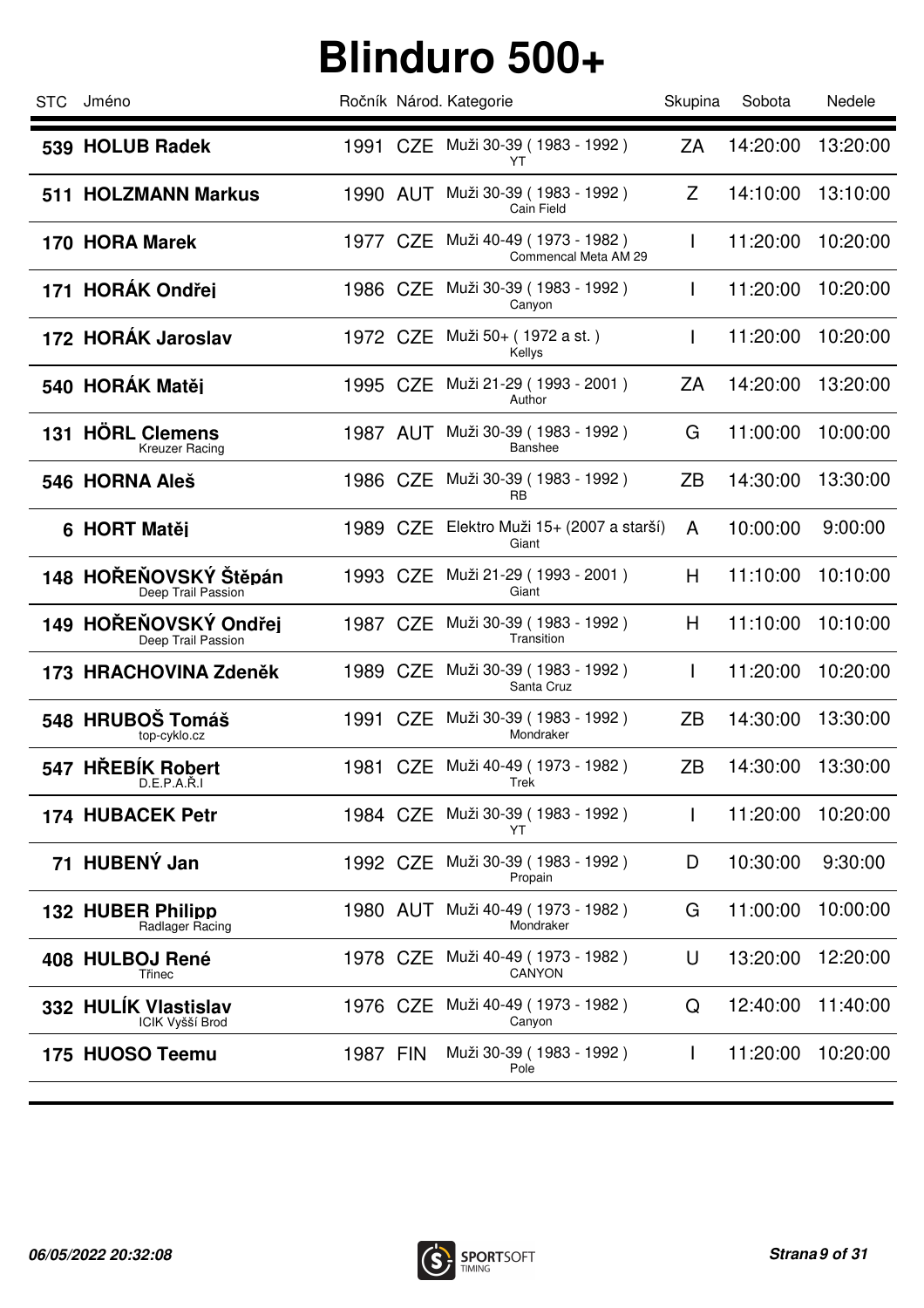| <b>STC</b> | Jméno                                              |          | Ročník Národ. Kategorie                                     | Skupina | Sobota   | Nedele   |
|------------|----------------------------------------------------|----------|-------------------------------------------------------------|---------|----------|----------|
|            | <b>447 HYVNAR Tomas</b><br><b>VK Blesk</b>         |          | 1987 CZE Muži 30-39 (1983 - 1992)<br>Octavia ceskych trailu | W       | 13:40:00 | 12:40:00 |
|            | <b>68 CHADIMA Lukáš</b>                            | 1991 CZE | Muži 30-39 (1983 - 1992)<br>Ns bikes                        | D       | 10:30:00 | 9:30:00  |
|            | 87 CHAROUZOVÁ Pavlína<br>www.trail-guide.cz        | 1984 CZE | Ženy 30-39 (1983 - 1992)<br>Specialized                     | Е       | 10:40:00 | 9:40:00  |
|            | 2 CHARVÁT Hynek                                    | 1975 CZE | Elektro Muži 15+ (2007 a starší)<br>Norco                   | A       | 10:00:00 | 9:00:00  |
|            | 529 CHLAN Petr<br>kola-bbm.cz                      | 2005 CZE | Muži15-20 (2002 - 2007)<br><b>Pivot Firebird</b>            | ZA      | 14:20:00 | 13:20:00 |
|            | 246 CHLÍBEK Václav<br><b>REDPOINTTEAM</b>          | 1971 CZE | Muži 50+ (1972 a st.)<br>Scott                              | M       | 12:00:00 | 11:00:00 |
|            | 247 CHLÍBKOVÁ Daniela<br><b>REDPOINTTEAM</b>       | 1967 CZE | Zeny 40+ (1982 a st.)<br>Scott                              | M       | 12:00:00 | 11:00:00 |
|            | 207 CHMELÍK Jaromír<br>Šnycl Paradajs              | 1977 CZE | Muži 40-49 (1973 - 1982)<br>Ibis                            | K       | 11:40:00 | 10:40:00 |
|            | 448 ILIADIS Lukáš<br>Zlatohorský knedlík           | 1980 CZE | Muži 40-49 (1973 - 1982)<br>Santa Cruz                      | W       | 13:40:00 | 12:40:00 |
|            | 549 JAHODA Tomáš<br>Liberec                        | 1985 CZE | Muži 30-39 (1983 - 1992)<br>Commencal Meta AM29             | ZB      | 14:30:00 | 13:30:00 |
|            | 111 JAKAB Voitech                                  | 1990 CZE | Muži 30-39 (1983 - 1992)<br>Trek                            | F       | 10:50:00 | 9:50:00  |
|            | 90 JANDA Petr<br>Trail-Guide.cz                    | 1988 CZE | Muži 30-39 (1983 - 1992)<br>Rocky Mountain                  | E       | 10:40:00 | 9:40:00  |
|            | 28 JANOUCH Jiří                                    | 1990 CZE | Muži 30-39 (1983 - 1992)<br>Norco                           | B       | 10:10:00 | 9:10:00  |
|            | 112 JANSKÁ Michaela                                |          | 1996 CZE Zeny 15-29 (1993 - 2007)<br>Ibis                   | F       | 10:50:00 | 9:50:00  |
|            | 550 JANŮ Jan                                       | 1989 CZE | Muži 30-39 (1983 - 1992)<br>Santa Cruz                      | ZB      | 14:30:00 | 13:30:00 |
|            | 449 JAROLÍM Filip                                  | 1989 CZE | Muži 30-39 (1983 - 1992)<br>Santa Cruz                      | W       | 13:40:00 | 12:40:00 |
|            | 274 JAUCH Sebastian                                |          | 1987 GER Muži 30-39 (1983 - 1992)<br>Scott                  | N       | 12:10:00 | 11:10:00 |
|            | 333 JELÍNEK Milan                                  |          | 1955 CZE Muži 50+ (1972 a st.)<br>Specialized               | Q       | 12:40:00 | 11:40:00 |
| 551        | <b>JELÍNEK Tomáš</b>                               | 2005 CZE | Muži15-20 (2002 - 2007)<br>Cube                             | ZΒ      | 14:30:00 | 13:30:00 |
|            | 552 JELLINEK Nikolas<br>SuspensionLab Racing Squad |          | 1988 AUT Muži 30-39 (1983 - 1992)<br>Pivot                  | ZΒ      | 14:30:00 | 13:30:00 |
|            |                                                    |          |                                                             |         |          |          |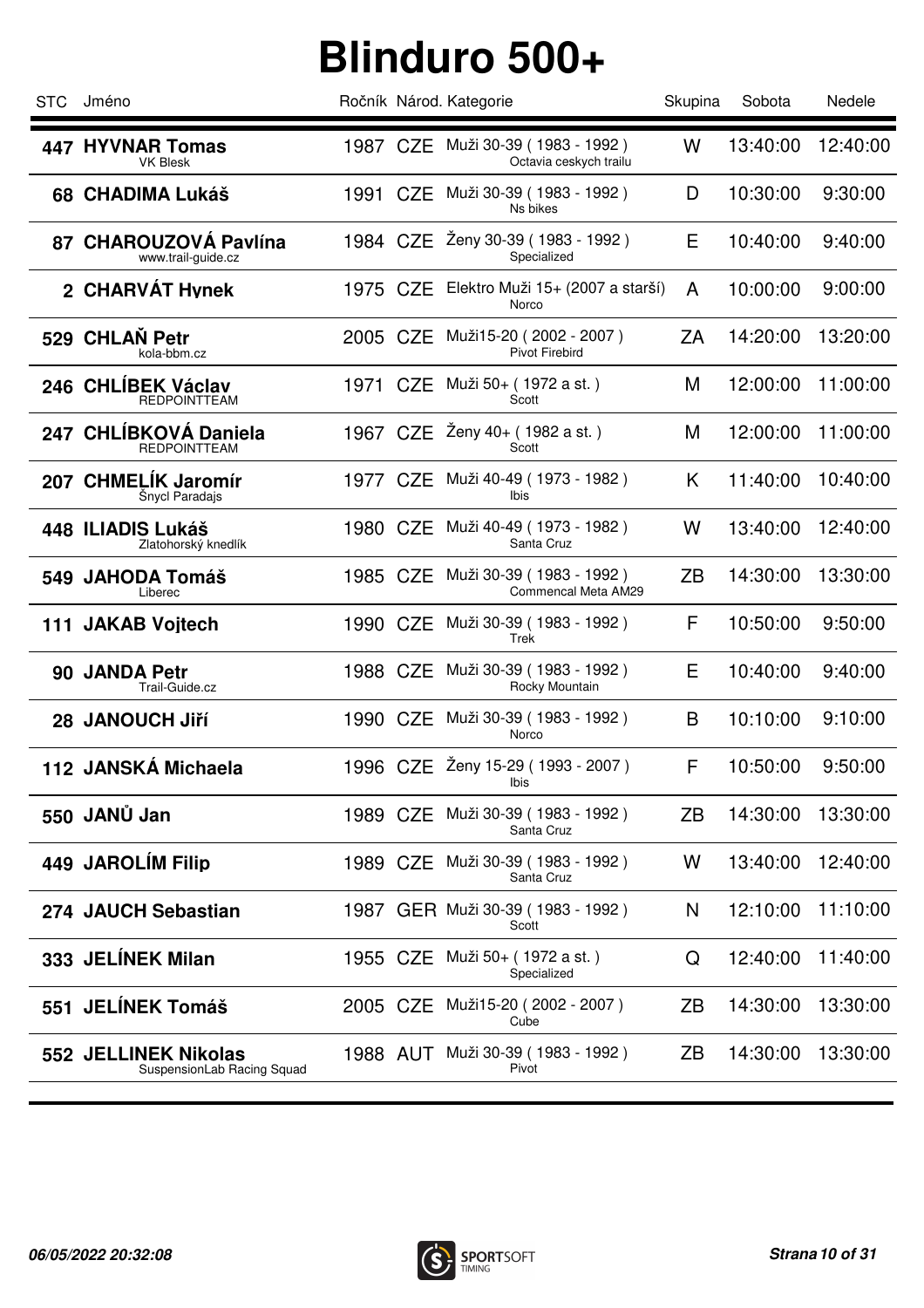| 1974 CZE Muži 40-49 (1973 - 1982)<br><b>469 JERANEK Alex</b>                                                   | X         |          |          |
|----------------------------------------------------------------------------------------------------------------|-----------|----------|----------|
| <b>RB</b>                                                                                                      |           | 13:50:00 | 12:50:00 |
| 1999 CZE Muži 21-29 (1993 - 2001)<br>428 JIROUT Tomáš<br><b>AMK Cihelna</b><br>Canyon                          | $\vee$    | 13:30:00 | 12:30:00 |
| Muži 30-39 (1983 - 1992)<br>1992 CZE<br><b>JIROUT Petr</b><br>429<br><b>AMK Cihelna</b><br>Canyon              | V         | 13:30:00 | 12:30:00 |
| Muži 30-39 (1983 - 1992)<br>91 JIRSA Petr<br>1984 CZE<br>Merida                                                | Е         | 10:40:00 | 9:40:00  |
| 553 JIRIK Dalibor<br>Muži15-20 (2002 - 2007)<br>2007 CZE<br>Trek                                               | ZB        | 14:30:00 | 13:30:00 |
| Muži 21-29 (1993 - 2001)<br>1993 CZE<br>292 JOHANIS Pavel<br>Mondraker                                         | O         | 12:20:00 | 11:20:00 |
| Muži 21-29 (1993 - 2001)<br>1999 CZE<br>252 JURKA Filip<br>Commnecal<br><b>MORSE Industry</b>                  | M         | 12:00:00 | 11:00:00 |
| 334 KAČER Jakub<br>Muži15-20 (2002 - 2007)<br>2004 CZE<br><b>CUBE</b>                                          | Q         | 12:40:00 | 11:40:00 |
| Muži15-20 (2002 - 2007)<br>2003 CZE<br>450 KADLEC Matěi<br>Transition                                          | W         | 13:40:00 | 12:40:00 |
| Muži15-20 (2002 - 2007)<br>554 KALCHER Philipp<br>2004 AUT<br>Propain Bicycles                                 | <b>ZB</b> | 14:30:00 | 13:30:00 |
| Muži 30-39 (1983 - 1992)<br>1984 CZE<br>253 KANTOREK Petr<br>Specialized<br><b>Planet Bikes</b>                | M         | 12:00:00 | 11:00:00 |
| 555 KAPIC Šimon<br>Muži 21-29 (1993 - 2001)<br>1993 CZE<br>Kona<br>Superblindurista                            | ZB        | 14:30:00 | 13:30:00 |
| 1991 CZE Muži 30-39 (1983 - 1992)<br>556 KAPIC Nikola<br>Norco<br>Superblindurista                             | ZΒ        | 14:30:00 | 13:30:00 |
| 1987 CZE Muži 30-39 (1983 - 1992)<br>176 KAREL Jaroslav<br>Yeti                                                | L         | 11:20:00 | 10:20:00 |
| 470 KARKOŠKA Jan<br>Muži 21-29 (1993 - 2001)<br>1993 CZE<br>Rockmachine                                        | X         | 13:50:00 | 12:50:00 |
| 150 KAŠPAR Pavel<br>Muži 30-39 (1983 - 1992)<br>1985 CZE<br>Norco<br>Superblindurista                          | H         | 11:10:00 | 10:10:00 |
| 293 KAŠPAR Jakub<br>Elektro Muži 15+ (2007 a starší)<br>1992 CZE<br>YT                                         | O         | 12:20:00 | 11:20:00 |
| 294 KAŠPAR Petr<br>1963 CZE Elektro Muži 15+ (2007 a starší)<br>Fantic                                         | O         | 12:20:00 | 11:20:00 |
| <b>KELIŠ Martin</b><br>Muži 40-49 (1973 - 1982)<br>1981<br>CZE<br>491<br>Commencal<br><b>Bikes &amp; Beers</b> | Y         | 14:00:00 | 13:00:00 |
| 254 KEREKANIČ Zdeněk<br>Muži 30-39 (1983 - 1992)<br>1985 CZE<br>ski&bike walachian rebels<br>Lapierre          | M         | 12:00:00 | 11:00:00 |

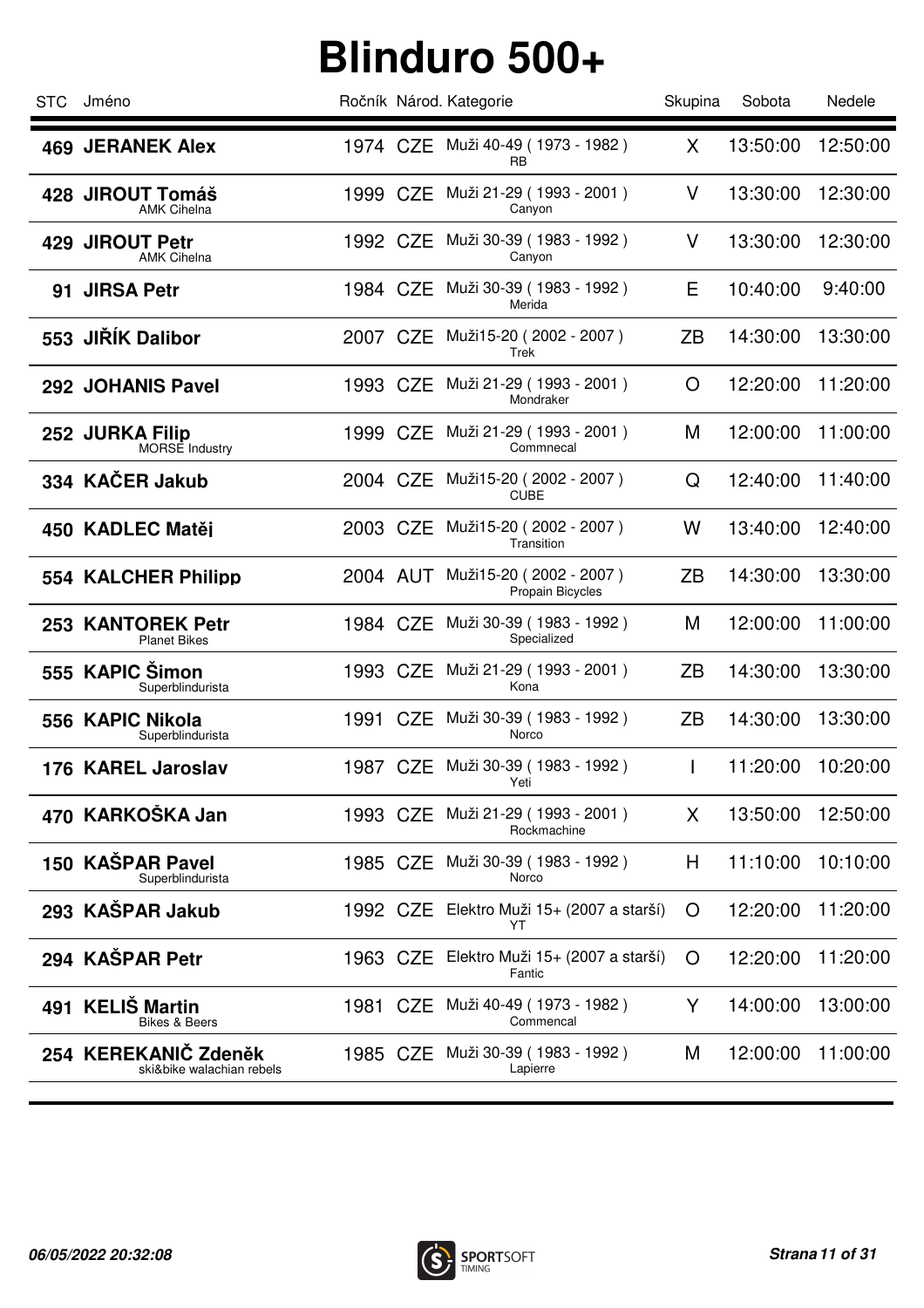| <b>STC</b> | Jméno                                                      |          |          | Ročník Národ. Kategorie                        | Skupina | Sobota   | Nedele   |
|------------|------------------------------------------------------------|----------|----------|------------------------------------------------|---------|----------|----------|
|            | 151 KERL Sebastian<br>kolofix                              |          |          | 2007 CZE Muži15-20 (2002 - 2007)<br>Canyon     | H       | 11:10:00 | 10:10:00 |
|            | 393 KLAPUCH Michal<br>Superblindurista                     | 1987 CZE |          | Muži 30-39 (1983 - 1992)<br>Mondraker          | Т       | 13:10:00 | 12:10:00 |
|            | 49 KLEMSA Tomáš<br><b>KT Bikers</b>                        | 1994 CZE |          | Muži 21-29 (1993 - 2001)<br>Norco              | C       | 10:20:00 | 9:20:00  |
|            | 152 KLIMPL Václav                                          | 1980 CZE |          | Muži 40-49 (1973 - 1982)<br>Giant              | H       | 11:10:00 | 10:10:00 |
|            | 369 KLINDEROVÁ Kateřina                                    | 1997 CZE |          | Ženy 15-29 (1993 - 2007)<br>Santa Cruz         | S       | 13:00:00 | 12:00:00 |
|            | 370 KLOKOČKA Ladislav<br>BIKESTRIKE.COM                    | 1957 CZE |          | Muži 50+ ( 1972 a st. )<br>Santa Cruz          | S       | 13:00:00 | 12:00:00 |
|            | 371 KLOKOČKA Vojtěch<br><b>BIKESTRIKE.COM</b>              | 2004 CZE |          | Muži15-20 (2002 - 2007)<br>Santa Cruz          | S       | 13:00:00 | 12:00:00 |
|            | 232 KOHOUTEK Jakub                                         | 1987 CZE |          | Muži 30-39 (1983 - 1992)<br>RB                 | L       | 11:50:00 | 10:50:00 |
|            | 295 KOHOUTEK Adam<br>Blue Fly Enduro Kids team             | 2006 CZE |          | Muži15-20 (2002 - 2007)<br>Comencal            | O       | 12:20:00 | 11:20:00 |
|            | 409 KOLAR Jan<br>6Bikes Roztoky                            | 1982 CZE |          | Muži 40-49 (1973 - 1982)<br>Trek               | U       | 13:20:00 | 12:20:00 |
|            | 352 KOLÁŘ Dan                                              | 1996 CZE |          | Muži 21-29 (1993 - 2001)<br>Propain            | R       | 12:50:00 | 11:50:00 |
|            | 353 KOLÁŘ Filip                                            | 2003 CZE |          | Muži15-20 (2002 - 2007)<br>Whyte               | R       | 12:50:00 | 11:50:00 |
|            | 430 KOLÁŘ Tomáš                                            |          |          | 1993 CZE Muži 21-29 (1993 - 2001)<br>Saracen   | V       | 13:30:00 | 12:30:00 |
|            | 335 KOMÍNEK Martin<br>MTBA                                 |          |          | 1992 CZE Muži 30-39 (1983 - 1992)<br>Evil      | Q       | 12:40:00 | 11:40:00 |
|            | 255 KONOPLIN Nikita<br>Prague Enduro Committee             |          |          | 1993 RUS Muži 21-29 (1993 - 2001)<br>Mongoose  | М       | 12:00:00 | 11:00:00 |
|            | 557 KONRADY Martin                                         | 1994 CZE |          | Muži 21-29 (1993 - 2001)<br>Cube               | ZΒ      | 14:30:00 | 13:30:00 |
|            | <b>558 KONTSCHIEDER Patrick</b><br>trek_flagshipstore_wien |          | 1989 AUT | Muži 30-39 (1983 - 1992)<br>trek slash         | ZΒ      | 14:30:00 | 13:30:00 |
|            | 410 KOPECKY Michal<br>Pepebike                             | 1976 CZE |          | Muži 40-49 (1973 - 1982)<br>мтв                | U       | 13:20:00 | 12:20:00 |
| 133        | <b>KÖPFELSBERGER Michael</b><br>Koa Laiberl                |          |          | 1978 AUT Muži 40-49 (1973 - 1982)<br>Trek      | G       | 11:00:00 | 10:00:00 |
|            | 559 KOREČEK Martin                                         |          |          | 1992 CZE Muži 30-39 (1983 - 1992)<br>Mondraker | ZΒ      | 14:30:00 | 13:30:00 |
|            |                                                            |          |          |                                                |         |          |          |

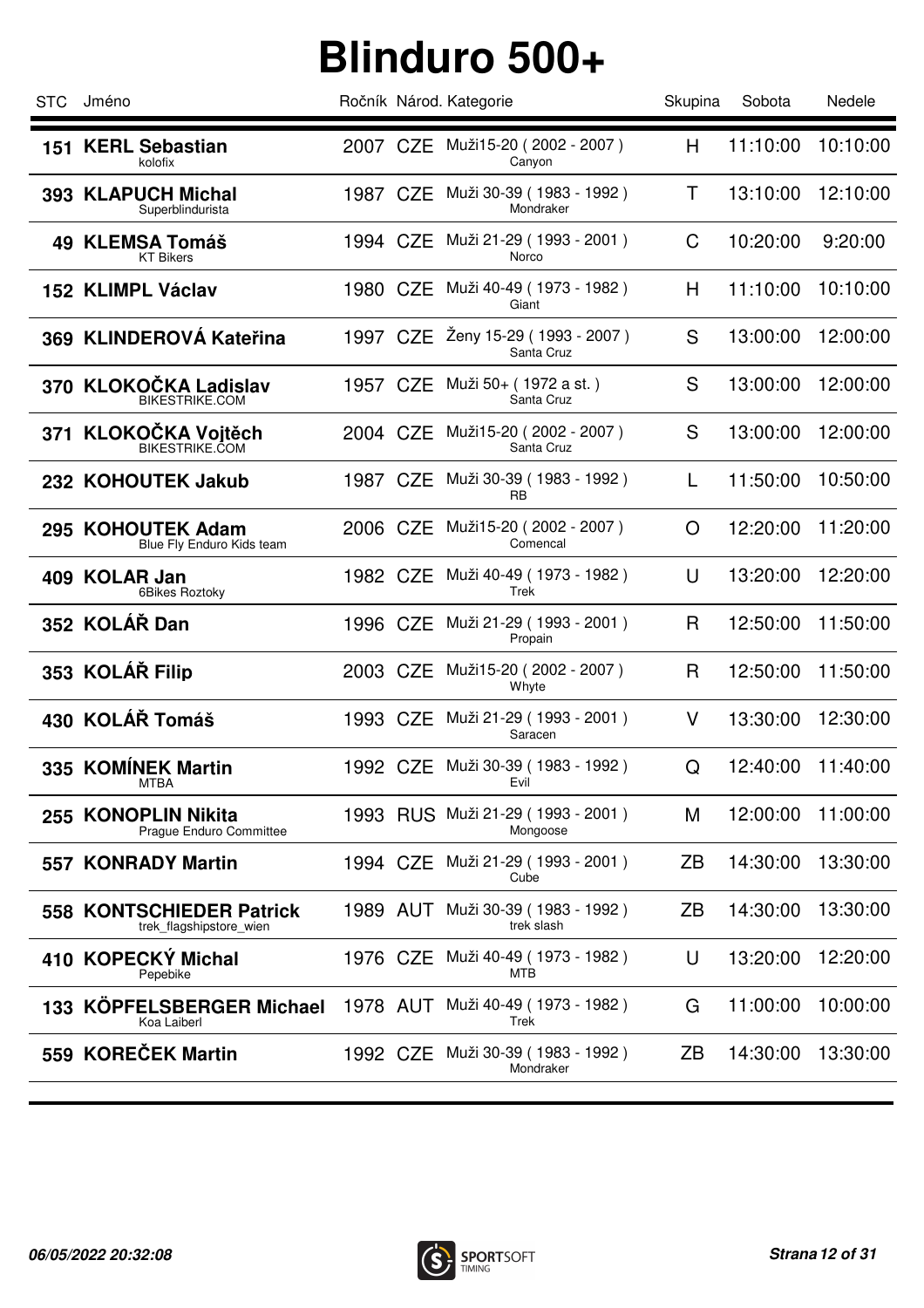| <b>STC</b> | Jméno                                     |          | Ročník Národ. Kategorie                                   | Skupina   | Sobota   | Nedele   |
|------------|-------------------------------------------|----------|-----------------------------------------------------------|-----------|----------|----------|
|            | 212 KOŘÍNEK Václav                        |          | 1986 CZE Muži 30-39 (1983 - 1992)<br>RockMachine          | K         | 11:40:00 | 10:40:00 |
|            | 560 KOS Daniel                            | 1993 CZE | Muži 21-29 ( 1993 - 2001 )<br>rock machine                | ZΒ        | 14:30:00 | 13:30:00 |
|            | <b>153 KOTAS Michal</b>                   | 1988 CZE | Muži 30-39 (1983 - 1992)<br>Canyon                        | H         | 11:10:00 | 10:10:00 |
|            | 471 KOUŘIL Vít                            |          | 1974 CZE Muži 40-49 (1973 - 1982)<br>YT                   | X         | 13:50:00 | 12:50:00 |
|            | 431 KOVAL Artur                           | 1998 CZE | Muži 21-29 (1993 - 2001)<br>Cube                          | V         | 13:30:00 | 12:30:00 |
|            | 72 KOVÁŘ Marek<br>Koko-Saalbach Niggaz    | 1977 CZE | Muži 40-49 (1973 - 1982)<br>šlapací                       | D         | 10:30:00 | 9:30:00  |
|            | 561 KOVÁŘ Peťas                           | 1982 CZE | Muži 40-49 (1973 - 1982)<br>Santa Cruz                    | ZΒ        | 14:30:00 | 13:30:00 |
|            | 256 KRABS Antonín                         | 2000 CZE | Muži 21-29 (1993 - 2001)<br>Giant                         | M         | 12:00:00 | 11:00:00 |
|            | 154 KRAČMAN Antonín                       |          | 1970 CZE Muži 50+ (1972 a st.)<br>Canyon                  | H         | 11:10:00 | 10:10:00 |
|            | 233 KRAMPERA Milan<br>kolofix             | 1981 CZE | Muži 40-49 (1973 - 1982)<br>Santa Cruz                    | L         | 11:50:00 | 10:50:00 |
|            | 234 KRAMPEROVÁ Kristýna<br>kolofix        |          | 1986 CZE Ženy 30-39 (1983 - 1992)<br>Trek                 | L         | 11:50:00 | 10:50:00 |
|            | 472 KRATOCHVÍL Martin                     |          | 1984 CZE Muži 30-39 (1983 - 1992)<br>YT                   | X.        | 13:50:00 | 12:50:00 |
|            | 7 KREJČÍ David<br>Akumo.cz                |          | 1980 CZE Elektro Muži 15+ (2007 a starší)<br>Rock Machine | A         | 10:00:00 | 9:00:00  |
|            | 512 KRENN Andreas                         | 1985 AUT | Muži 30-39 (1983 - 1992)<br>Canyon Tourge                 | Z         | 14:10:00 | 13:10:00 |
|            | 92 KRIŠTŮFEK Vít<br>Val di Botič          | 2007 CZE | Muži15-20 (2002 - 2007)<br>Trek                           | Е         | 10:40:00 | 9:40:00  |
|            | 190 KROTIL Petr                           | 1991 CZE | Muži 30-39 (1983 - 1992)<br>rock machine                  | J         | 11:30:00 | 10:30:00 |
|            | 432 KROUPA David<br>Kroubang Racing       | 1979 CZE | Muži 40-49 (1973 - 1982)<br>YT                            | V         | 13:30:00 | 12:30:00 |
| 473        | <b>KROUTIL Petr</b><br>CH <sub>3</sub>    | 1975 CZE | Muži 40-49 (1973 - 1982)<br>Giant Reign                   | X         | 13:50:00 | 12:50:00 |
|            | 564 KRSEK Martin<br>Mondraker Enduro Team | 1966 CZE | Muži 50+ ( 1972 a st. )<br>Mondraker                      | <b>ZC</b> | 14:40:00 | 13:40:00 |
|            | 513 KRUTSKÝ Jaroslav<br>Lacus Enduro Team | 1983 CZE | Muži 30-39 (1983 - 1992)<br>Giant                         | Z         | 14:10:00 | 13:10:00 |
|            |                                           |          |                                                           |           |          |          |

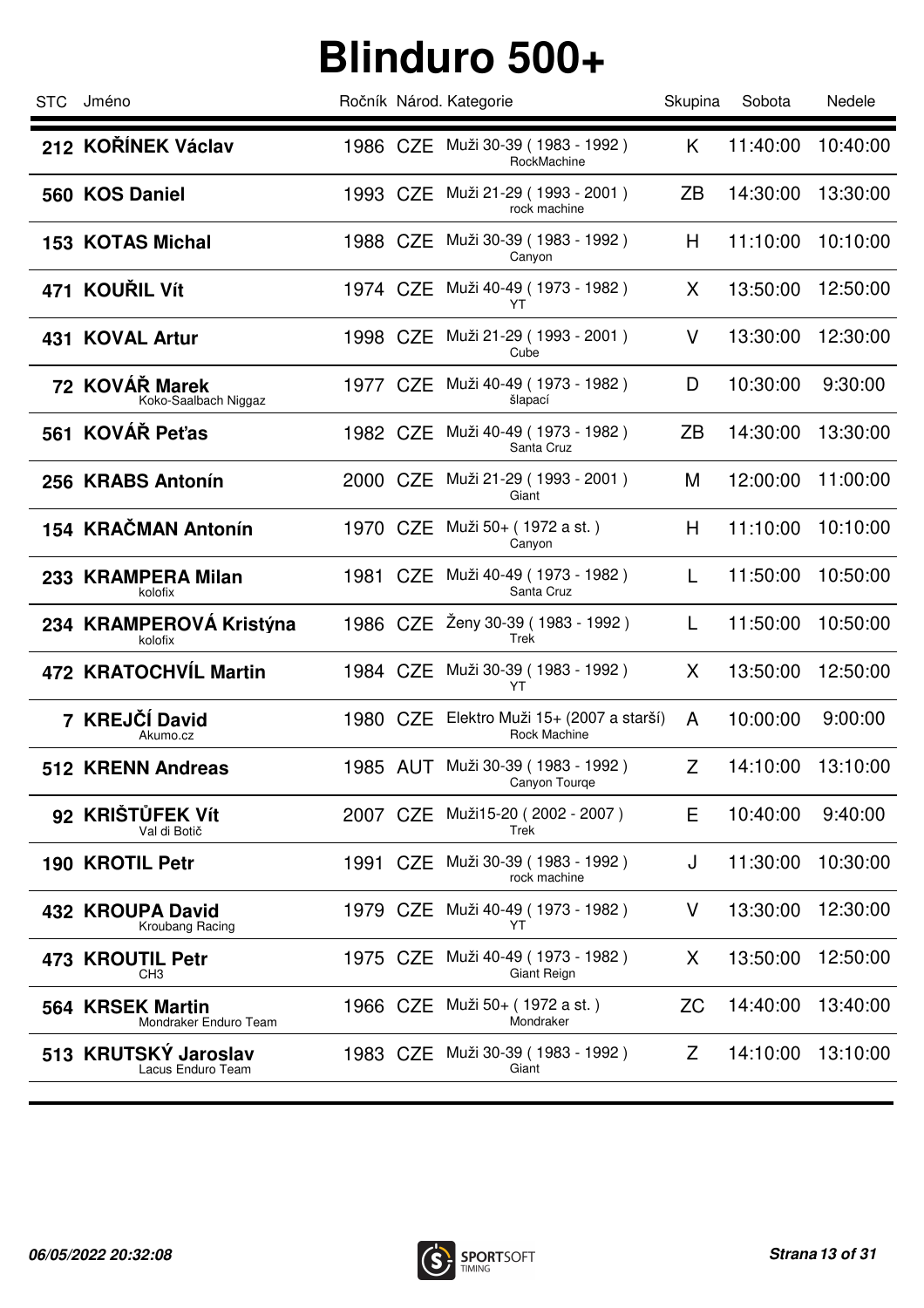| <b>STC</b> | Jméno                                               |          | Ročník Národ. Kategorie                                   | Skupina   | Sobota   | Nedele   |
|------------|-----------------------------------------------------|----------|-----------------------------------------------------------|-----------|----------|----------|
|            | 29 KŘÍŽ David                                       |          | 1987 CZE Muži 30-39 (1983 - 1992)<br>Cannondale           | B         | 10:10:00 | 9:10:00  |
|            | <b>433 KUBANI Tomas</b><br>Extreem                  |          | 1988 SVK Muži 30-39 (1983 - 1992)<br><b>YT</b> Industries | V         | 13:30:00 | 12:30:00 |
|            | 372 KUBĚNA Lukáš                                    | 1980 CZE | Muži 40-49 (1973 - 1982)<br>Mondraker                     | S         | 13:00:00 | 12:00:00 |
|            | 434 KUBEŠ Karel                                     |          | 2000 CZE Muži 21-29 (1993 - 2001)<br>Specialized          | V         | 13:30:00 | 12:30:00 |
|            | 257 KUBICA David                                    | 1970 CZE | Muži 50+ (1972 a st.)<br>cannondale                       | M         | 12:00:00 | 11:00:00 |
|            | 565 KUBITA Jakub<br>Bowdeny Zla!                    | 1996 CZE | Muži 21-29 (1993 - 2001)<br>YT                            | <b>ZC</b> | 14:40:00 | 13:40:00 |
|            | 191 KUČERA Jakub<br><b>VHT Počatky</b>              | 1987 CZE | Muži 30-39 (1983 - 1992)<br>Commencal                     | J         | 11:30:00 | 10:30:00 |
|            | 93 KUČEROVÁ Nicola                                  |          | 1991 CZE Żeny 30-39 (1983 - 1992)<br>TREK                 | Е         | 10:40:00 | 9:40:00  |
|            | 373 KUČEROVÁ Božena                                 |          | 1988 CZE Ženy 30-39 (1983 - 1992)<br>Kona                 | S         | 13:00:00 | 12:00:00 |
|            | 411 KUCHYNKA Adam<br>King's cycles                  | 1993 CZE | Muži 21-29 ( 1993 - 2001 )<br><b>RM Blizard</b>           | U         | 13:20:00 | 12:20:00 |
|            | 213 KULHÁNEK Petr<br>Shibak freeride                | 1989 CZE | Muži 30-39 (1983 - 1992)<br>Banshee                       | K         | 11:40:00 | 10:40:00 |
|            | 258 KULINKIN Anton<br>Prague Enduro Committee       | 1995 CZE | Muži 21-29 ( 1993 - 2001 )<br>Trek                        | M         | 12:00:00 | 11:00:00 |
|            | 73 KŮNA Jakub                                       |          | 1987 CZE Muži 30-39 (1983 - 1992)<br>Trek                 | D         | 10:30:00 | 9:30:00  |
|            | 30 KUNČICKÝ Michal                                  |          | 1984 CZE Muži 30-39 (1983 - 1992)<br>Transition           | B         | 10:10:00 | 9:10:00  |
|            | 259 KUTIN Tomáš<br>na punk                          | 1984 CZE | Muži 30-39 (1983 - 1992)<br>Propain                       | M         | 12:00:00 | 11:00:00 |
|            | 192 KUTNAROVÁ Anna                                  |          | 1995 CZE Ženy 15-29 (1993 - 2007)<br>Whyte                | J         | 11:30:00 | 10:30:00 |
|            | 514 LABUS Rudolf<br><b>Aspire Sports</b>            | 1976 CZE | Muži 40-49 (1973 - 1982)<br>GТ                            | Z         | 14:10:00 | 13:10:00 |
|            | 515 LABUS Filip<br><b>Aspire Sports</b>             | 2007 CZE | Muži15-20 (2002 - 2007)<br>Cannondale                     | Z         | 14:10:00 | 13:10:00 |
| 8          | <b>LAHARTINGER Melanie</b><br>freidingerMotorsports |          | 2000 AUT Elektro Muži 15+ (2007 a starší)<br>Mondraker    | A         | 10:00:00 | 9:00:00  |
| 9          | <b>LANDA Stěpán</b><br>Mondraker Enduro Team        | 1981 CZE | Muži 40-49 (1973 - 1982)<br>Mondraker                     | A         | 10:00:00 | 9:00:00  |
|            |                                                     |          |                                                           |           |          |          |

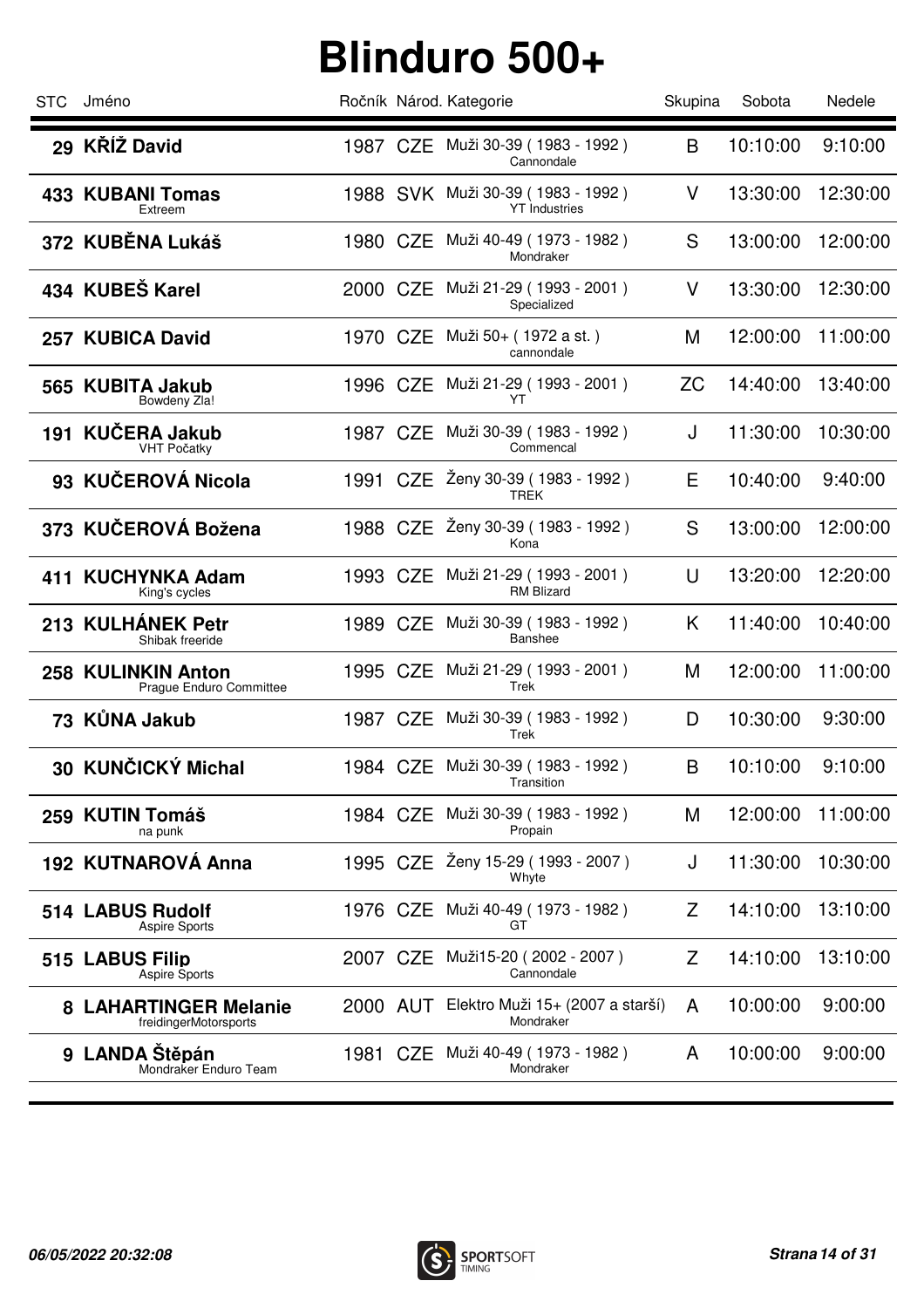| <b>STC</b> | Jméno                                              |          | Ročník Národ. Kategorie                             | Skupina   | Sobota   | Nedele   |
|------------|----------------------------------------------------|----------|-----------------------------------------------------|-----------|----------|----------|
|            | 492 LÁSKA Tomáš<br><b>BIKE NOTORIC</b>             |          | 1985 CZE Muži 30-39 (1983 - 1992)<br>ROCKY MOUNTAIN | Y         | 14:00:00 | 13:00:00 |
|            | 275 LEHMANN Philip<br>DeeSasterCrew/Tretlager e.V. |          | 1979 GER Muži 40-49 (1973 - 1982)<br>Santa Cruz     | N         | 12:10:00 | 11:10:00 |
|            | 260 LELEK Robert                                   | 1992 CZE | Muži 30-39 (1983 - 1992)<br>Ghost                   | M         | 12:00:00 | 11:00:00 |
|            | 10 LEMFELD Jaromír                                 | 1969 CZE | Muži 50+ (1972 a st.)<br>Qayron                     | A         | 10:00:00 | 9:00:00  |
|            | 50 LINHART Ondřei                                  | 1987 CZE | Muži 30-39 (1983 - 1992)<br><b>Beast Soul</b>       | C         | 10:20:00 | 9:20:00  |
|            | 566 LINHART Jiří<br>Bikespace                      | 1979 CZE | Muži 40-49 ( 1973 - 1982 )<br>Cannondale            | ZC        | 14:40:00 | 13:40:00 |
|            | 516 LIŠKA Vojtěch                                  | 1984 CZE | Muži 30-39 (1983 - 1992)<br>Santa Cruz              | Z         | 14:10:00 | 13:10:00 |
|            | 31 LOSENICKÝ Petr                                  | 1993 CZE | Muži 21-29 (1993 - 2001)<br>Transition              | B         | 10:10:00 | 9:10:00  |
|            | 541 LUCÁK Daniel                                   | 1993 CZE | Muži 21-29 (1993 - 2001)<br>Giant                   | ZA        | 14:20:00 | 13:20:00 |
|            | 451 LUDVÍK Tomáš                                   | 1996 CZE | Muži 21-29 (1993 - 2001)<br>Qayron                  | W         | 13:40:00 | 12:40:00 |
|            | 276 MAČEK Branko<br>Bikeski.si                     | 1970 SLO | Muži 50+ (1972 a st.)<br>Commencal                  | N         | 12:10:00 | 11:10:00 |
|            | 567 MACH Jan Bartoloměj                            | 2005 CZE | Muži15-20 (2002 - 2007)<br>Ghost                    | <b>ZC</b> | 14:40:00 | 13:40:00 |
|            | 193 MACHÁČEK Tomáš                                 |          | 1977 CZE Muži 40-49 (1973 - 1982)<br>Whyte          | J         | 11:30:00 | 10:30:00 |
|            | 311 MAJEROVÁ Pavla<br><b>ZUBR</b> racing           |          | 1985 CZE Ženy 30-39 (1983 - 1992)<br>Santa Cruz     | P         | 12:30:00 | 11:30:00 |
|            | <b>155 MAKSANT Stanislav</b>                       | 1983 CZE | Muži 30-39 (1983 - 1992)<br>Nukeproof               | H.        | 11:10:00 | 10:10:00 |
|            | 235 MALIK Frantisek                                |          | 1976 CZE Muži 40-49 (1973 - 1982)<br>favorit        | L         | 11:50:00 | 10:50:00 |
|            | <b>394 MALOJER Matthias</b>                        |          | 1993 AUT Muži 21-29 (1993 - 2001)<br>YT             | T         | 13:10:00 | 12:10:00 |
|            | 51 MALY Stanislav                                  |          | 1978 CZE Muži 40-49 (1973 - 1982)<br>Norco          | C         | 10:20:00 | 9:20:00  |
|            | 312 MALZNER Florian                                |          | 1995 AUT Muži 21-29 (1993 - 2001)<br>Commencal      | P         | 12:30:00 | 11:30:00 |
|            | 542 MAREŠ Matěj                                    |          | 1977 CZE Muži 40-49 (1973 - 1982)<br>Trek           | ZA        | 14:20:00 | 13:20:00 |
|            |                                                    |          |                                                     |           |          |          |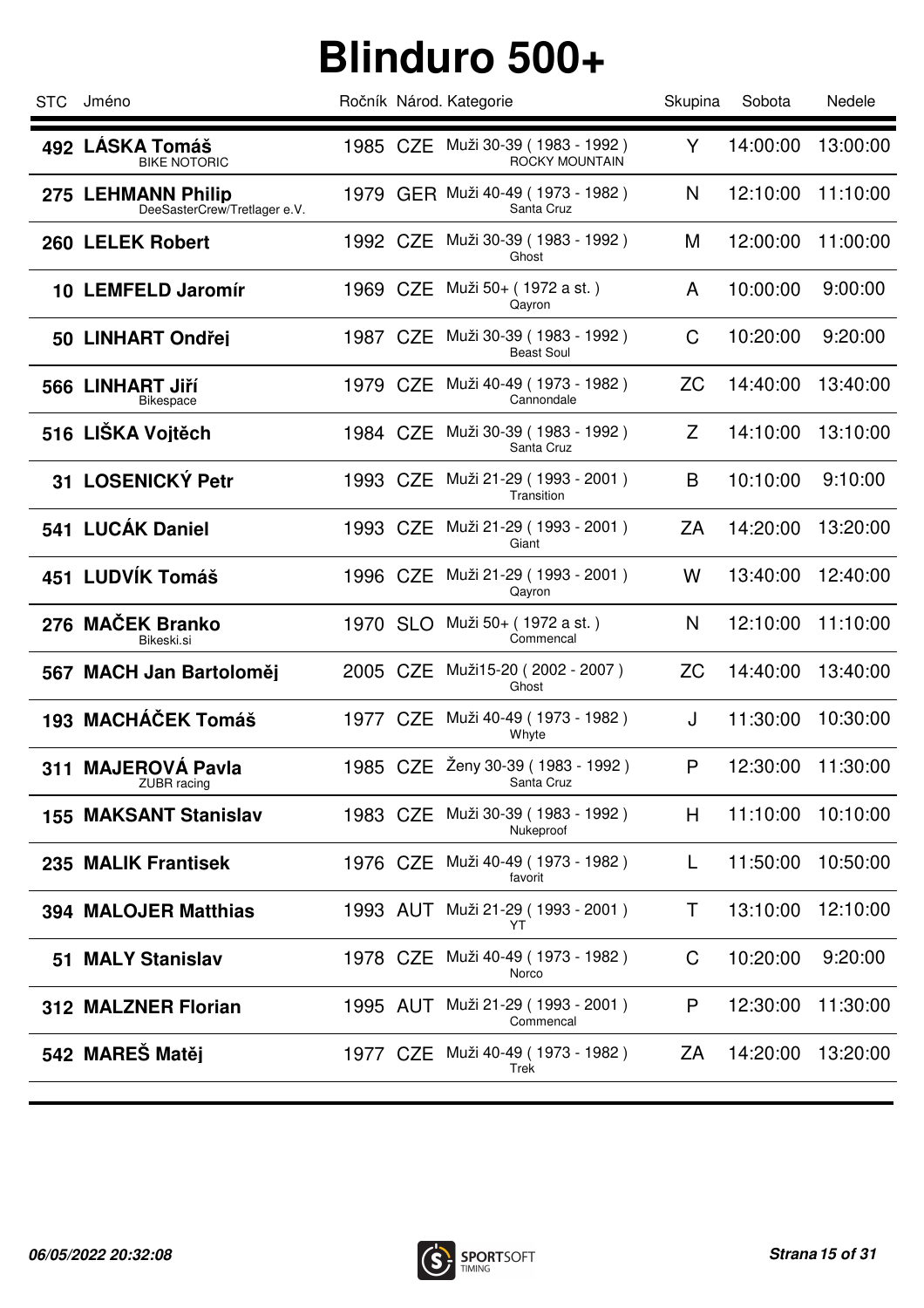| <b>STC</b> | Jméno                                                |          | Ročník Národ. Kategorie                                | Skupina      | Sobota   | Nedele   |
|------------|------------------------------------------------------|----------|--------------------------------------------------------|--------------|----------|----------|
|            | 584 MARHOUN Jan                                      |          | 1983 CZE Muži 30-39 (1983 - 1992)<br>Qayron Spyro      | ZD           | 14:50:00 | 13:50:00 |
|            | 194 MARTÍNEK Voitěch                                 | 1978 CZE | Muži 40-49 ( 1973 - 1982 )<br>YT                       | J            | 11:30:00 | 10:30:00 |
|            | 195 MARVALOVÁ Veronika                               | 1990 CZE | Ženy 30-39 (1983 - 1992)<br>Orbea Occam m30            | J            | 11:30:00 | 10:30:00 |
| 177        | <b>MÁSLO Jan</b>                                     | 1992 CZE | Muži 30-39 (1983 - 1992)<br>Trek fuel ex               |              | 11:20:00 | 10:20:00 |
|            | 214 MATĚJÍČEK Michal<br>Rohozec Cycling Team         | 1987 CZE | Muži 30-39 (1983 - 1992)<br>GT                         | K            | 11:40:00 | 10:40:00 |
|            | 585 MATĚJÍČEK Martin                                 | 1995 CZE | Muži 21-29 (1993 - 2001)<br><b>Rock Machine</b>        | ZD           | 14:50:00 | 13:50:00 |
|            | 568 MATĚJKA Ondřej<br>PaB                            | 1990 CZE | Muži 30-39 (1983 - 1992)<br>YT                         | ΖC           | 14:40:00 | 13:40:00 |
|            | 32 MATTIOLI Jan                                      | 1976 CZE | Muži 40-49 (1973 - 1982)<br>YT capra                   | B            | 10:10:00 | 9:10:00  |
|            | 94 MATUŠKA Michal<br>FRbikes.cz                      | 1988 CZE | Muži 30-39 (1983 - 1992)<br>Specialized                | Ε            | 10:40:00 | 9:40:00  |
|            | <b>354 MAUER Martin</b><br>Mondraker Enduro Team     | 1988 CZE | Muži 30-39 (1983 - 1992)<br>Mondraker                  | R            | 12:50:00 | 11:50:00 |
|            | 355 MAURER Stefan                                    | 1981     | GER Muži 40-49 (1973 - 1982)<br>Cube                   | $\mathsf{R}$ | 12:50:00 | 11:50:00 |
|            | 562 MAYER David                                      | 1984 AUT | Muži 30-39 (1983 - 1992)<br>Trek                       | ZB           | 14:30:00 | 13:30:00 |
|            | <b>134 MAYR Thomas</b><br>Radlager Racing            | 1993 AUT | Muži 21-29 (1993 - 2001)<br>Privateer                  | G            | 11:00:00 | 10:00:00 |
|            | <b>135 MAYRHOFER Reinhard</b><br>Team Dorrong Enduro | 1976 AUT | Muži 40-49 (1973 - 1982)<br>Yeti                       | G            | 11:00:00 | 10:00:00 |
|            | 236 MEISSNER Matouš<br>kolofix                       | 1993 CZE | Muži 21-29 (1993 - 2001)<br><b>NS Bikes</b>            | L            | 11:50:00 | 10:50:00 |
|            | 412 MELUZIN Ondřej<br>King's cycles                  | 1988 CZE | Muži 30-39 (1983 - 1992)<br>Cannondale                 | U            | 13:20:00 | 12:20:00 |
|            | 356 MĚŘÍNSKÝ Radek                                   |          | 1982 CZE Muži 40-49 (1973 - 1982)<br>Ibis              | R            | 12:50:00 | 11:50:00 |
| 277        | <b>MEYER Claus Henrik</b>                            |          | 1979 GER Muži 40-49 (1973 - 1982)<br><b>LAST Bikes</b> | N            | 12:10:00 | 11:10:00 |
| 261        | <b>MIKITA Tomáš</b>                                  |          | 1980 CZE Muži 40-49 (1973 - 1982)<br>GT                | M            | 12:00:00 | 11:00:00 |
|            | 178 MIKO Ladislav                                    |          | 1989 CZE Muži 30-39 (1983 - 1992)<br>YT                | $\mathbf{I}$ | 11:20:00 | 10:20:00 |
|            |                                                      |          |                                                        |              |          |          |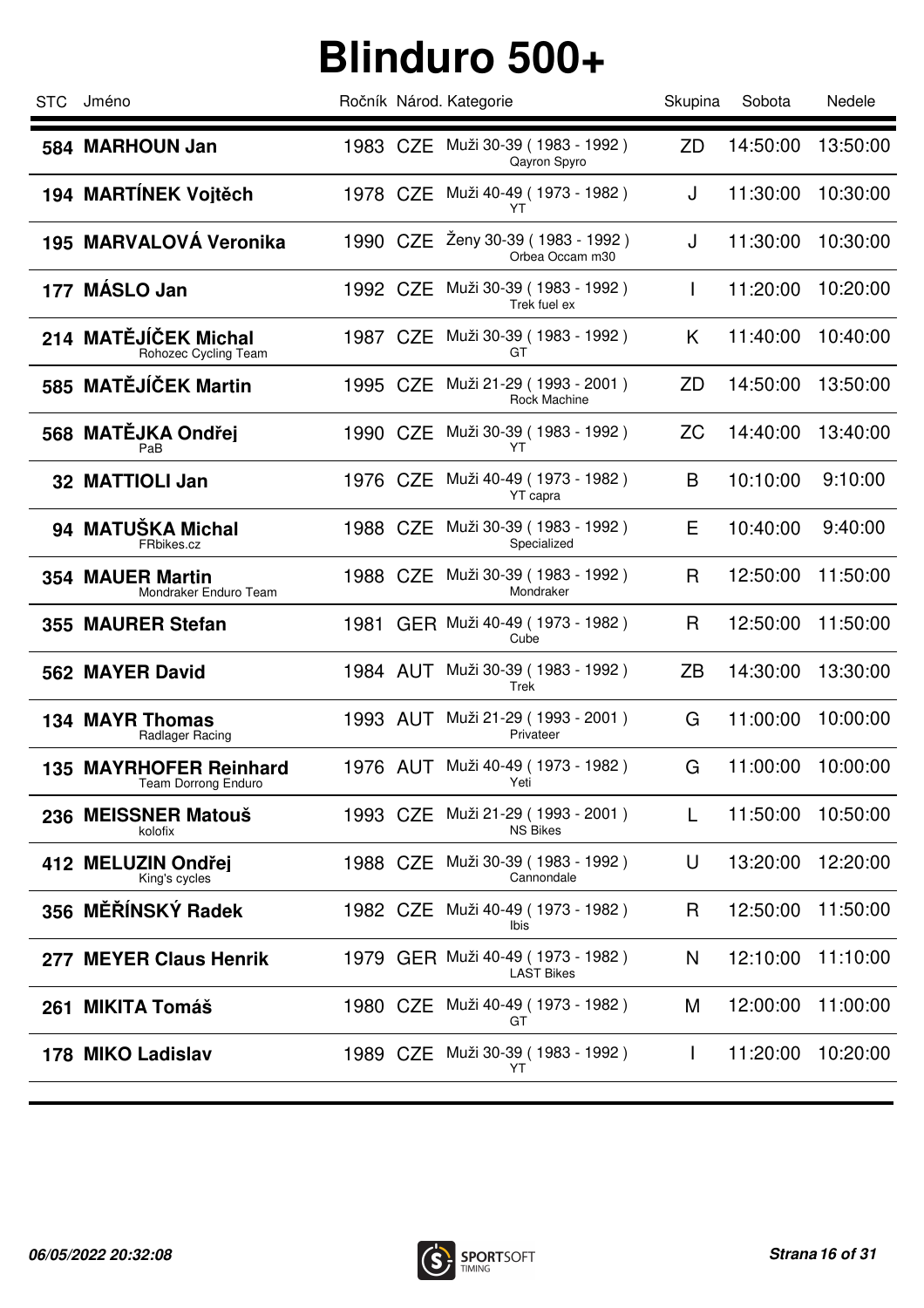| <b>STC</b> | Jméno                                              |          | Ročník Národ. Kategorie                             | Skupina   | Sobota   | Nedele   |
|------------|----------------------------------------------------|----------|-----------------------------------------------------|-----------|----------|----------|
|            | 156 MIKOLAŠÍK Michal<br>Deep Trail Passion         |          | 1987 CZE Muži 30-39 (1983 - 1992)<br>Kona           | Н         | 11:10:00 | 10:10:00 |
|            | 196 MIROŠ David                                    | 1988 CZE | Muži 30-39 (1983 - 1992)<br>Rock Machine            | J         | 11:30:00 | 10:30:00 |
|            | 11 MLADÝ Radek                                     | 1978 CZE | Elektro Muži 15+ (2007 a starší)<br>Norco           | A         | 10:00:00 | 9:00:00  |
|            | 12 MLČŮCH David<br>MTB Řetová                      | 1978 CZE | Elektro Muži 15+ (2007 a starší)<br>Rocky Mountain  | A         | 10:00:00 | 9:00:00  |
|            | 13 MLČŮCH Jan<br>MTB Řetová                        | 2007 CZE | Muži15-20 (2002 - 2007)<br>rock machine             | A         | 10:00:00 | 9:00:00  |
|            | 569 MLEJNEK Matěj                                  | 2006 CZE | Muži15-20 (2002 - 2007)<br>Rock machine             | <b>ZC</b> | 14:40:00 | 13:40:00 |
|            | 113 MORAVCOVA Libby<br><b>FULL GAS</b>             | 1990 CZE | Ženy 30-39 (1983 - 1992)<br>CANYON                  | F         | 10:50:00 | 9:50:00  |
|            | <b>452 MORAVEK Martin</b><br><b>VK Blesk</b>       | 1987 CZE | Muži 30-39 (1983 - 1992)<br>Plastova Plecka         | W         | 13:40:00 | 12:40:00 |
|            | 357 MOSER Stefan<br>bayeride                       |          | 1982 GER Muži 40-49 (1973 - 1982)<br>уT             | R         | 12:50:00 | 11:50:00 |
|            | <b>517 MUCHA Patrik</b>                            |          | 1987 SVK Muži 30-39 (1983 - 1992)<br>Canyon         | Z         | 14:10:00 | 13:10:00 |
|            | 215 NEJEDLO Matěi<br>CykloSvoboda                  | 1991 CZE | Muži 30-39 (1983 - 1992)<br>Rock Machine            | K         | 11:40:00 | 10:40:00 |
|            | <b>493 NELIBA Rudolf</b>                           | 1985 CZE | Muži 30-39 (1983 - 1992)<br><b>Giant Trance</b>     | Y         | 14:00:00 | 13:00:00 |
|            | 453 NĚMEC Lukáš                                    |          | 1985 CZE Muži 30-39 (1983 - 1992)<br>Qayron         | W         | 13:40:00 | 12:40:00 |
|            | 95 NESPĚCHALOVÁ Šárka<br>Nafiuv                    |          | 1987 CZE Ženy 30-39 (1983 - 1992)<br>Rocky Mountain | Е         | 10:40:00 | 9:40:00  |
|            | 413 NESVADBA Daniel<br>Rolino                      | 1988 CZE | Muži 30-39 (1983 - 1992)<br>Trek                    | U         | 13:20:00 | 12:20:00 |
|            | 336 NEUMEISTER Johannes<br>Ponyhof Racing          | 1983 AUT | Muži 30-39 (1983 - 1992)<br>Giant                   | Q         | 12:40:00 | 11:40:00 |
|            | 313 NEUMÜLLER Johann<br>RC matmaker Arbö Freistadt | 1964 AUT | Muži 50+ (1972 a st.)<br>Scott                      | P         | 12:30:00 | 11:30:00 |
|            | 494 NOVÁK Evžen                                    |          | 1993 CZE Muži 21-29 (1993 - 2001)<br>Rockmachine    | Y         | 14:00:00 | 13:00:00 |
|            | 414 NOVOTNÝ Petr                                   | 1982 CZE | Muži 40-49 ( 1973 - 1982 )<br>Mondraker             | U         | 13:20:00 | 12:20:00 |
|            | 435 NYCZOVÁ Adéla                                  |          | 1997 CZE Zeny 15-29 (1993 - 2007)<br>Kona           | V         | 13:30:00 | 12:30:00 |
|            |                                                    |          |                                                     |           |          |          |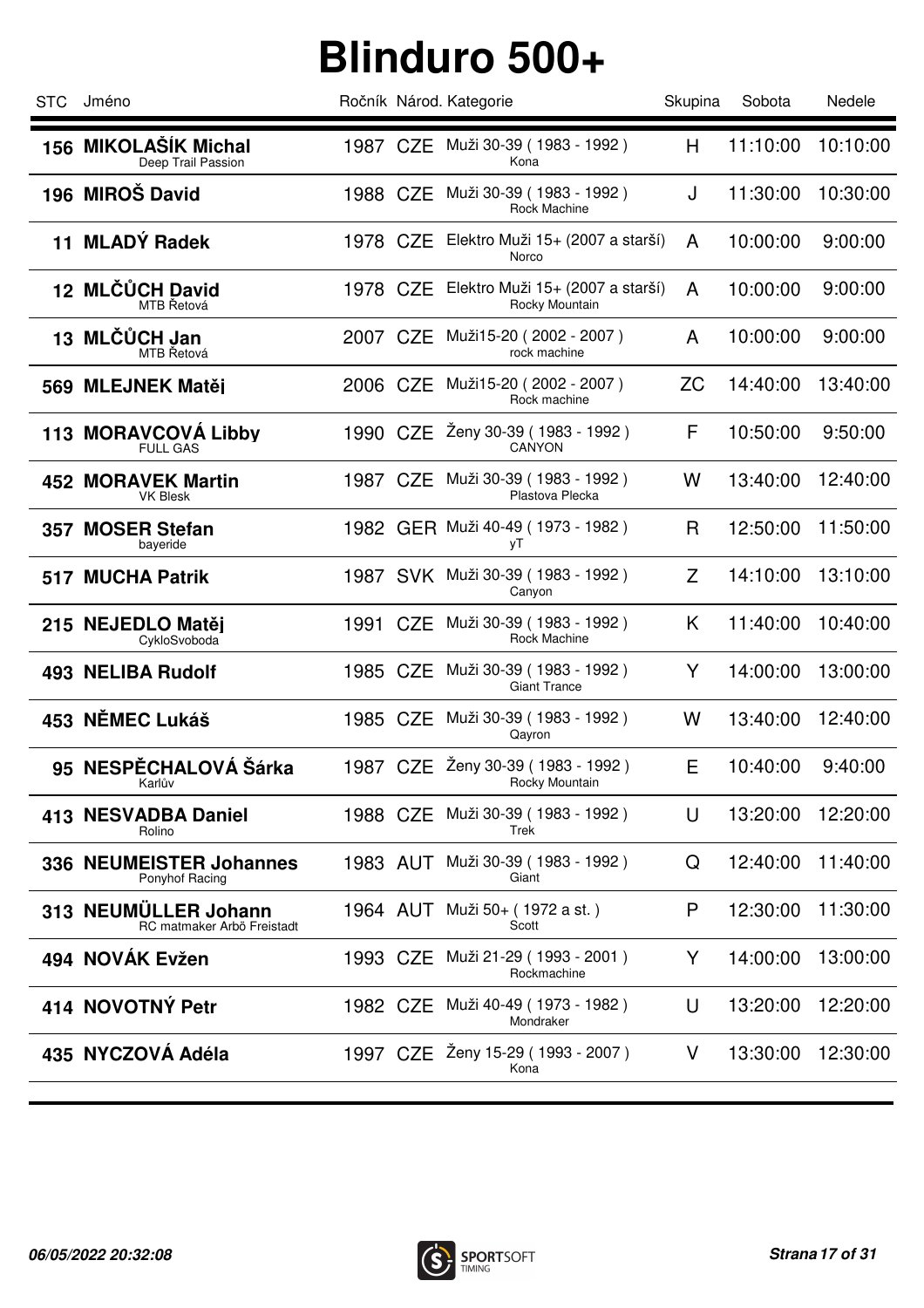| <b>STC</b> | Jméno                                                       |          | Ročník Národ. Kategorie                                | Skupina   | Sobota   | Nedele   |
|------------|-------------------------------------------------------------|----------|--------------------------------------------------------|-----------|----------|----------|
|            | 337 OBERBICHLER Stefan                                      |          | 1987 AUT Muži 30-39 (1983 - 1992)<br>Norco             | Q         | 12:40:00 | 11:40:00 |
|            | 454 ODSTRČIL Radomír                                        | 1970 CZE | Muži 50+ (1972 a st.)<br><b>Trek Slash</b>             | W         | 13:40:00 | 12:40:00 |
|            | 14 ONDRAČKA Rostislav<br>rkolo.cz                           | 1990 CZE | Elektro Muži 15+ (2007 a starší)<br>Fantic/Specialized | A         | 10:00:00 | 9:00:00  |
|            | 586 OUDES Pavel<br>Kolotoč                                  |          | 1981 CZE Muži 40-49 (1973 - 1982)<br>Mondraker         | ZD        | 14:50:00 | 13:50:00 |
|            | 495 OULICKÝ Martin                                          | 1980 CZE | Muži 40-49 (1973 - 1982)<br>Trek                       | Y         | 14:00:00 | 13:00:00 |
|            | 216 PADRŮNĚK Jan                                            | 1978 CZE | Muži 40-49 (1973 - 1982)<br>Canyon                     | K         | 11:40:00 | 10:40:00 |
|            | 436 PACHER Ján<br>Extreem                                   |          | 1996 SVK Muži 21-29 (1993 - 2001)<br>Rock Machine      | V         | 13:30:00 | 12:30:00 |
|            | <b>197 PALA Marek</b>                                       | 1988 CZE | Muži 30-39 (1983 - 1992)<br><b>GT Bicycles</b>         | J         | 11:30:00 | 10:30:00 |
|            | 570 PALEK David                                             | 1995 CZE | Muži 21-29 ( 1993 - 2001 )<br>Ghost                    | <b>ZC</b> | 14:40:00 | 13:40:00 |
|            | 374 PALIVEC Vit<br>Ore mtb racing team                      | 1979 CZE | Muži 40-49 (1973 - 1982)<br>Yt capra                   | S         | 13:00:00 | 12:00:00 |
|            | 296 PAPRSTKA Radim<br><b>Bikeaction Rocky Mountain Team</b> | 1987 CZE | Muži 30-39 (1983 - 1992 )<br>Rocky Mountain            | O         | 12:20:00 | 11:20:00 |
|            | 297 PAPRSTKA Roman<br><b>Bikeaction Rocky Mountain Team</b> |          | 1964 CZE Muži 50+ (1972 a st.)<br>Canyon               | O         | 12:20:00 | 11:20:00 |
|            | 74 PASTORČÁK Pavel                                          |          | 1984 CZE Muži 30-39 (1983 - 1992)<br>Ibis              | D         | 10:30:00 | 9:30:00  |
|            | 375 PATÁK Jiři<br>Mondraker Enduro Team                     |          | 1992 CZE Muži 30-39 (1983 - 1992)<br>Mondraker         | S         | 13:00:00 | 12:00:00 |
| 437        | PAULOVIČ Honza<br>Utrejch                                   | 1983 CZE | Muži 30-39 (1983 - 1992)<br>YT                         | V         | 13:30:00 | 12:30:00 |
|            | 52 PAVLAS Jakub<br><b>BIKESTRIKE.COM</b>                    | 1987 CZE | Muži 30-39 (1983 - 1992)<br><b>TREK</b>                | C         | 10:20:00 | 9:20:00  |
|            | 53 PAVLAS Petr<br><b>BIKESTRIKE.COM</b>                     | 1990 CZE | Muži 30-39 (1983 - 1992)<br>Trek                       | C         | 10:20:00 | 9:20:00  |
|            | 75 PAVLIK Michal<br>CykloKoloniál ENDURO TEAM               | 1999 CZE | Muži 21-29 (1993 - 2001)<br>GT                         | D         | 10:30:00 | 9:30:00  |
|            | 376 PECINA Robert                                           | 1985 CZE | Muži 30-39 (1983 - 1992)<br>Specialized                | S         | 13:00:00 | 12:00:00 |
|            | 571 PECOLT Andreas<br>MuddyTeamBikers                       |          | 1966 AUT Muži 50+ (1972 a st.)<br>Canyon               | ZC        | 14:40:00 | 13:40:00 |
|            |                                                             |          |                                                        |           |          |          |

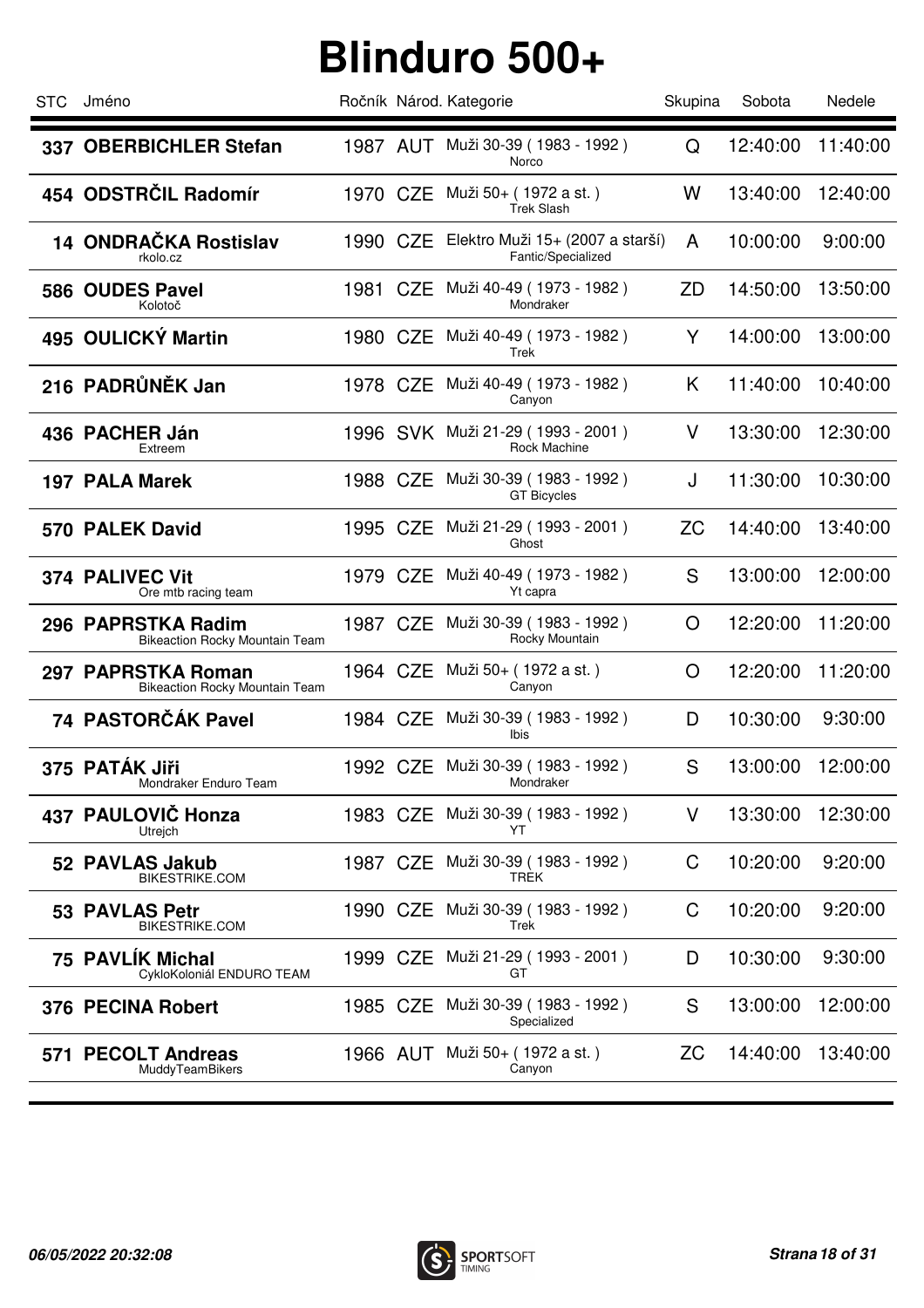| STC | Jméno                                                 |          | Ročník Národ. Kategorie                               | Skupina   | Sobota   | Nedele   |
|-----|-------------------------------------------------------|----------|-------------------------------------------------------|-----------|----------|----------|
|     | 438 PECHAČ Kamil                                      |          | 1983 CZE Muži 30-39 (1983 - 1992)<br>Santa Cruz       | V         | 13:30:00 | 12:30:00 |
|     | 572 PEJRIL Jan                                        | 1980 CZE | Muži 40-49 (1973 - 1982)<br>Cannondale                | ΖC        | 14:40:00 | 13:40:00 |
|     | 455 PEJZL Martin                                      | 1999 CZE | Muži 21-29 (1993 - 2001)<br>Canyon                    | W         | 13:40:00 | 12:40:00 |
|     | 439 PELIKÁN Martin                                    |          | 1980 CZE Muži 40-49 (1973 - 1982)<br>Cube             | V         | 13:30:00 | 12:30:00 |
|     | <b>33 PELTAN Martin</b><br>Jezdim picu chlastam kokot | 1981 CZE | Muži 40-49 (1973 - 1982)<br>Qyaron                    | B         | 10:10:00 | 9:10:00  |
|     | 237 PEPRNÝ Marcel                                     | 1977 CZE | Muži 40-49 (1973 - 1982)<br>Transition                | L         | 11:50:00 | 10:50:00 |
|     | 34 PEPŘ Miroslav<br>Superblindurista                  | 1985 CZE | Muži 30-39 (1983 - 1992)<br>Caracal                   | B         | 10:10:00 | 9:10:00  |
|     | 238 PETR Tomas                                        | 1981 CZE | Muži 40-49 (1973 - 1982)<br>Trek                      | L         | 11:50:00 | 10:50:00 |
|     | 298 PETRŮ Jan                                         |          | 1989 CZE Muži 30-39 (1983 - 1992)<br>Radon            | O         | 12:20:00 | 11:20:00 |
|     | 496 PILLINGER Bernhard<br>Dirty Trail Friends         | 1985 AUT | Muži 30-39 (1983 - 1992)<br>Trek slash                | Y         | 14:00:00 | 13:00:00 |
|     | 573 PITTERMANN Vít                                    | 1978 CZE | Muži 40-49 ( 1973 - 1982 )<br>Yeti                    | <b>ZC</b> | 14:40:00 | 13:40:00 |
|     | 299 PIVNIČKA Luděk<br><b>BIKESTRIKE.COM</b>           |          | 1973 CZE Muži 40-49 (1973 - 1982)<br>Trek             | O         | 12:20:00 | 11:20:00 |
|     | 300 PIVNIČKA Jakub<br>BIKESTRIKE.COM                  |          | 2005 CZE Muži15-20 (2002 - 2007)<br>Trek              | O         | 12:20:00 | 11:20:00 |
|     | 278 PLANKO Vid                                        | 1980 SLO | Muži 40-49 (1973 - 1982)<br>lbis                      | N         | 12:10:00 | 11:10:00 |
|     | 35 PLIML Jiří<br>Superblindurista                     | 1982 CZE | Muži 40-49 (1973 - 1982)<br>Caracal                   | B         | 10:10:00 | 9:10:00  |
|     | 54 PLZÁK Lukáš<br><b>BuboTrails</b>                   |          | 1990 CZE Muži 30-39 (1983 - 1992)<br>Santa Cruz       | C         | 10:20:00 | 9:20:00  |
|     | 314 PODEPREL Simon<br>SBFUN Sajmon                    | 1978 CZE | Muži 40-49 (1973 - 1982)<br>Trek                      | P         | 12:30:00 | 11:30:00 |
|     | 440 PODVESKÝ Martin<br><b>SBB</b>                     | 1985 CZE | Muži 30-39 (1983 - 1992)<br>Nukeproof Mega 275 Custom | V         | 13:30:00 | 12:30:00 |
|     | 55 POKORNÝ Lukáš                                      | 1986 CZE | Muži 30-39 (1983 - 1992)<br>Santa Cruz                | C         | 10:20:00 | 9:20:00  |
|     | 157 POKŠTEFL Michal                                   |          | 1991 CZE Muži 30-39 (1983 - 1992)<br>Special          | H         | 11:10:00 | 10:10:00 |
|     |                                                       |          |                                                       |           |          |          |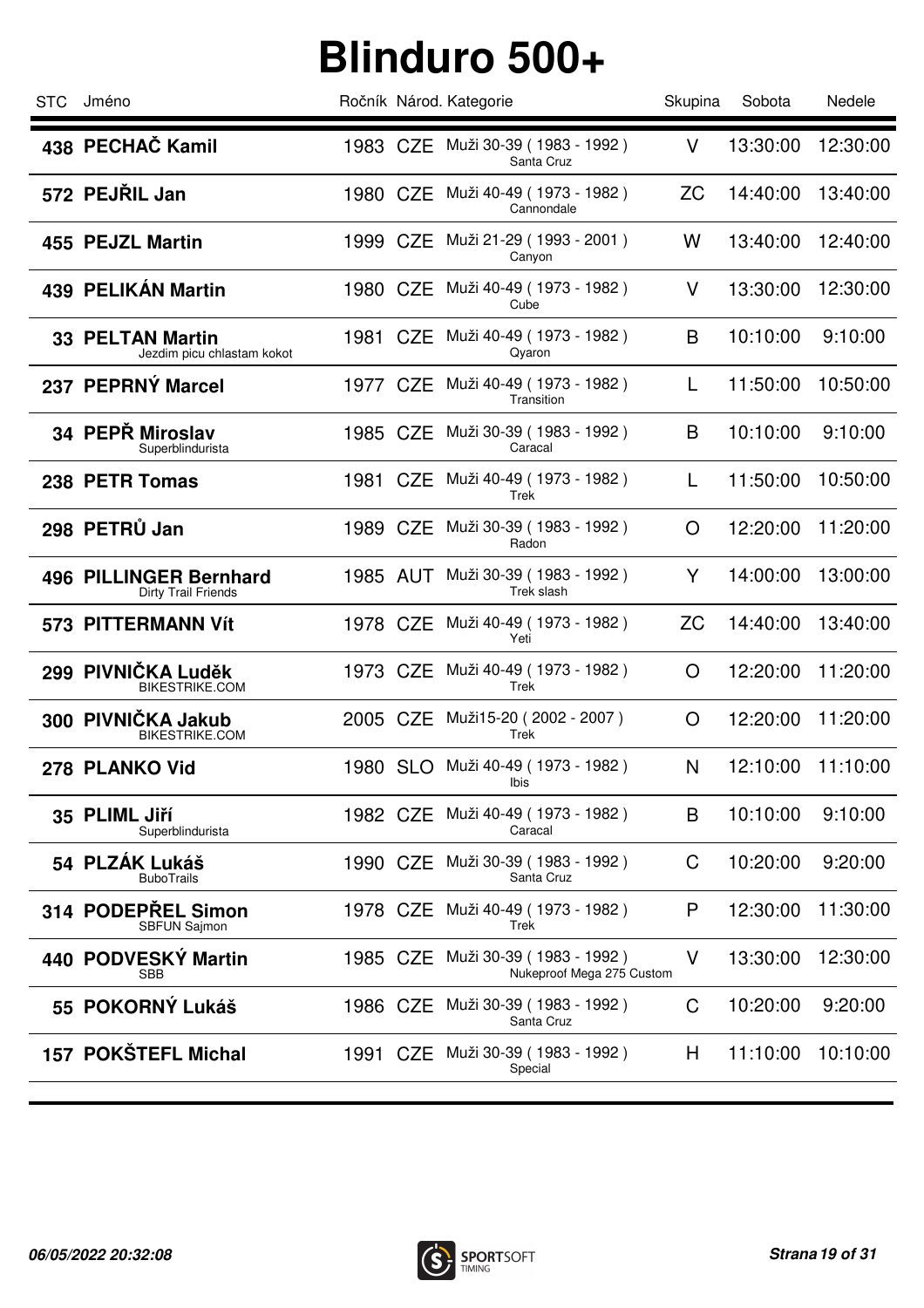| <b>STC</b> | Jméno                                                                                          |          | Ročník Národ. Kategorie                                         | Skupina   | Sobota   | Nedele   |
|------------|------------------------------------------------------------------------------------------------|----------|-----------------------------------------------------------------|-----------|----------|----------|
|            | 497 POLÁK Luboš<br><b>ZSMK</b> team                                                            |          | 1980 CZE Muži 40-49 (1973 - 1982)<br><b>WHYTE</b>               | Y         | 14:00:00 | 13:00:00 |
|            | 114 POLÁŠEK Tomáš<br>ΝP                                                                        | 1985 CZE | Muži 30-39 (1983 - 1992)<br>Santacruz                           | F         | 10:50:00 | 9:50:00  |
|            | 574 POMAJBIK Martin<br>top-cyklo.cz                                                            | 1994 CZE | Muži 21-29 ( 1993 - 2001 )<br>Mondraker                         | <b>ZC</b> | 14:40:00 | 13:40:00 |
|            | 415 POPOVOVÁ Natálie<br>KingsCycles                                                            |          | 1995 CZE Ženy 15-29 (1993 - 2007)<br>Zoceli                     | U         | 13:20:00 | 12:20:00 |
|            | 575 POSLUŠNÝ Zdeněk                                                                            | 1988 CZE | Muži 30-39 (1983 - 1992)<br>Specialized                         | ZC        | 14:40:00 | 13:40:00 |
|            | 158 POSPÍŠIL Lukáš<br>Brno bordel crew                                                         | 1991 CZE | Muži 30-39 (1983 - 1992)<br>Commencal                           | H         | 11:10:00 | 10:10:00 |
|            | 576 POSTLMAYR Stefan                                                                           | 1988 AUT | Muži 30-39 (1983 - 1992)<br>Trek                                | ZC        | 14:40:00 | 13:40:00 |
|            | 498 POTĚŠIL Jiří                                                                               | 1984 CZE | Muži 30-39 (1983 - 1992)<br>Kellys                              | Y         | 14:00:00 | 13:00:00 |
|            | 179 POTOČÁROVÁ Lucie                                                                           |          | 1985 CZE Ženy 30-39 (1983 - 1992)<br>Propain                    | L         | 11:20:00 | 10:20:00 |
|            | 456 POVOLNÝ Karel<br>D.E.P.A.R.I.                                                              | 1976 CZE | Muži 40-49 (1973 - 1982)<br>Trek Slash 7                        | W         | 13:40:00 | 12:40:00 |
|            | 115 POVÝŠIL Jan<br>kolofix                                                                     |          | 1985 CZE Muži 30-39 (1983 - 1992)<br>YT                         | F         | 10:50:00 | 9:50:00  |
|            | 96 PRACHAR Michal<br><b>Trail-Guide</b>                                                        |          | 1993 CZE Muži 21-29 (1993 - 2001)<br>Trek                       | Е         | 10:40:00 | 9:40:00  |
|            | 577 PRIB Michal                                                                                |          | 1982 CZE Muži 40-49 (1973 - 1982)<br>Trek                       | <b>ZC</b> | 14:40:00 | 13:40:00 |
|            | 15 PRŮCHA Slavoj                                                                               |          | 1984 CZE Elektro Muži 15+ (2007 a starší)<br>Rock Machine       | A         | 10:00:00 | 9:00:00  |
|            | 262 PSHENYCHNYI Oleh<br>Prague Enduro Committee                                                |          | 1990 UKR Muži 30-39 (1983 - 1992)<br>Im_still_waiting_for_my_YT | M         | 12:00:00 | 11:00:00 |
|            | 578 PTAČOVSKÝ Ladislav<br>North bike club                                                      |          | 1976 CZE Muži 40-49 (1973 - 1982)<br>Trek                       | ZC        | 14:40:00 | 13:40:00 |
|            | 579 PTAČOVSKÝ Ladislav<br>North bike club                                                      | 2007 CZE | Muži15-20 (2002 - 2007)<br>Felt                                 | ZC        | 14:40:00 | 13:40:00 |
|            | 97 PUFFER Dominik<br>FDF bikeshop                                                              |          | 1993 CZE Muži 21-29 (1993 - 2001)<br>Commencal                  | Е         | 10:40:00 | 9:40:00  |
|            | 239 RADIL Jakub<br>kolofix                                                                     | 1987 CZE | Muži 30-39 (1983 - 1992 )<br>Santa Cruz                         |           | 11:50:00 | 10:50:00 |
|            | 474 RAMMELMÜLLER Benjamin 1986 AUT Muži 30-39 (1983 - 1992)<br>Alpenverein Aschach a. d. Donau |          | <b>CUBE</b>                                                     | X.        | 13:50:00 | 12:50:00 |

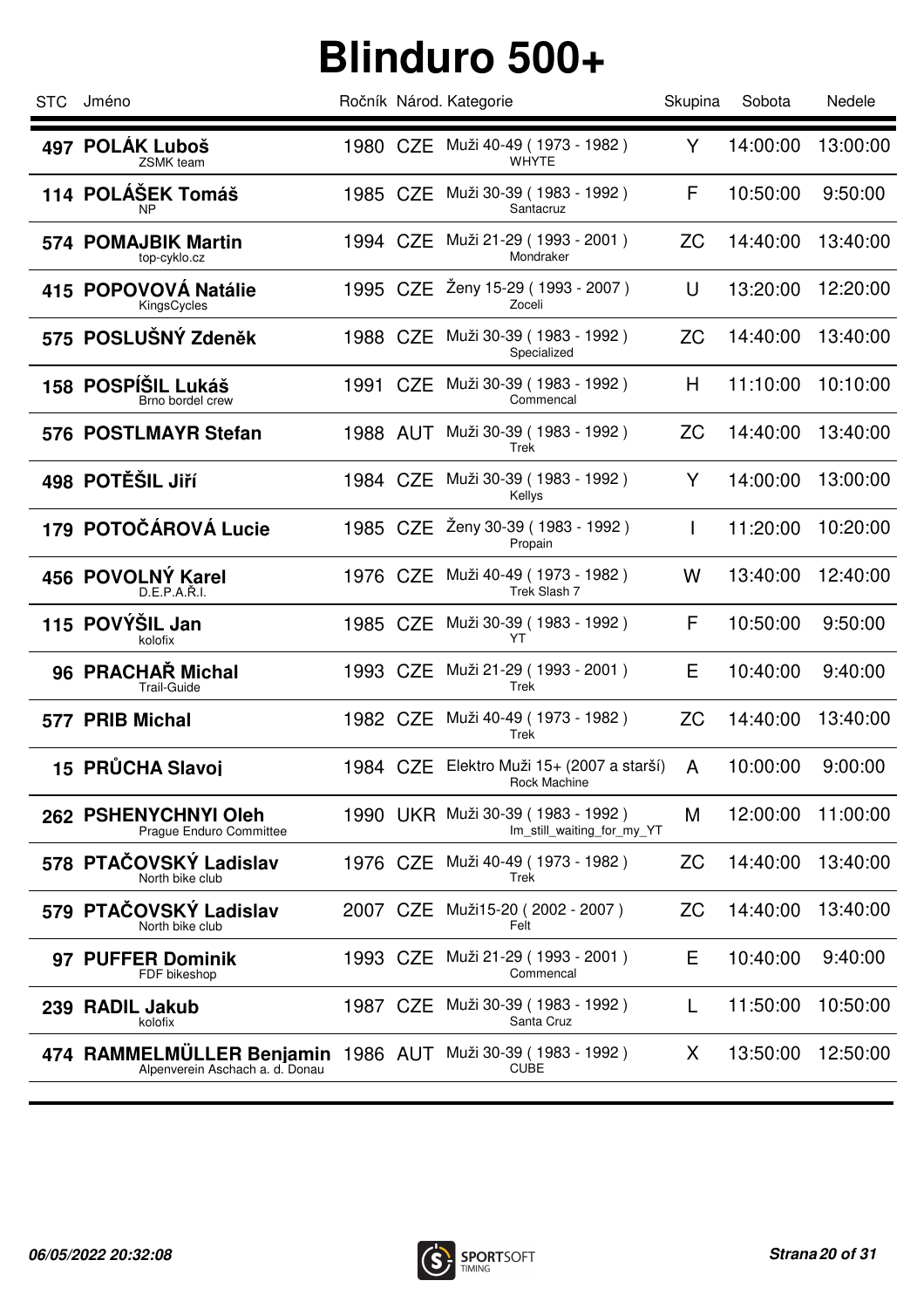| <b>STC</b> | Jméno                                               |          |          | Ročník Národ. Kategorie                            | Skupina   | Sobota   | Nedele   |
|------------|-----------------------------------------------------|----------|----------|----------------------------------------------------|-----------|----------|----------|
|            | <b>475 RECHNER Nikolaus</b><br>Ponyhof Racing Dudes |          |          | 1979 AUT Muži 40-49 (1973 - 1982)<br>Giant         | X         | 13:50:00 | 12:50:00 |
|            | 116 REITMAJER Jan<br>wopice banana bike team        | 1985 CZE |          | Muži 30-39 (1983 - 1992)<br>FR-anta oldschool      | F         | 10:50:00 | 9:50:00  |
|            | 518 RESCH Martin                                    | 1986 AUT |          | Muži 30-39 (1983 - 1992)<br>Santa Cruz             | Z         | 14:10:00 | 13:10:00 |
|            | 358 ROBENEK Vít                                     | 1990 CZE |          | Muži 30-39 (1983 - 1992)<br>Specialized            | R         | 12:50:00 | 11:50:00 |
|            | 395 ROOSE Daniel<br>Flatdroppers                    |          |          | 1994 AUT Muži 21-29 (1993 - 2001)                  | T         | 13:10:00 | 12:10:00 |
|            | 543 RÖTSCHKE Erik                                   |          |          | 2001 GER Muži 21-29 (1993 - 2001)<br>Propain       | ΖA        | 14:20:00 | 13:20:00 |
|            | 263 RUBELE Enrico<br>Prague Enduro Committee        | 1993 ITA |          | Muži 21-29 (1993 - 2001)<br>Merida                 | M         | 12:00:00 | 11:00:00 |
|            | 396 RUDA Adam<br>Pepebike                           | 1990 CZE |          | Muži 30-39 (1983 - 1992)<br>Ibis                   | Τ         | 13:10:00 | 12:10:00 |
|            | 580 RUHSTORFER Christoph                            |          |          | 1998 GER Muži 21-29 (1993 - 2001)<br>Kavenz Enduro | <b>ZC</b> | 14:40:00 | 13:40:00 |
|            | 117 RŮŽIČKA Slávek                                  | 1982 CZE |          | Muži 40-49 (1973 - 1982)<br>Canyon                 | F         | 10:50:00 | 9:50:00  |
|            | 180 RŮŽIČKA Filip                                   | 1976 CZE |          | Muži 40-49 (1973 - 1982)<br>YT                     | L         | 11:20:00 | 10:20:00 |
|            | 519 RŮŽIČKA Tomáš<br>Superblindurista               | 1973 CZE |          | Muži 40-49 (1973 - 1982)<br>Commencal              | Z         | 14:10:00 | 13:10:00 |
|            | 159 RYBÁK Jan                                       |          |          | 2004 CZE Muži15-20 (2002 - 2007)<br>GT             | H         | 11:10:00 | 10:10:00 |
|            | 301 RÝDL Matěj<br><b>KRABCYCLES</b>                 |          |          | 2007 CZE Muži15-20 (2002 - 2007)<br>Transition     | O         | 12:20:00 | 11:20:00 |
|            | 17 RÝDLO Jiří                                       | 1987 CZE |          | Elektro Muži 15+ (2007 a starší)<br>LeaderFox Kent | A         | 10:00:00 | 9:00:00  |
|            | 476 RYCHETSKÝ Jan<br>Superblindurista               | 1986 CZE |          | Muži 30-39 (1983 - 1992)<br>Giant                  | X.        | 13:50:00 | 12:50:00 |
| 377        | RYŠKA Radomír<br>Kubovo Padavan                     | 2002 CZE |          | Muži15-20 (2002 - 2007)<br>Trek                    | S         | 13:00:00 | 12:00:00 |
|            | 56 ŘEČÍNSKÝ Kamil                                   |          |          | 1984 CZE Muži 30-39 (1983 - 1992)<br>POLE          | C         | 10:20:00 | 9:20:00  |
|            | 16 ŘEHOŘ Marek                                      |          | 1987 CZE | Elektro Muži 15+ (2007 a starší)<br><b>SCOOT</b>   | A         | 10:00:00 | 9:00:00  |
|            | 98 ŘÍHA Karel<br>FRbikes.cz                         |          |          | 1978 CZE Muži 40-49 (1973 - 1982)<br>Giant         | Е         | 10:40:00 | 9:40:00  |
|            |                                                     |          |          |                                                    |           |          |          |

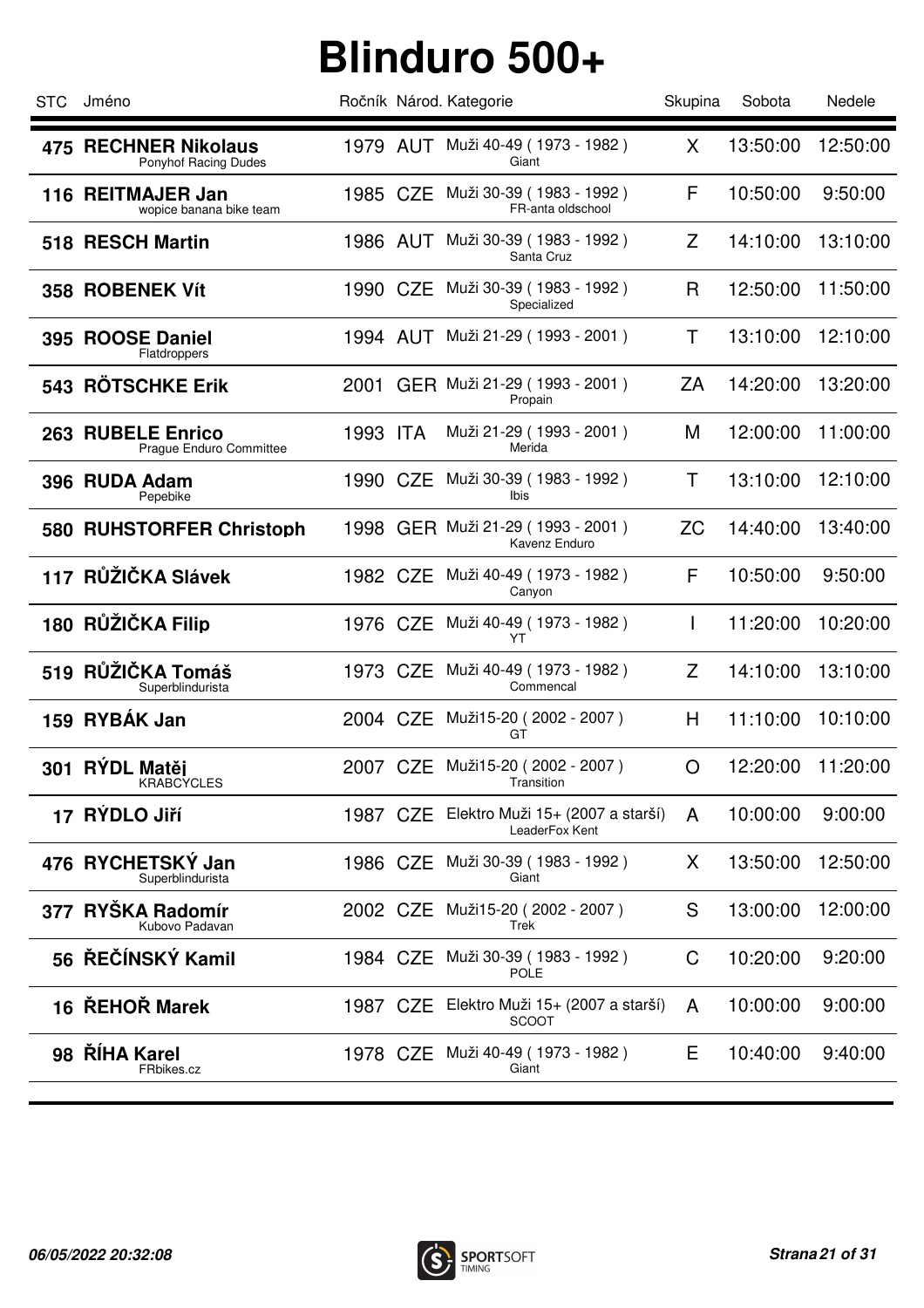| <b>STC</b> | Jméno                                                                       |          | Ročník Národ. Kategorie                              | Skupina   | Sobota   | Nedele   |
|------------|-----------------------------------------------------------------------------|----------|------------------------------------------------------|-----------|----------|----------|
|            | 240 ŘÍHA Jakub<br>N <sub>1</sub> Team                                       |          | 1992 CZE Muži 30-39 (1983 - 1992)<br>Kona bikes      | L         | 11:50:00 | 10:50:00 |
|            | 57 ŘIHOUT Roman                                                             | 1979 CZE | Muži 40-49 ( 1973 - 1982 )<br>Specialized            | C         | 10:20:00 | 9:20:00  |
|            | 416 SADIL Petr<br>Superblindurista                                          | 1980 CZE | Muži 40-49 (1973 - 1982)<br>Commencal                | U         | 13:20:00 | 12:20:00 |
|            | 581 SAGL Marcel<br>D2mont Merida Cycling Team                               |          | 2001 AUT Muži 21-29 (1993 - 2001)<br>Merida          | <b>ZC</b> | 14:40:00 | 13:40:00 |
|            | <b>417 SAMEK Roman</b>                                                      | 1988 CZE | Muži 30-39 (1983 - 1992)<br>Specialized              | U         | 13:20:00 | 12:20:00 |
|            | 217 SEDLÁČEK Daniel<br>Trek CykloSauer Enduro Team                          |          | 1977 CZE Muži 40-49 (1973 - 1982)<br>Trek            | K         | 11:40:00 | 10:40:00 |
|            | 418 SEDLÁČEK Petr                                                           | 1975 CZE | Muži 40-49 (1973 - 1982)<br>Dartmoor - polský chujek | U         | 13:20:00 | 12:20:00 |
|            | 181 SEDLÁK Ondřej<br>Superblindurista                                       | 1990 CZE | Muži 30-39 (1983 - 1992)<br>Propain                  | L         | 11:20:00 | 10:20:00 |
|            | 319 SEMERÁD Jan<br><b>ZUBR</b> racing                                       | 1966 CZE | Muži 50+ (1972 a st.)<br>TREK                        | P         | 12:30:00 | 11:30:00 |
|            | 241 SEMERÁK Michal                                                          | 1986 CZE | Muži 30-39 (1983 - 1992)<br>Orbea                    | L         | 11:50:00 | 10:50:00 |
|            | 419 SEVERA Tomáš<br>King's cycles                                           | 1991 CZE | Muži 30-39 (1983 - 1992 )<br>Koba                    | U         | 13:20:00 | 12:20:00 |
|            | 315 SCHAFERL Daniel                                                         |          | 1991 AUT Muži 30-39 (1983 - 1992)<br>Nukeproof       | P         | 12:30:00 | 11:30:00 |
|            | <b>338 SCHAUFLER Christoph</b><br>mtbmxsquadlinz                            |          | 1982 AUT Muži 40-49 (1973 - 1982)<br>Last            | Q         | 12:40:00 | 11:40:00 |
|            | 58 SCHICHOR Jan<br>SKI&BIKEPARK MOST                                        |          | 1993 CZE Muži 21-29 (1993 - 2001)<br>Trek            | C         | 10:20:00 | 9:20:00  |
|            | 499 SCHILLER Christian<br>union Alberndorf                                  | 1974 AUT | Muži 40-49 (1973 - 1982)<br>Trek                     | Y         | 14:00:00 | 13:00:00 |
|            | <b>397 SCHMITT Patrick</b><br>Flatdroppers                                  |          | 1991 AUT Muži 30-39 (1983 - 1992)<br>Scott           | T.        | 13:10:00 | 12:10:00 |
|            | 520 SCHNABEL Adrian                                                         |          | 1988 AUT Muži 30-39 (1983 - 1992)<br>Santa Cruz      | Z         | 14:10:00 | 13:10:00 |
|            | 398 SCHÖLLENBERGER Lorenz 1991 AUT Muži 30-39 (1983 - 1992)<br>Flatdroppers |          | Propain                                              | T.        | 13:10:00 | 12:10:00 |
|            | 359 SCHREINER Vladimír                                                      |          | 1983 CZE Muži 30-39 (1983 - 1992)<br>Mondraker       | R         | 12:50:00 | 11:50:00 |
|            | 316 SCHUSTR Filip<br>ZUBR racing                                            |          | 1989 CZE Muži 30-39 (1983 - 1992)<br>Santa Cruz      | P         | 12:30:00 | 11:30:00 |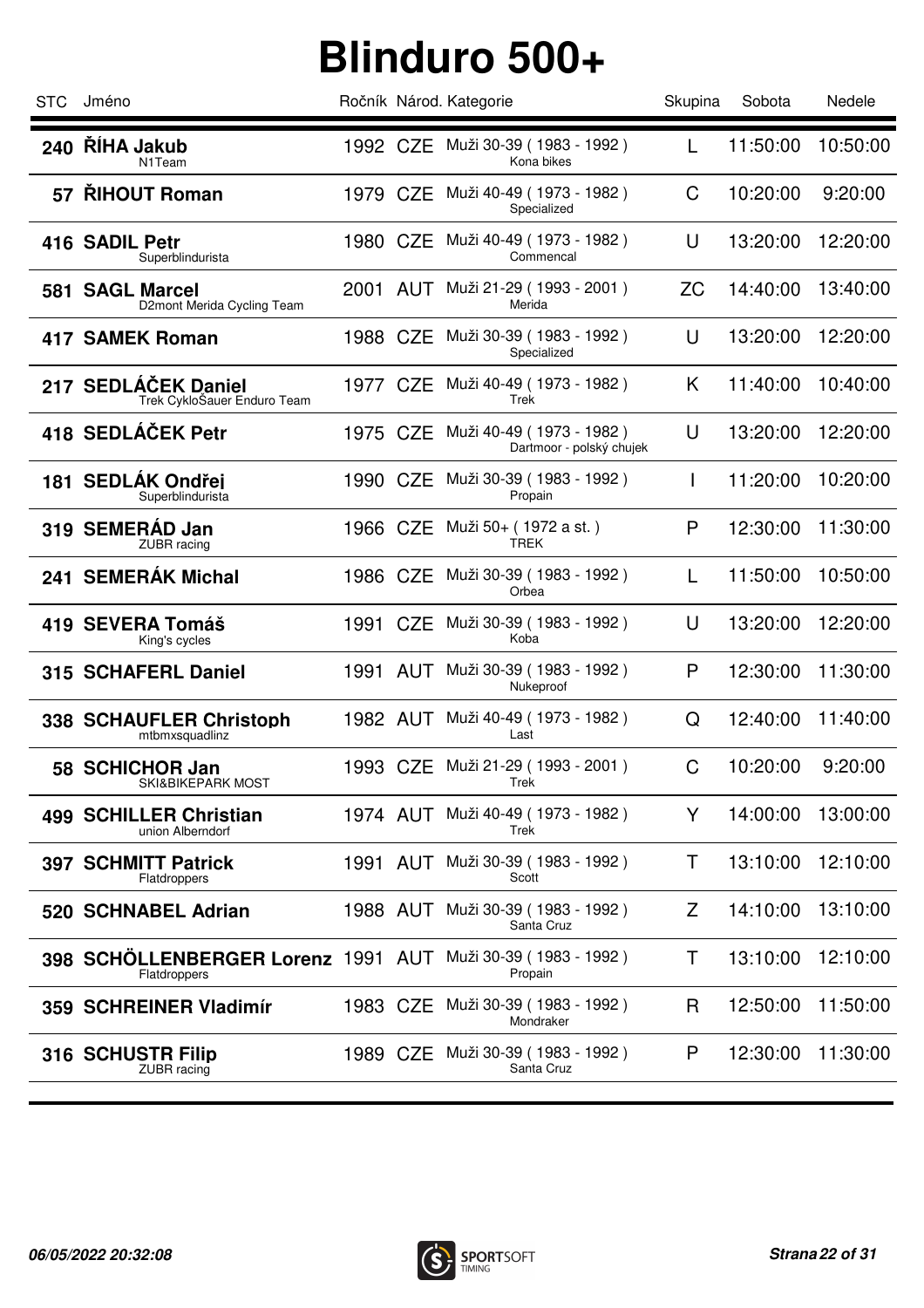| <b>STC</b> | Jméno                                              |          |          | Ročník Národ. Kategorie                                    | Skupina   | Sobota   | Nedele   |
|------------|----------------------------------------------------|----------|----------|------------------------------------------------------------|-----------|----------|----------|
|            | 317 SCHUSTR Pavel<br><b>ZUBR</b> racing            |          |          | 1965 CZE Muži 50+ (1972 a st.)<br>Santa Cruz               | P         | 12:30:00 | 11:30:00 |
|            | 318 SCHWARZ Pavel<br>FRbikes.cz                    | 1981 CZE |          | Muži 40-49 (1973 - 1982)<br>Giant                          | P         | 12:30:00 | 11:30:00 |
|            | 360 SIMAN Peter<br>CK Dynamo Malá Čausa            |          |          | 1988 SVK Muži 30-39 (1983 - 1992)<br><b>Ibis</b>           | R         | 12:50:00 | 11:50:00 |
|            | 457 SKALIČKA Tomáš<br>Enduro Ogaři                 |          |          | 1990 CZE Muži 30-39 (1983 - 1992)<br>Canyon                | W         | 13:40:00 | 12:40:00 |
|            | <b>137 SKANT Gerd</b><br>RideTSG                   | 1991 AUT |          | Muži 30-39 (1983 - 1992)<br>Santa Cruz                     | G         | 11:00:00 | 10:00:00 |
|            | 138 SLAVÍČEK Tomáš                                 | 1989 CZE |          | Muži 30-39 (1983 - 1992)<br>Canyon                         | G         | 11:00:00 | 10:00:00 |
|            | 302 SLEZÁK Milan                                   | 1988 CZE |          | Muži 30-39 (1983 - 1992)<br>Canyon                         | O         | 12:20:00 | 11:20:00 |
|            | 587 SLEZÁK Josef                                   | 1985 CZE |          | Muži 30-39 (1983 - 1992)<br>Giant                          | ZD        | 14:50:00 | 13:50:00 |
|            | <b>76 SOJKA Libor</b>                              |          | 1990 CZE | Muži 30-39 (1983 - 1992)<br>Santa Cruz                     | D         | 10:30:00 | 9:30:00  |
|            | 400 SRSTKA Josef<br>Pepebike                       | 1970 CZE |          | Muži 50+ (1972 a st.)<br>Ibis Ripmo V2                     | T         | 13:10:00 | 12:10:00 |
|            | 99 STARČEVSKÝ Patrik<br>FRbikes.cz                 |          |          | 1971 CZE Muži 50+ (1972 a st.)<br>GIANT Trance X 29        | E         | 10:40:00 | 9:40:00  |
|            | 100 STARČEVSKÝ Samuel<br>FRbikes.cz                |          |          | 2005 CZE Muži15-20 (2002 - 2007)<br><b>GIANT Trance 29</b> | E         | 10:40:00 | 9:40:00  |
|            | 588 STARÝ Michal                                   |          |          | 1986 CZE Muži 30-39 (1983 - 1992)<br>Propain               | <b>ZD</b> | 14:50:00 | 13:50:00 |
|            | 478 STEJSKAL Zbyněk<br>VELOSERVIS RACE BIKE        |          |          | 1975 CZE Muži 40-49 (1973 - 1982)<br>Santa Cruz            | X.        | 13:50:00 | 12:50:00 |
|            | 161 STOLIČNÝ Luděk<br>FRBS.CZ                      | 1979 CZE |          | Muži 40-49 (1973 - 1982)<br>Santa Cruz                     | H         | 11:10:00 | 10:10:00 |
|            | <b>139 STONIG Matthias</b><br>Scott Sports Austria |          | 1989 AUT | Muži 30-39 (1983 - 1992)<br>Scott                          | G         | 11:00:00 | 10:00:00 |
|            | <b>402 STRAZNICKY Erik</b><br>Fletdroppers         | 1981 CZE |          | Muži 40-49 (1973 - 1982)<br>Canyon                         | Τ         | 13:10:00 | 12:10:00 |
|            | 280 STREHL Sebastian                               |          |          | 1982 GER Muži 40-49 (1973 - 1982)<br>Yeti                  | N         | 12:10:00 | 11:10:00 |
|            | 589 STRNAD Jakub<br>SMX Racing team Rudník         |          | 1986 CZE | Muži 30-39 (1983 - 1992)<br>Whyte                          | ZD        | 14:50:00 | 13:50:00 |
|            | 441 STŘÍBRNÝ Miroslav                              |          |          | 1991 CZE Muži 30-39 (1983 - 1992)<br>Merida                | V         | 13:30:00 | 12:30:00 |
|            |                                                    |          |          |                                                            |           |          |          |

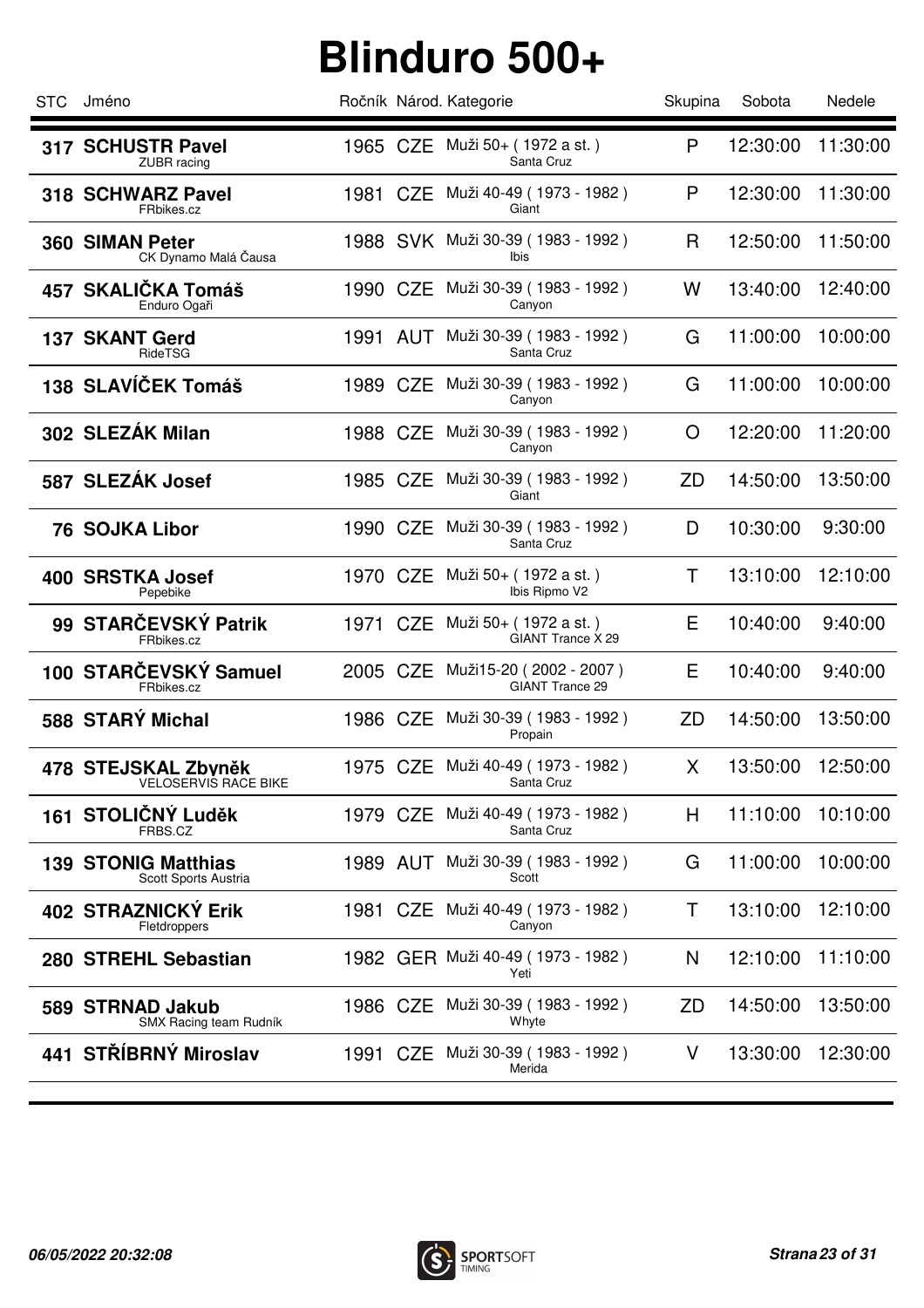| <b>STC</b> | Jméno                                            |          |          | Ročník Národ. Kategorie                         | Skupina   | Sobota   | Nedele   |
|------------|--------------------------------------------------|----------|----------|-------------------------------------------------|-----------|----------|----------|
|            | 340 STUCHLÍKOVÁ Šárka                            |          |          | 1993 CZE Ženy 15-29 (1993 - 2007)<br>Ibis       | Q         | 12:40:00 | 11:40:00 |
|            | 362 STUKENKEMPER Björn                           |          |          | 1988 GER Muži 30-39 (1983 - 1992)<br><b>MDE</b> | R         | 12:50:00 | 11:50:00 |
|            | 81 SUCHOPAR Aleš<br>#kazdejzasebe                | 1981 CZE |          | Muži 40-49 (1973 - 1982)<br>Giant               | D         | 10:30:00 | 9:30:00  |
|            | 37 SUCHÝ Karel                                   |          |          | 1986 CZE Muži 30-39 (1983 - 1992)<br>Cannondale | B         | 10:10:00 | 9:10:00  |
|            | <b>102 SUMAVSKY Ondrej</b><br><b>Trail-Guide</b> | 1989 CZE |          | Muži 30-39 (1983 - 1992)<br>Devinci             | Е         | 10:40:00 | 9:40:00  |
|            | 458 SVĚRÁK Jan                                   | 1995 CZE |          | Muži 21-29 (1993 - 2001)<br>GT                  | W         | 13:40:00 | 12:40:00 |
|            | 223 SVOBODA Tomáš<br>Cyklo Svoboda               | 1984 CZE |          | Muži 30-39 (1983 - 1992)<br>Specialized         | K.        | 11:40:00 | 10:40:00 |
|            | 403 SVOBODA David<br>D.E.P.A.Ř.I.                | 1985 CZE |          | Muži 30-39 (1983 - 1992)<br>Cube                | T         | 13:10:00 | 12:10:00 |
|            | 479 SVOBODA Přemysl                              | 1979 CZE |          | Muži 40-49 ( 1973 - 1982 )<br><b>YT Jeffsy</b>  | X         | 13:50:00 | 12:50:00 |
|            | 500 SVOBODA Josef                                | 1994 CZE |          | Muži 21-29 (1993 - 2001)<br>Giant               | Y         | 14:00:00 | 13:00:00 |
|            | 38 SVOJŠE Otakar<br>Blatná                       | 1988 CZE |          | Muži 30-39 ( 1983 - 1992 )<br>YT                | B         | 10:10:00 | 9:10:00  |
|            | 459 SVOZIL Adam<br>Zlatohorský knedlík           |          |          | 1980 CZE Muži 40-49 (1973 - 1982)<br>Trek       | W         | 13:40:00 | 12:40:00 |
|            | 39 SWIERCZEK Adam<br>Wiki CZ Sebesta industries  |          |          | 1992 CZE Muži 30-39 (1983 - 1992)<br>Trek       | B         | 10:10:00 | 9:10:00  |
|            | 198 SÝKORA Pavel                                 |          |          | 1995 CZE Muži 21-29 (1993 - 2001)<br>YT.        | J         | 11:30:00 | 10:30:00 |
|            | 381 SÝKORA Štefan                                | 1995 CZE |          | Muži 21-29 (1993 - 2001)<br>Yeti                | S         | 13:00:00 | 12:00:00 |
|            | 480 SYROHA Michal<br>Superblindurista            |          | 1974 CZE | Muži 40-49 (1973 - 1982)<br>Marin               | X.        | 13:50:00 | 12:50:00 |
|            | 382 SZEP Milan<br><b>BIKESTRIKE.COM</b>          | 1966 CZE |          | Muži 50+ (1972 a st.)<br>Santa Cruz             | S         | 13:00:00 | 12:00:00 |
|            | 378 ŠAFRÁNEK Jan                                 | 2008 CZE |          | Muži15-20 (2002 - 2007)<br>Trek                 | S         | 13:00:00 | 12:00:00 |
|            | 582 ŠAJNER VETEŠNÍK Michal                       | 1986 CZE |          | Muži 30-39 ( 1983 - 1992 )<br>Orange Bikes      | <b>ZC</b> | 14:40:00 | 13:40:00 |
|            | 36 ŠČUPÁK Michal                                 |          |          | 1995 CZE Muži 21-29 (1993 - 2001)<br>GT         | B         | 10:10:00 | 9:10:00  |
|            |                                                  |          |          |                                                 |           |          |          |

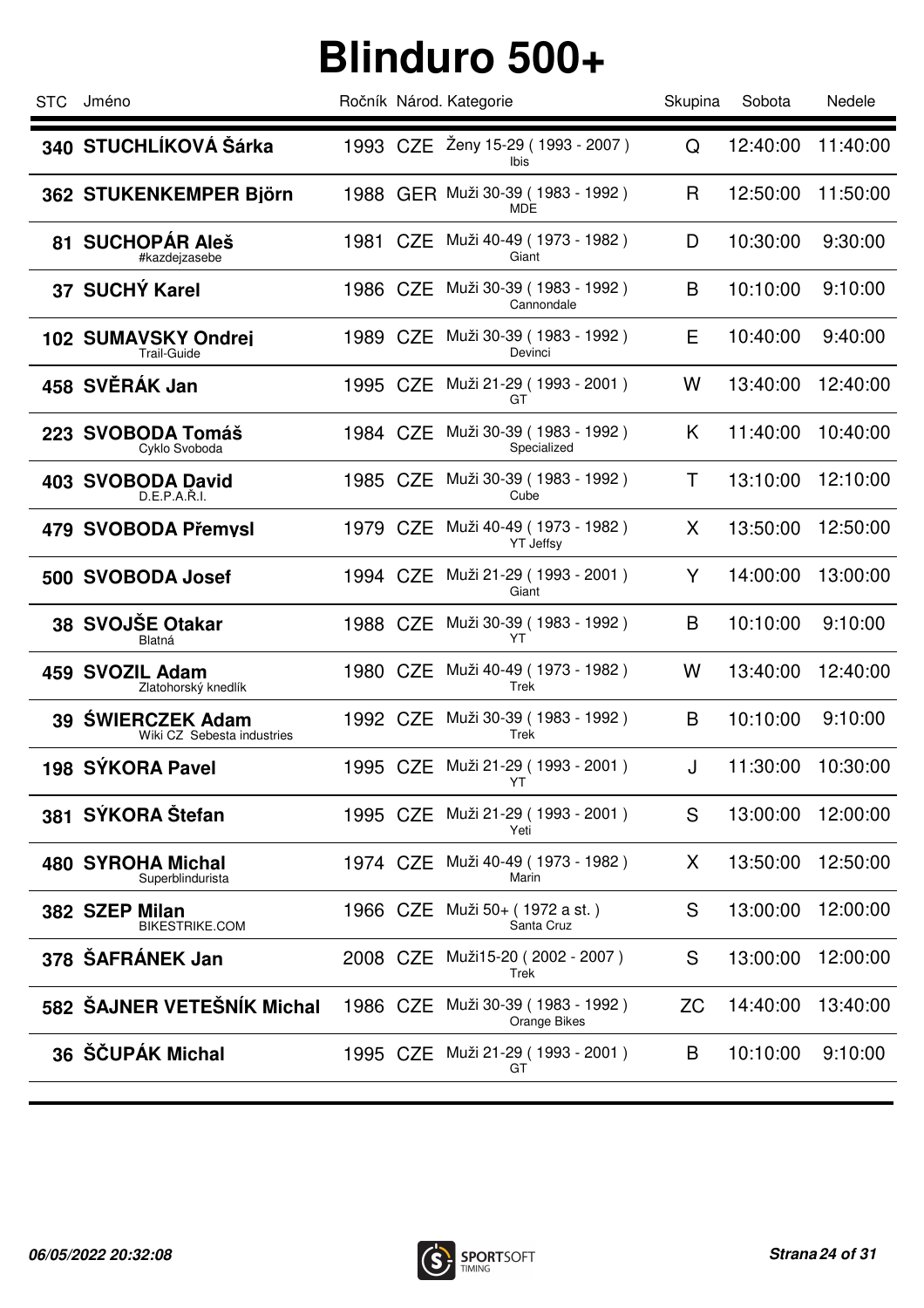| <b>STC</b> | Jméno                                      |          | Ročník Národ. Kategorie                                | Skupina   | Sobota   | Nedele   |
|------------|--------------------------------------------|----------|--------------------------------------------------------|-----------|----------|----------|
|            | 583 ŠEDIVÝ Štěpán<br><b>KSM HRÁDEK</b>     |          | 1981 CZE Muži 40-49 (1973 - 1982)<br>Rockmachine       | <b>ZC</b> | 14:40:00 | 13:40:00 |
|            | 218 ŠIMÁNEK Miroslav                       | 1977 CZE | Muži 40-49 (1973 - 1982)<br>Specialized                | K.        | 11:40:00 | 10:40:00 |
|            | 118 ŠIŠKA Jiří<br>CYKLO-MARKET.CZ          | 1987 CZE | Muži 30-39 (1983 - 1992)<br>Specialized                | F         | 10:50:00 | 9:50:00  |
|            | 119 ŠIŠKA Petr<br>CYKLO-MARKET.CZ          | 1988 CZE | Muži 30-39 (1983 - 1992)<br>Specialized                | F         | 10:50:00 | 9:50:00  |
|            | 136 ŠIZLING Jiří<br>Klub přátel vrchu Trný | 1993 CZE | Muži 21-29 (1993 - 2001)<br>Canyon                     | G         | 11:00:00 | 10:00:00 |
|            | 399 ŠKALOUD Martin                         | 1988 CZE | Muži 30-39 (1983 - 1992)<br>Specialized                | Τ         | 13:10:00 | 12:10:00 |
|            | 264 ŠKAPÍK Roman<br>Zubří factory          | 1991 CZE | Muži 30-39 (1983 - 1992)<br>Bergamont                  | M         | 12:00:00 | 11:00:00 |
|            | 521 ŠKVOR Michal                           | 1992 CZE | Muži 30-39 (1983 - 1992)<br>Merida                     | Z         | 14:10:00 | 13:10:00 |
|            | 320 ŠLAUF Stanislav<br>FRbikes.cz          | 1982 CZE | Muži 40-49 (1973 - 1982)<br>Canyon                     | P         | 12:30:00 | 11:30:00 |
|            | 160 ŠLÍŽEK Stanislav<br>enduro krupka      | 1999 CZE | Muži 21-29 (1993 - 2001)<br><b>Yt industries</b>       | H         | 11:10:00 | 10:10:00 |
|            | 120 ŠMEJDÍŘ David                          | 1984 CZE | Muži 30-39 (1983 - 1992)<br>Canyon                     | F         | 10:50:00 | 9:50:00  |
|            | 339 ŠNOKHAUS Karel                         | 1992 CZE | Muži 30-39 (1983 - 1992)<br>Ghost                      | Q         | 12:40:00 | 11:40:00 |
| 477        | ŠNÝDR Radek<br>Superblindurista            | 1970 CZE | Muži 50+ ( 1972 a st. )<br>Giant                       | X         | 13:50:00 | 12:50:00 |
|            | 219 ŠOREJS Tomáš<br>PaB                    |          | 1989 CZE Muži 30-39 (1983 - 1992)<br>Rockmachine       | K.        | 11:40:00 | 10:40:00 |
| 279        | <b>ŠPRUK Miha</b><br>Calcit                | 1984 SLO | Muži 30-39 (1983 - 1992)<br>Santa Cruz                 | N         | 12:10:00 | 11:10:00 |
|            | 379 ŠRAIL Milan<br><b>MMMM</b>             |          | 1978 CZE Muži 40-49 (1973 - 1982)<br>Mondraker         | S         | 13:00:00 | 12:00:00 |
|            | 380 ŠRAIL Matěj                            | 2007 CZE | Muži15-20 (2002 - 2007)<br>Mondraker                   | S         | 13:00:00 | 12:00:00 |
|            | 220 ŠRÁMEK Jan<br><b>BMX-MTB-CREW</b>      |          | 1978 CZE Muži 40-49 (1973 - 1982)<br><b>SANTA CRUZ</b> | K.        | 11:40:00 | 10:40:00 |
|            | 221 ŠRÁMEK Jan<br><b>BMX-MTB-CREW</b>      | 2006 CZE | Muži15-20 (2002 - 2007)<br>SANTA CRUZ                  | K.        | 11:40:00 | 10:40:00 |
|            | 242 ŠREJBER Jiří                           |          | 1985 CZE Muži 30-39 (1983 - 1992)<br>Santa Cruz        | L.        | 11:50:00 | 10:50:00 |
|            |                                            |          |                                                        |           |          |          |

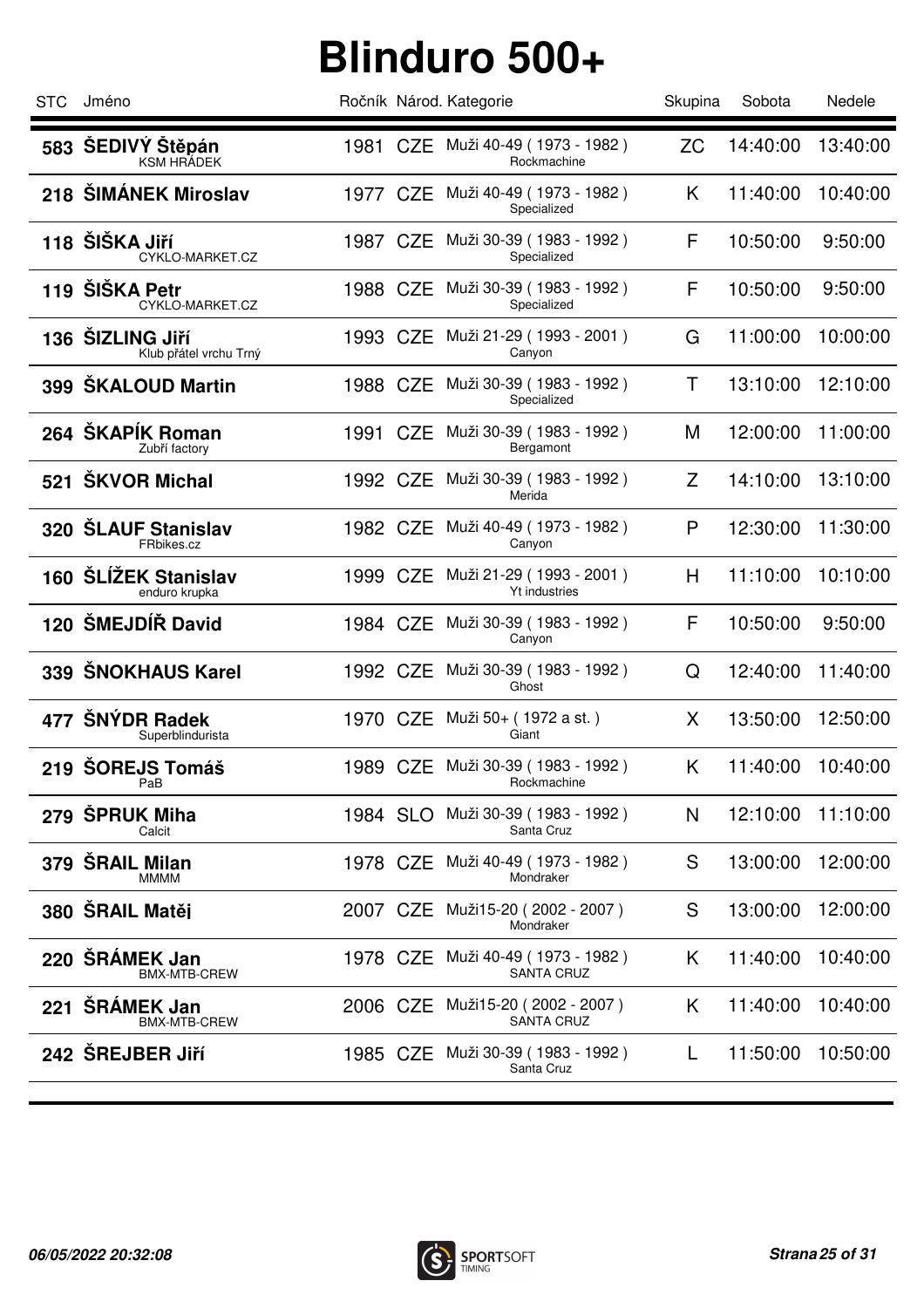| <b>STC</b> | Jméno                                 |          | Ročník Národ. Kategorie                             | Skupina | Sobota   | Nedele   |
|------------|---------------------------------------|----------|-----------------------------------------------------|---------|----------|----------|
|            | 77 ŠTAJNC David<br>Kokostezky         |          | 1989 CZE Muži 30-39 (1983 - 1992)<br>Commencal      | D       | 10:30:00 | 9:30:00  |
|            | 78 ŠTAJNC Pavel                       | 1983 CZE | Muži 30-39 (1983 - 1992 )<br>RM                     | D       | 10:30:00 | 9:30:00  |
|            | 243 ŠTASTNÁ Tereza<br>kolofix         |          | 1997 CZE Ženy 15-29 (1993 - 2007)<br>GT             | L       | 11:50:00 | 10:50:00 |
|            | 18 ŠŤASTNÝ Marek                      |          | 1975 CZE Muži 40-49 (1973 - 1982)<br>Propain        | A       | 10:00:00 | 9:00:00  |
|            | 401 ŠTEC David                        | 1976 CZE | Muži 40-49 (1973 - 1982)<br>Ctm scroll              | Τ       | 13:10:00 | 12:10:00 |
|            | 522 ŠTENGL Jan                        | 1986 CZE | Muži 30-39 (1983 - 1992)<br>Cube                    | Z       | 14:10:00 | 13:10:00 |
|            | 523 ŠTENGL Tomáš                      | 1980 CZE | Muži 40-49 (1973 - 1982)<br>Scott spark rc 900 comp | Z       | 14:10:00 | 13:10:00 |
|            | 101 ŠTĚPÁN Luděk<br>Trail-Guide.cz    | 1987 CZE | Muži 30-39 (1983 - 1992)<br>Santa Cruz              | Е       | 10:40:00 | 9:40:00  |
|            | 244 ŠTĚPÁNEK Zdeněk<br>kolofix        | 1990 CZE | Muži 30-39 ( 1983 - 1992 )<br>Qayron                | L       | 11:50:00 | 10:50:00 |
|            | 361 ŠTIPL Pavel                       | 1989 CZE | Muži 30-39 (1983 - 1992)<br>Specialized             | R       | 12:50:00 | 11:50:00 |
|            | 79 ŠTULC Kryštof                      |          | 1976 CZE Muži 40-49 (1973 - 1982)<br>Ibis           | D       | 10:30:00 | 9:30:00  |
|            | 80 ŠTULC Tobiáš                       |          | 2007 CZE Muži15-20 (2002 - 2007)<br>Specialized     | D       | 10:30:00 | 9:30:00  |
|            | 222 SULC Adam                         |          | 1988 CZE Muži 30-39 (1983 - 1992)<br><b>CUBE</b>    | K       | 11:40:00 | 10:40:00 |
|            | 590 SULC Robert                       |          | 1979 CZE Muži 40-49 (1973 - 1982)<br>Nukeproof      | ZD      | 14:50:00 | 13:50:00 |
| 59         | <b>ŠŮS Martin</b><br><b>KT Bikers</b> | 1979 CZE | Muži 40-49 (1973 - 1982)<br>Superior                | C       | 10:20:00 | 9:20:00  |
|            | 60 ŠVÁCHA Martin                      | 1988 CZE | Muži 30-39 (1983 - 1992)<br>Canyon                  | C       | 10:20:00 | 9:20:00  |
|            | 363 ŠVARC Tomáš                       | 1984 CZE | Muži 30-39 (1983 - 1992)<br>GIANT                   | R       | 12:50:00 | 11:50:00 |
|            | 420 ŠVEŘEPA Jaromír                   | 1987 CZE | Muži 30-39 (1983 - 1992)<br>Propain                 | U       | 13:20:00 | 12:20:00 |
|            | 442 TALÁB Michal                      | 1997 CZE | Muži 21-29 (1993 - 2001)<br>Giant                   | V       | 13:30:00 | 12:30:00 |
|            | 460 TALPAŠ Jan<br>D.E.P.A.R.I.        | 1987 CZE | Muži 30-39 ( 1983 - 1992 )<br>scott genius 910      | W       | 13:40:00 | 12:40:00 |
|            |                                       |          |                                                     |         |          |          |

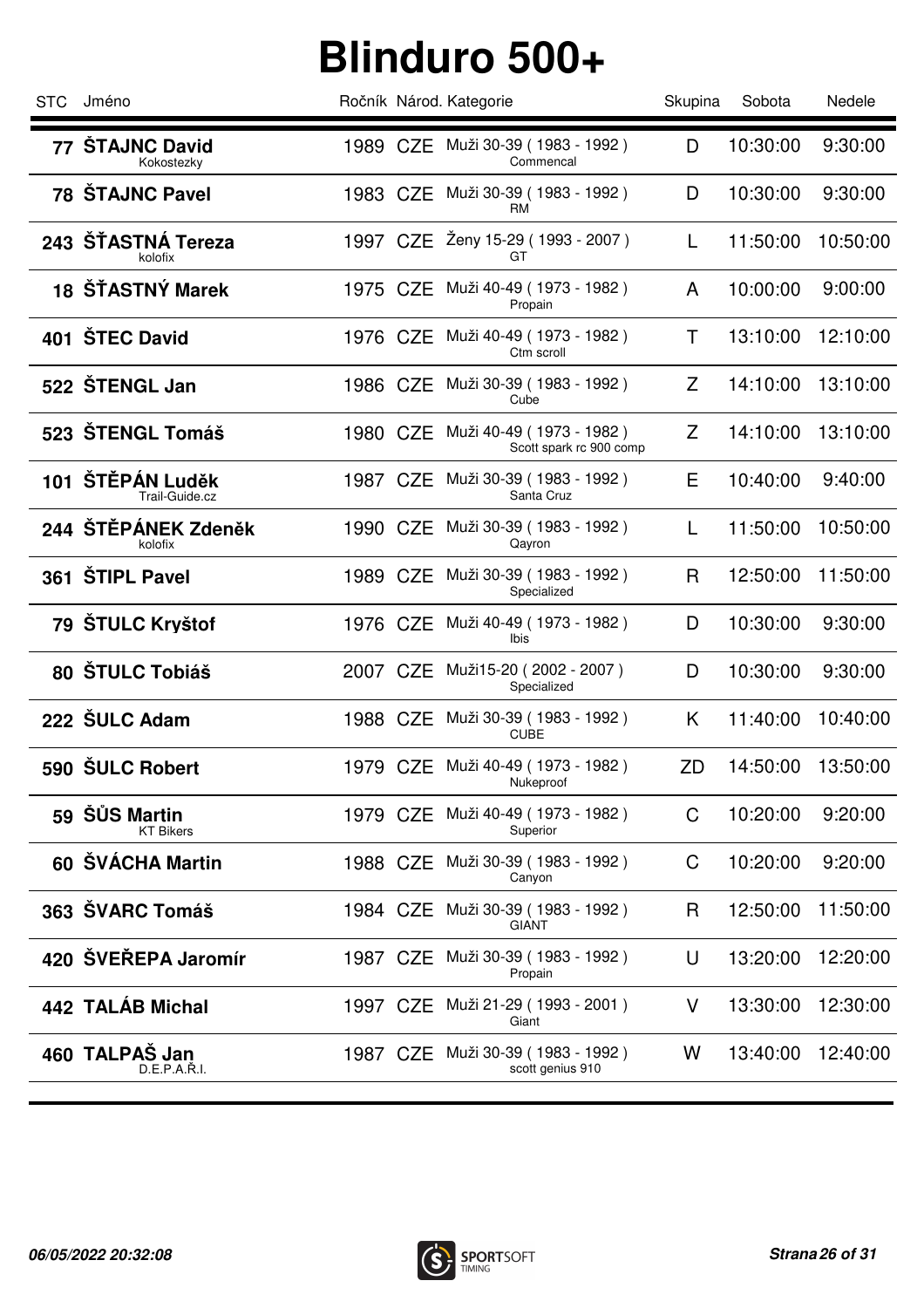| <b>STC</b> | Jméno                                                                     |          | Ročník Národ. Kategorie                             | Skupina   | Sobota   | Nedele   |
|------------|---------------------------------------------------------------------------|----------|-----------------------------------------------------|-----------|----------|----------|
| 281        | <b>TAUTORAT Per</b><br>Gravitationssportverein e.V.                       |          | 1990 GER Muži 30-39 (1983 - 1992)<br>Kavenz         | N         | 12:10:00 | 11:10:00 |
|            | 224 TEICHMANN Radomír<br>Superblindurista                                 | 1972 CZE | Muži 50+ (1972 a st.)<br>Trek                       | K         | 11:40:00 | 10:40:00 |
|            | 591 TICHÁČEK Petr                                                         | 2006 CZE | Muži15-20 (2002 - 2007)<br>Bold                     | <b>ZD</b> | 14:50:00 | 13:50:00 |
|            | 245 TICHÝ Daniel<br>kolofix                                               | 1995 CZE | Muži 21-29 (1993 - 2001)<br>Ghost                   |           | 11:50:00 | 10:50:00 |
| 321        | <b>TISCHBERGER Mario</b>                                                  | 1994 AUT | Muži 21-29 (1993 - 2001)<br>cube                    | P         | 12:30:00 | 11:30:00 |
|            | <b>140 TISCHHART Florian</b><br>Bikestore.cc / Trek Flagship Store Vienna | 1998 AUT | Muži 21-29 (1993 - 2001)<br>Trek                    | G         | 11:00:00 | 10:00:00 |
|            | <b>443 TKADLEC Antonín</b>                                                | 1992 CZE | Muži 30-39 (1983 - 1992)<br>Giant                   | V         | 13:30:00 | 12:30:00 |
|            | 481 TOCHÁČEK David                                                        | 1981 CZE | Muži 40-49 (1973 - 1982)<br>Specialized             | X         | 13:50:00 | 12:50:00 |
|            | <b>341 TOLAR Martin</b>                                                   | 1989 CZE | Muži 30-39 (1983 - 1992)<br>Trek                    | Q         | 12:40:00 | 11:40:00 |
|            | 322 TOMANDL Jaroslav<br><b>FRbikes</b>                                    | 1986 CZE | Muži 30-39 (1983 - 1992)<br>Transition              | P         | 12:30:00 | 11:30:00 |
|            | 501 TOMANOVÁ Jana                                                         | 1981 CZE | Ženy 40+ (1982 a st.)<br>Ghost                      | Y         | 14:00:00 | 13:00:00 |
|            | 592 TOMÁŠ Šimon<br><b>Czech MultiSport</b>                                | 2007 CZE | Muži15-20 (2002 - 2007)<br>Qayron                   | ZD        | 14:50:00 | 13:50:00 |
|            | <b>482 TOMEK Petr</b>                                                     |          | 1970 CZE Muži 50+ (1972 a st.)<br>Knolly Warden     | X         | 13:50:00 | 12:50:00 |
|            | 483 TOMEK Vojtěch                                                         |          | 2004 CZE Muži15-20 (2002 - 2007)<br>Knolly Endorfin | X         | 13:50:00 | 12:50:00 |
|            | 199 TREFIL Tomáš                                                          | 1994 CZE | Muži 21-29 (1993 - 2001)<br>Rock Machine            | J         | 11:30:00 | 10:30:00 |
|            | 200 TREFILOVÁ Blanka                                                      |          | 1996 CZE Żeny 15-29 (1993 - 2007)<br>Rock Machine   | J         | 11:30:00 | 10:30:00 |
|            | 383 TREFNA Tereza                                                         |          | 1987 CZE Ženy 30-39 (1983 - 1992)<br>Canyon         | S         | 13:00:00 | 12:00:00 |
| 421        | <b>TRNKA Dominik</b><br>King's cycles                                     |          | 1989 CZE Muži 30-39 (1983 - 1992)<br>Cannondale     | U         | 13:20:00 | 12:20:00 |
| 201        | <b>TROJAN Karel</b>                                                       | 1984 CZE | Muži 30-39 (1983 - 1992)<br>Mondraker               | J         | 11:30:00 | 10:30:00 |
| 461        | <b>TRPĖLKA Kryštof</b><br>Enduro Ogaři                                    |          | 1994 CZE Muži 21-29 (1993 - 2001)<br>Specialized    | W         | 13:40:00 | 12:40:00 |

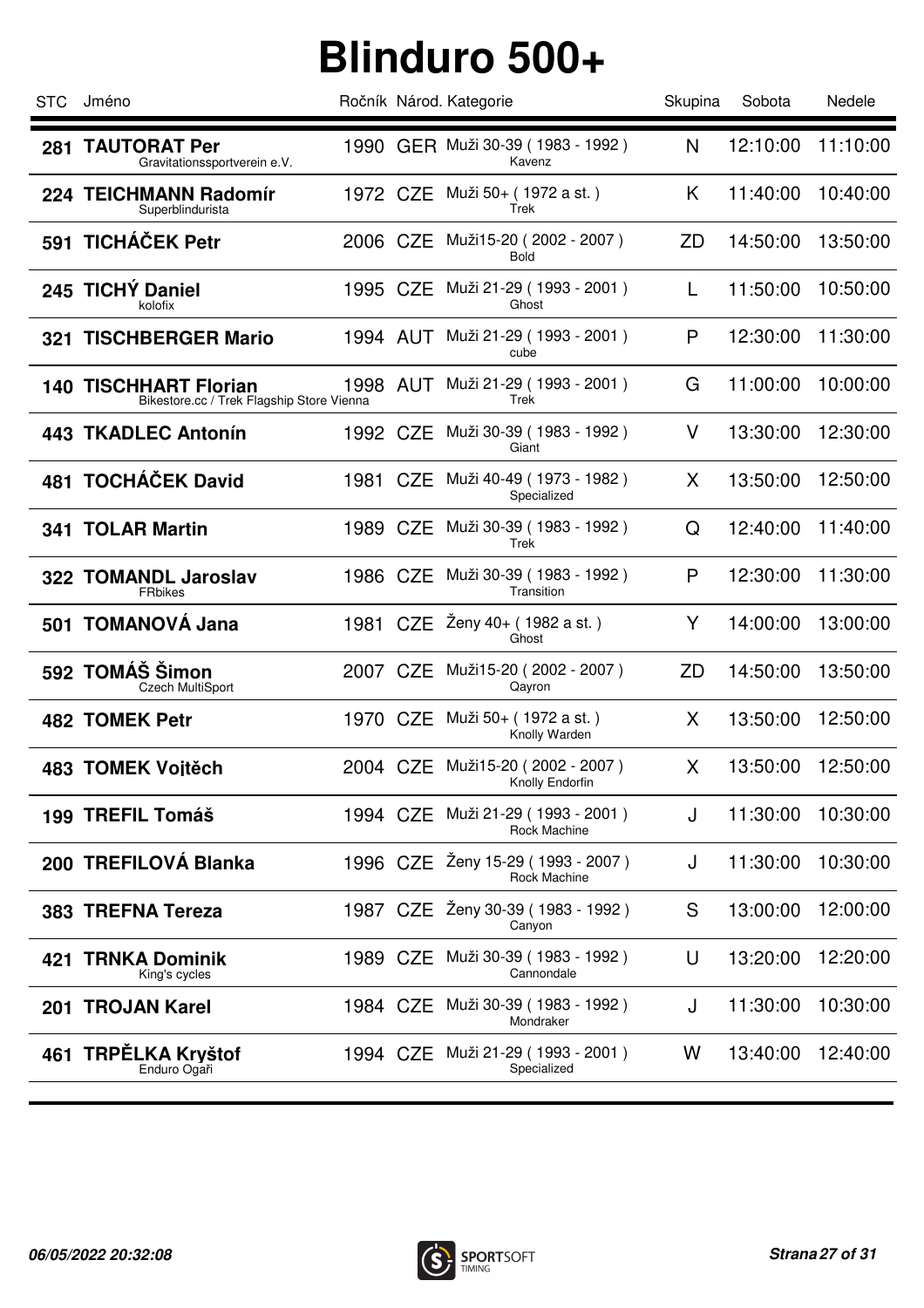| <b>STC</b> | Jméno                                          |          | Ročník Národ. Kategorie                                  | Skupina      | Sobota   | Nedele   |
|------------|------------------------------------------------|----------|----------------------------------------------------------|--------------|----------|----------|
|            | 121 TRS Michal<br>Cyklošauer                   |          | 1983 CZE Muži 30-39 (1983 - 1992)<br>Trek                | F            | 10:50:00 | 9:50:00  |
|            | 82 TRSEK Voitěch<br><b>PVZP</b>                | 1993 CZE | Muži 21-29 ( 1993 - 2001 )<br>Mondraker                  | D            | 10:30:00 | 9:30:00  |
|            | 162 TUČNÝ Martin                               | 1983 CZE | Muži 30-39 (1983 - 1992)<br>Canyon                       | H            | 11:10:00 | 10:10:00 |
|            | 19 TŮMA Tomáš                                  |          | 1986 CZE Elektro Muži 15+ (2007 a starší)<br>Specialized | A            | 10:00:00 | 9:00:00  |
|            | <b>163 UIBLEIN Petr</b><br>downhill.cz         | 1967 CZE | Muži 50+ (1972 a st.)<br>Trek                            | H            | 11:10:00 | 10:10:00 |
|            | 384 URBANEK Lukáš<br><b>Endorfinove Fretky</b> | 1977 CZE | Muži 40-49 (1973 - 1982)<br>YT                           | S            | 13:00:00 | 12:00:00 |
|            | 422 URBÁNEK Pavel                              | 1982 CZE | Muži 40-49 (1973 - 1982)<br>Ghost                        | U            | 13:20:00 | 12:20:00 |
|            | 61 VÁCLAVOVSKÝ Filip                           | 1988 CZE | Muži 30-39 (1983 - 1992)<br>Kona                         | C            | 10:20:00 | 9:20:00  |
|            | 423 VALA Jakub                                 | 1980 CZE | Muži 40-49 ( 1973 - 1982 )<br>cannyon                    | U            | 13:20:00 | 12:20:00 |
|            | 40 VALÁŠEK Jan                                 | 1983 CZE | Muži 30-39 (1983 - 1992)<br>Canyon                       | B            | 10:10:00 | 9:10:00  |
|            | <b>182 VALENTIN Miroslav</b>                   |          | 1972 CZE Muži 50+ (1972 a st.)<br>Merida                 | $\mathbf{I}$ | 11:20:00 | 10:20:00 |
|            | 462 VALUŠ Pavel<br>Bikepark Senice na Hané     |          | 1986 CZE Muži 30-39 (1983 - 1992)<br>Qayron              | W            | 13:40:00 | 12:40:00 |
|            | 424 VARGA Petr                                 |          | 1993 CZE Muži 21-29 (1993 - 2001)<br>Canyon              | U            | 13:20:00 | 12:20:00 |
|            | 593 VEITS Michal<br>ICIK Vyšší Brod            |          | 1977 CZE Muži 40-49 (1973 - 1982)<br><b>ESKA</b>         | ZD           | 14:50:00 | 13:50:00 |
|            | <b>122 VELIK Martin</b><br>KCK                 | 1987 CZE | Muži 30-39 (1983 - 1992)<br>RaceBike                     | F            | 10:50:00 | 9:50:00  |
|            | 164 VESELÝ Jaroslav<br>Koloshop team           |          | 1970 CZE Muži 50+ (1972 a st.)<br>ibis                   | H            | 11:10:00 | 10:10:00 |
|            | 202 VIČAN Jiří<br>Whyte Racing Team            | 1969 CZE | Muži 50+ ( 1972 a st. )<br>Whyte                         | J            | 11:30:00 | 10:30:00 |
|            | 203 VIČAN Petr<br>Whyte Racing Team            | 1971 CZE | Muži 50+ (1972 a st.)<br>Whyte                           | J            | 11:30:00 | 10:30:00 |
|            | 282 VIRGL Petr                                 | 2005 CZE | Muži15-20 (2002 - 2007)<br>Specialized                   | N            | 12:10:00 | 11:10:00 |
|            | 62 VIRT Ondřej<br><b>KT Bikers</b>             |          | 1990 CZE Muži 30-39 (1983 - 1992)<br>Canyon              | C            | 10:20:00 | 9:20:00  |
|            |                                                |          |                                                          |              |          |          |

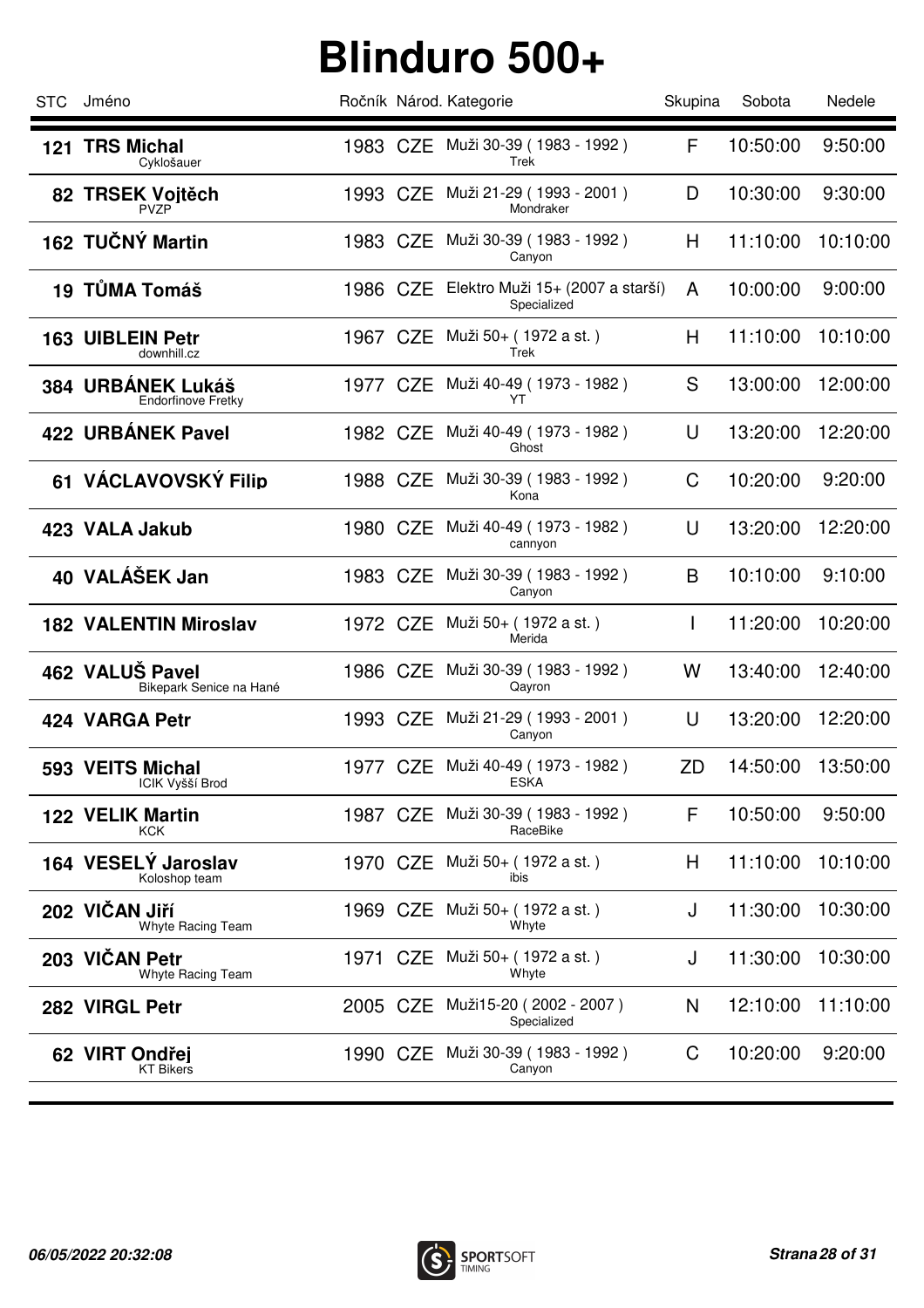| <b>STC</b> | Jméno                                                 |          | Ročník Národ. Kategorie                           | Skupina | Sobota   | Nedele   |
|------------|-------------------------------------------------------|----------|---------------------------------------------------|---------|----------|----------|
|            | 303 VÍT Matěj<br><b>KRABCYCLES</b>                    |          | 2005 CZE Muži15-20 (2002 - 2007)<br>Trek          | O       | 12:20:00 | 11:20:00 |
|            | 304 VÍT Ondřej<br><b>KRABCYCLES</b>                   | 2007 CZE | Muži15-20 (2002 - 2007)                           | O       | 12:20:00 | 11:20:00 |
|            | 463 VITÍK Václav                                      | 1991 CZE | Muži 30-39 (1983 - 1992)<br><b>Rock Machine</b>   | W       | 13:40:00 | 12:40:00 |
|            | 41 VLAS Lukáš<br>CompoTech Plus                       | 1986 CZE | Muži 30-39 ( 1983 - 1992 )<br>Norco               | B       | 10:10:00 | 9:10:00  |
|            | 594 VLASKOVAC Ben                                     |          | 2003 GER Muži15-20 (2002 - 2007)<br>Kavenz Cycles | ZD      | 14:50:00 | 13:50:00 |
|            | 464 VLČEK Vojtěch                                     | 1993 CZE | Muži 21-29 ( 1993 - 2001 )<br><b>Kellys Swag</b>  | W       | 13:40:00 | 12:40:00 |
|            | 141 VNOUČEK Josef<br>Klub přátel vrchu Trný           | 1996 CZE | Muži 21-29 ( 1993 - 2001 )<br>Focus               | G       | 11:00:00 | 10:00:00 |
|            | 142 VNOUČEK Matěj<br>Klub přátel vrchu Trný           |          | 2007 CZE Muži15-20 (2002 - 2007)<br>Ghost         | G       | 11:00:00 | 10:00:00 |
|            | 42 VODRADA Tomáš                                      | 1989 CZE | Muži 30-39 (1983 - 1992 )<br>Giant                | B       | 10:10:00 | 9:10:00  |
|            | 204 VOKŘÍNEK Petr                                     | 1989 CZE | Muži 30-39 (1983 - 1992)<br>Transition            | J       | 11:30:00 | 10:30:00 |
|            | 595 VOLEJNIK Miroslav                                 |          | 1972 CZE Muži 50+ (1972 a st.)<br>RB              | ZD      | 14:50:00 | 13:50:00 |
|            | 596 VONDRÁČEK Jakub                                   | 1990 CZE | Muži 30-39 (1983 - 1992)<br>Trek                  | ZD      | 14:50:00 | 13:50:00 |
|            | 20 VONDRÁŠEK Jakub<br>Spectrumbike Specialized        | 1995 CZE | Muži 21-29 ( 1993 - 2001 )<br>Specialized         | A       | 10:00:00 | 9:00:00  |
|            | 597 VOPÁLKA Vít                                       |          | 1993 CZE Muži 21-29 (1993 - 2001)<br>Marin        | ZD      | 14:50:00 | 13:50:00 |
| 21         | VOŠTA Jan<br>Mondraker Enduro Team                    | 1979 CZE | Muži 40-49 (1973 - 1982)<br>Mondraker             | A       | 10:00:00 | 9:00:00  |
|            | 342 VRBA Tomáš                                        | 1989 CZE | Muži 30-39 (1983 - 1992)<br>YT                    | Q       | 12:40:00 | 11:40:00 |
|            | 123 VRZAL Ondřej<br>Vojíždění věcí                    | 1983 CZE | Muži 30-39 (1983 - 1992)<br>Trek                  | F       | 10:50:00 | 9:50:00  |
|            | 205 VÝBORNÝ Tomáš                                     | 1999 CZE | Muži 21-29 (1993 - 2001)<br>Giant                 | J       | 11:30:00 | 10:30:00 |
|            | <b>143 WAGNER Andreas</b><br>Downriders Workshop Club |          | 1995 AUT Muži 21-29 (1993 - 2001)<br>Mondraker    | G       | 11:00:00 | 10:00:00 |
|            | 144 WEGSCHEIDER Lukas<br>Radlager Racing              | 1992 AUT | Muži 30-39 (1983 - 1992)<br>Yeti                  | G       | 11:00:00 | 10:00:00 |
|            |                                                       |          |                                                   |         |          |          |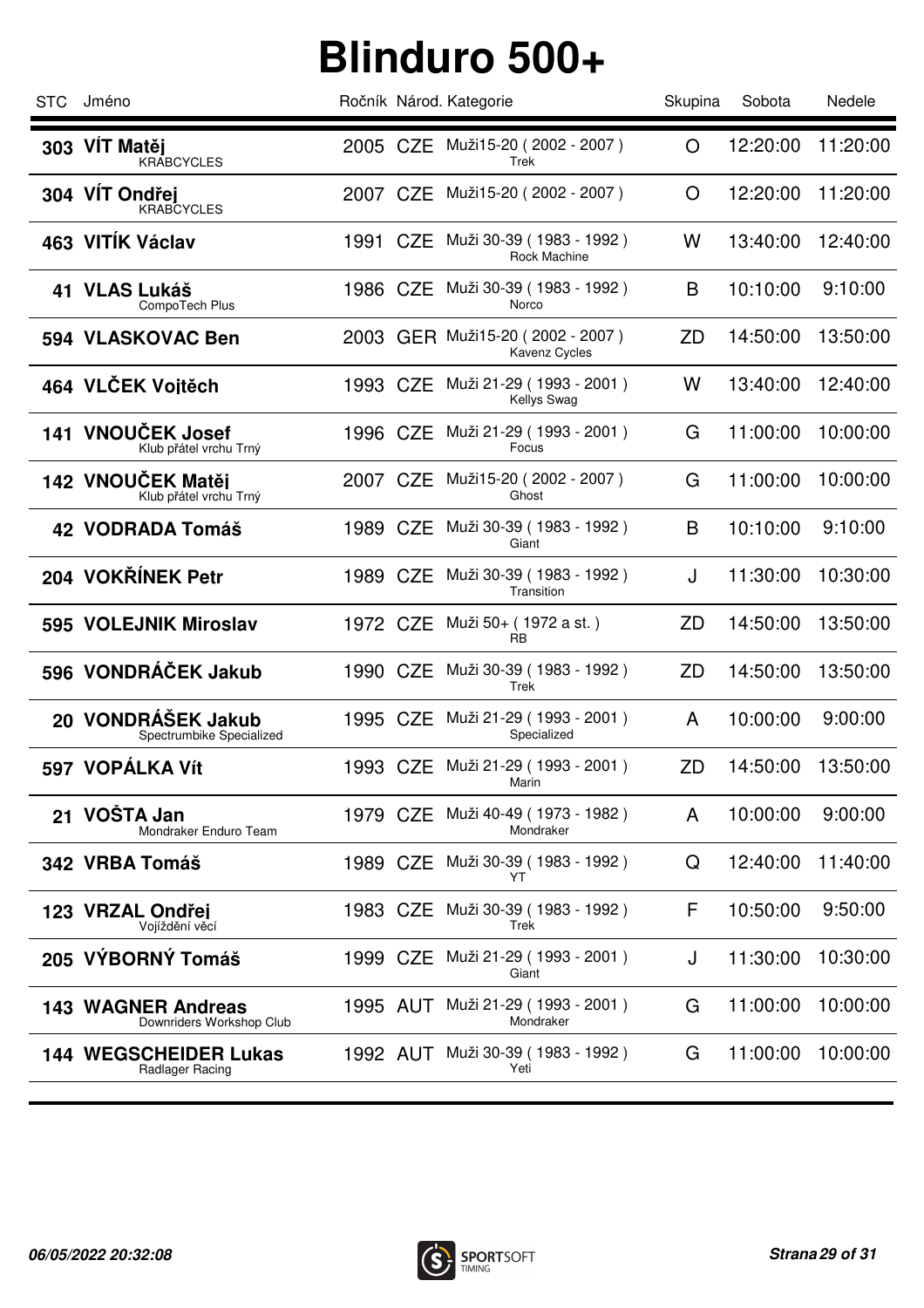| Jméno                                        |  | Ročník Národ. Kategorie                                                                                  | Skupina                                                                                                                                                                                                                                                                                                                                                       | Sobota   | Nedele   |
|----------------------------------------------|--|----------------------------------------------------------------------------------------------------------|---------------------------------------------------------------------------------------------------------------------------------------------------------------------------------------------------------------------------------------------------------------------------------------------------------------------------------------------------------------|----------|----------|
| 323 WENINGER Simon<br><b>MSC Kronast</b>     |  | <b>Bmc</b>                                                                                               | P                                                                                                                                                                                                                                                                                                                                                             | 12:30:00 | 11:30:00 |
| 563 WINDHAGER Eva                            |  | Ženy 30-39 (1983 - 1992)<br>Santa Cruz                                                                   | ZΒ                                                                                                                                                                                                                                                                                                                                                            | 14:30:00 | 13:30:00 |
| <b>343 WISATA Matthias</b>                   |  | Muži 30-39 (1983 - 1992)<br>Santa Cruz                                                                   | Q                                                                                                                                                                                                                                                                                                                                                             | 12:40:00 | 11:40:00 |
| 344 WÜRTZ Michael<br>Team Würscht            |  | Muži 30-39 (1983 - 1992)<br>YT                                                                           | Q                                                                                                                                                                                                                                                                                                                                                             | 12:40:00 | 11:40:00 |
| 598 ZADÁK David<br>Cykloteam Ostrov          |  | Muži 21-29 (1993 - 2001)<br>Lapierre                                                                     | ZD                                                                                                                                                                                                                                                                                                                                                            | 14:50:00 | 13:50:00 |
| 124 ZAJÍC Jaromír<br>Valley riders           |  | Muži 30-39 (1983 - 1992)<br><b>Commencal Meta</b>                                                        | F                                                                                                                                                                                                                                                                                                                                                             | 10:50:00 | 9:50:00  |
| 283 ZAVRŠNIK Karel<br>MTB Trbovlje           |  | Muži 30-39 (1983 - 1992)<br>Propain                                                                      | N                                                                                                                                                                                                                                                                                                                                                             | 12:10:00 | 11:10:00 |
| 502 ZELENKA Jan<br>Bike sport Joma           |  | Muži 30-39 (1983 - 1992)<br>CANYON                                                                       | Y                                                                                                                                                                                                                                                                                                                                                             | 14:00:00 | 13:00:00 |
| 404 ZEMAN Petr                               |  | Muži 30-39 (1983 - 1992)<br>Rock Machine                                                                 | Τ                                                                                                                                                                                                                                                                                                                                                             | 13:10:00 | 12:10:00 |
| 183 ZEMANOVÁ Veronika                        |  | YT                                                                                                       | L                                                                                                                                                                                                                                                                                                                                                             | 11:20:00 | 10:20:00 |
| 284 ZENKO Blaz                               |  | Muži 30-39 (1983 - 1992)<br>Privateer                                                                    | N                                                                                                                                                                                                                                                                                                                                                             | 12:10:00 | 11:10:00 |
| <b>83 ZIKMUND Martin</b>                     |  | Muži 30-39 (1983 - 1992)<br>RockMachine                                                                  | D                                                                                                                                                                                                                                                                                                                                                             | 10:30:00 | 9:30:00  |
| 364 ZIKMUND Miloš                            |  | Mondraker                                                                                                | R                                                                                                                                                                                                                                                                                                                                                             | 12:50:00 | 11:50:00 |
| 184 ZIMA Tomáš<br>JKF Jaroměř                |  | Giant reign                                                                                              | L                                                                                                                                                                                                                                                                                                                                                             | 11:20:00 | 10:20:00 |
| 503 ZLÁMAL Petr                              |  | Muži 30-39 (1983 - 1992)<br><b>Giant Trance</b>                                                          | Y                                                                                                                                                                                                                                                                                                                                                             | 14:00:00 | 13:00:00 |
| 444 ZODER Bronislav                          |  | Cannondale                                                                                               | V                                                                                                                                                                                                                                                                                                                                                             | 13:30:00 | 12:30:00 |
| 324 ZÚBEK Petr<br>Zubr Racing - Koscom Seiko |  | Orange                                                                                                   | P                                                                                                                                                                                                                                                                                                                                                             | 12:30:00 | 11:30:00 |
| 325 ZÚBEK Petr<br>ZUBR racing                |  | Santa Cruz                                                                                               | P                                                                                                                                                                                                                                                                                                                                                             | 12:30:00 | 11:30:00 |
| 103 ZUZA Michal                              |  | Evil                                                                                                     | Е                                                                                                                                                                                                                                                                                                                                                             | 10:40:00 | 9:40:00  |
| 185 ZVÁČ Marek                               |  | Trek                                                                                                     | $\mathbf{I}$                                                                                                                                                                                                                                                                                                                                                  | 11:20:00 | 10:20:00 |
|                                              |  | 1984 AUT<br>1999 CZE<br>1987 CZE<br>1985 SLO<br>1987 CZE<br>1988 CZE<br>1986 SLO<br>1984 CZE<br>1984 CZE | 1996 AUT Muži 21-29 (1993 - 2001)<br>1984 AUT<br>1983 AUT<br>1988 CZE Ženy 30-39 (1983 - 1992)<br>1986 CZE Muži 30-39 (1983 - 1992)<br>1994 CZE Muži 21-29 (1993 - 2001)<br>1996 CZE Muži 21-29 (1993 - 2001)<br>1970 CZE Muži 50+ (1972 a st.)<br>2006 CZE Muži15-20 (2002 - 2007)<br>1985 CZE Muži 30-39 (1983 - 1992)<br>1989 SVK Muži 30-39 (1983 - 1992) |          |          |